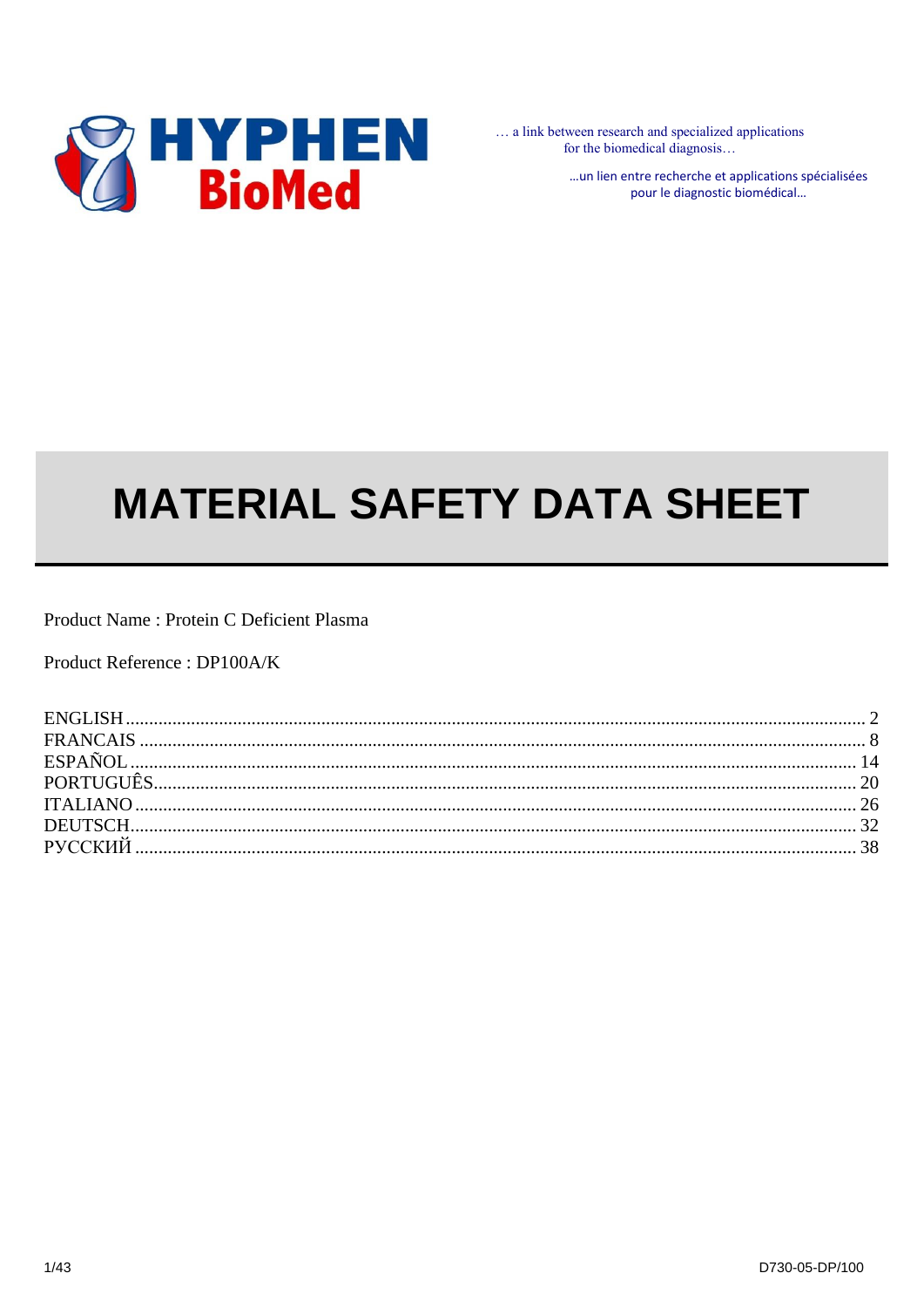

# **MATERIAL SAFETY DATA SHEET**

# <span id="page-1-0"></span>**ENGLISH**

# SECTION 1: PRODUCT & COMPANY IDENTIFICATION

### **1.1 Product identifier**

| <b>Name</b>                                                                       | <b>Product number</b> |
|-----------------------------------------------------------------------------------|-----------------------|
| <b>Protein C Deficient Plasma</b>                                                 | DP100A/K              |
| 1.2 Relevant identified uses of the substance or mixture and uses advised against |                       |
| In vitro medical device                                                           |                       |
| 1.3 Details of the manufacturer and supplier of the safety data sheet             |                       |
| <b>HYPHEN BioMed</b>                                                              |                       |
| 155 rue d'Eragny                                                                  |                       |

95000 Neuville sur Oise (France) Tel: 33.1.34.40.65.10 Fax: 33.1.34.48.72.36

E-mail address: [info@hyphen-biomed.com](mailto:info@hyphen-biomed.com)

#### **1.4 Emergency telephone number**

Tel: 33.1.34.40.65.10 (during normal business hours only)

France

Phone: 33.1.45.42.59.59 (Poisons Information Service in France)

Other countries

Contact local authorities

# SECTION 2: HAZARDS IDENTIFICATION

#### **2.1 Classification of the substance or mixture**

#### **Classification information**

This product does not meet the criteria for classification in any hazard class according to Regulation (EC) No 1272/2008 on classification, labelling and packaging of substances and mixtures (CLP).

### **2.2 Label elements**

The product is not subject to labelling requirements in accordance with current EC guidelines and corresponding national legislation.

### **2.3 Other hazards**

**None** 

# SECTION 3: COMPOSITION / INFORMATION ON INGREDIENTS

#### **3.1 Substances**

Not applicable the product is not a substance.

#### **3.2 Mixtures**

#### **Hazardous ingredients**

This product does not contain substances to be mentioned according to EU Regulation No 1907/2006 (REACH), Annex II

#### **3.3 Other information**

#### Do not inject or ingest.

This product contains material of animal origin and should be considered as potentially capable of transmitting infectious diseases. The preparation contains material of human origin which has been tested and found negative for HBSAg, anti-HIV and HCV. As with all materials of human origin, this product should be regarded as potentially hazardous to health. Therefore, it should be handled in compliance with appropriate laboratory safety procedures to minimise the risk of transmitting infectious pathogens.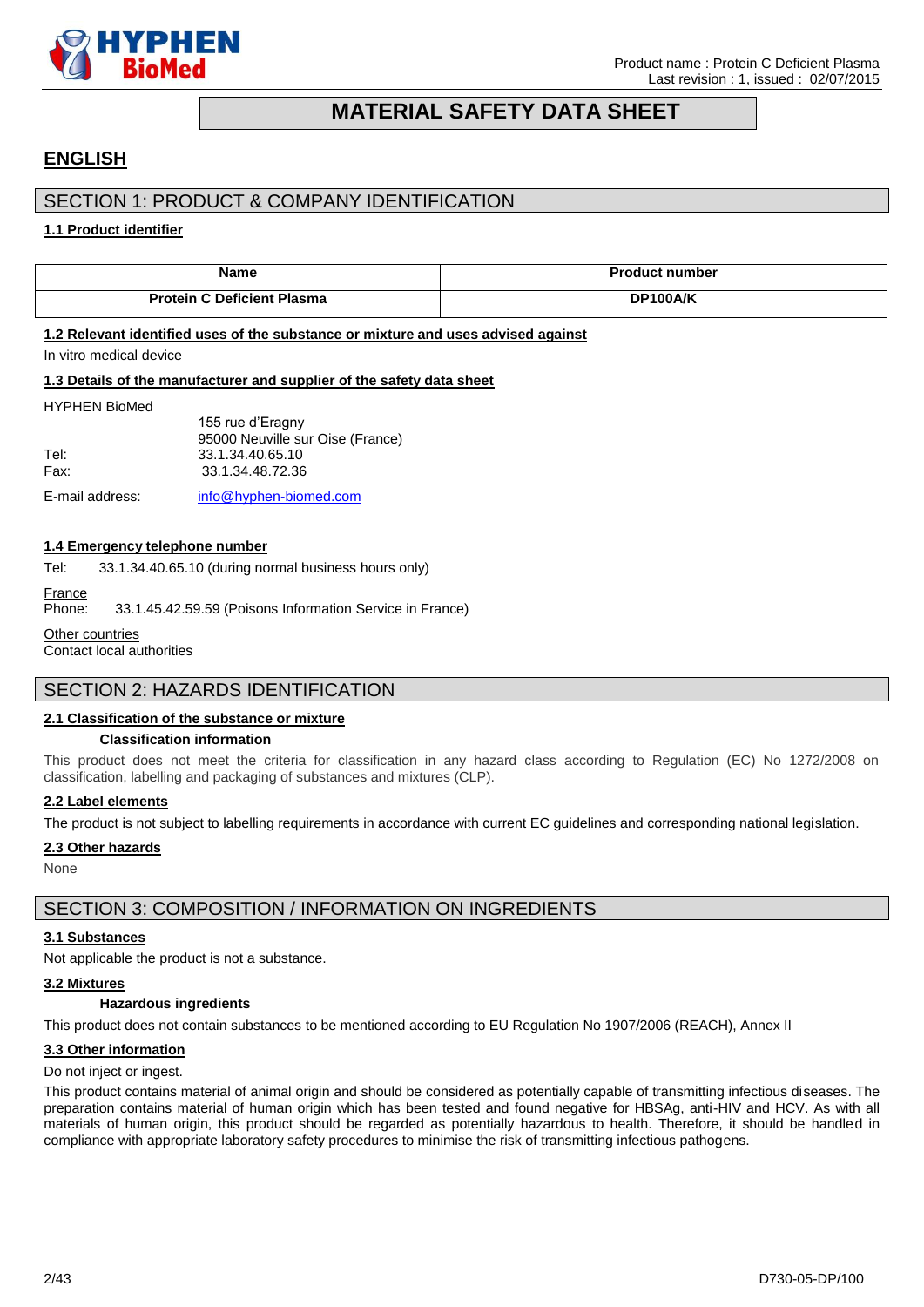

# SECTION 4: FIRST AID MEASURES

### **4.1 Description of first aid measures**

#### **General information**

If symptoms develop or when in doubt, seek medical attention. Never give anything by mouth to an unconscious person. Do not leave victim unattended.

#### **After inhalation**

IF INHALED: Remove victim to fresh air. Keep warm and at rest. If irritation occurs, seek medical attention.

#### **After skin contact**

SKIN CONTACT: Wash off immediately with plenty of soap and water. Take off immediately all contaminated clothing. Wash contaminated clothing before reuse. If skin reaction occurs, seek medical attention.

#### **After eye contact**

EYE CONTACT: Rinse immediately with plenty of water for at least 15 minutes holding the eyelids open. If possible. remove contact lenses. Continue to rinse. Seek medical attention preferably an ophthalmologist.

#### **After ingestion**

INGESTION: get immediately medical attention. Do not induce vomiting. Never give anything by mouth to an unconscious person.

#### **4.2 Most important symptoms and effects, both acute and delayed**

No data available.

#### **4.3 Indication of any immediate medical attention and special treatment needed**

No data available.

# SECTION 5: FIREFIGHTING MEASURES

### **5.1 Extinguishing media**

#### **Suitable extinguishing media**

Product itself is non-combustible; adapt fire extinguishing measures to surrounding areas

**Unsuitable extinguishing media**

Water spray

### **5.2 Special hazard arising from the substance or mixture**

In the event of fire, the following can be released: Carbon dioxide  $(CO<sub>2</sub>)$ ; Carbon monoxide  $(CO)$ 

#### **5.3 Advice for firefighters**

In the event of a fire: Wear protective equipment. Self-contained breathing apparatus.

Do not allow extinguishing water to enter sewerage or any water course. Do not breathe fire/explosion fumes.

# SECTION 6: ACCIDENTAL RELEASE MEASURES

### **6.1 Personal protections, protective equipment and emergency procedures**

Refer to protective measures listed in section 7 and 8. Avoid contact with skin, eyes and clothing

Avoid dust formation. Do not breathe gas/mist/vapours.

# **6.2 Environmental precautions**

Prevent further spillage if safe. Do not allow product to enter drains or any water course. Avoid release to the environment.

# **6.3 Methods and material for containment and cleaning up**

Do not place spilled material back in the original container. Collect spilled material with absorbent material. Clean contaminated surfaces and devices in compliance with all applicable legal requirements and regulations. Transfer to suitable, closed and labelled containers for storage/disposal.

# SECTION 7: HANDLING AND STORAGE

### **7.1 Precautions for safe handing**

#### **Advice on safe handing**

For safe product handling, select and apply appropriate prevention and control measures that will reduce to a minimum the intrinsic risk hazard. Design and operate processes, insofar as the state of technology permits, in such a way that dangerous substances may not be released / contact with the skin can be ruled out.

### **General protective and hygiene measures**

Do not eat, drink or smoke during work time. Keep away from food, drink and animal feeding stuffs. Wash hands and skin before breaks and after work. Do not inhale vapours. Avoid contact whit eyes and skin. Remove soiled or soaked clothing immediately.

#### **Advice on protection against fire and explosion**

No special measures necessary.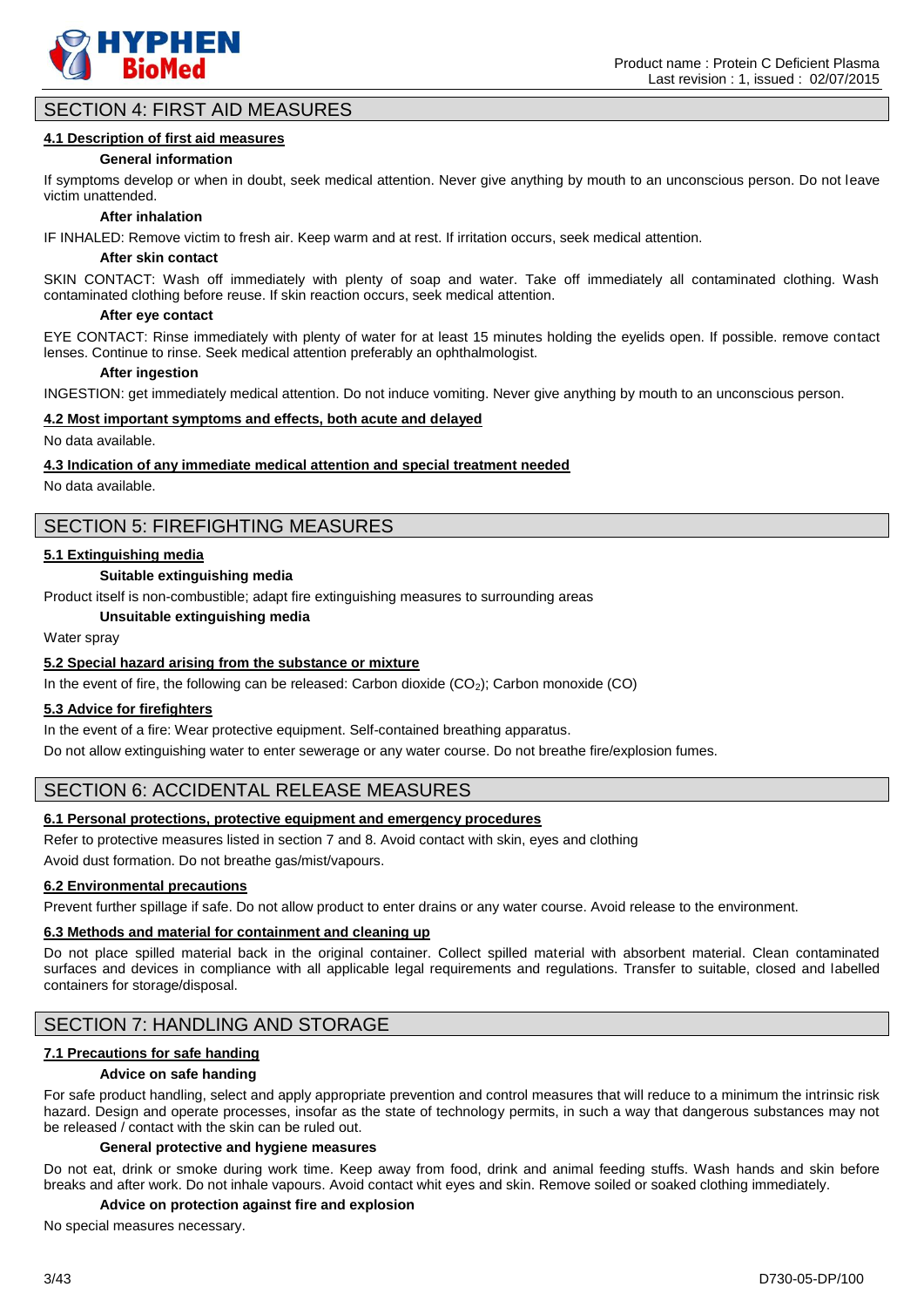

### **7.2 Conditions for safe storage, including any incompatibilities**

#### **Technical measures and storage conditions**

Keep container tightly closed in a cool, well-ventilated place.

**Incompatible materials**

No data available.

**Recommended storage temperature**

Value : 2- 8°C

#### **Requirements for storage rooms and vessels**

Containers which are opened must be carefully closed and kept upright to prevent leakage.

#### **7.3 Specific end uses**

Apart from the uses mentioned in section 1.2 no other specific uses are stipulated.

# SECTION 8: EXPOSURE CONTROLS, PERSONAL PROTECTION

#### **8.1 Control parameters**

#### **Occupational exposure limit values**

No parameters available for monitoring.

#### **Biological limit values**

No data available

### **8.2 Exposure controls**

#### **Appropriate engineering controls**

Technical measures and appropriate working operations should be given priority over the use of personal protective equipment. Any measure taken shall comply with good hygiene practice.

### **Personal protective equipment**

During product handling, wear appropriate protective clothing in compliance with the applicable rules.

#### **Respiratory protection**

Respiratory protection not required. Where protection from nuisance levels of dusts are necessary, use type N95 (US) or type P1 (EN 143) dust masks. Use respirators and components tested and approved under appropriate government standards such as NIOSH (US) or CEN (EU).

#### **Hand/skin protection**

During handling, wear appropriate protective gloves. Prior to use, check in any case suitability of protective glove for the specific workplace conditions. Use proper glove removal technique (without touching glove's outer surface) to avoid skin contact with this product. Dispose of contaminated gloves after use in accordance with applicable laws and good laboratory practices. Wash and dry hands.

Protective gloves must be tested and approved under EN374 standard.

Replace protective gloves immediately when they become worn and damaged.

#### **Eye / face protection**

Use equipment for eye protection tested and approved under appropriate government standards such as NIOSH (US) or EN 166(EU).

#### **Body protection**

The type of protective equipment must be selected according to the concentration and amount of the dangerous substance at the specific workplace.

#### **Other**

No data available

#### **Environmental exposure controls**

Prevent further spillage/release of material if safe. Do not allow product to enter drains or any water course. Avoid release to the environment.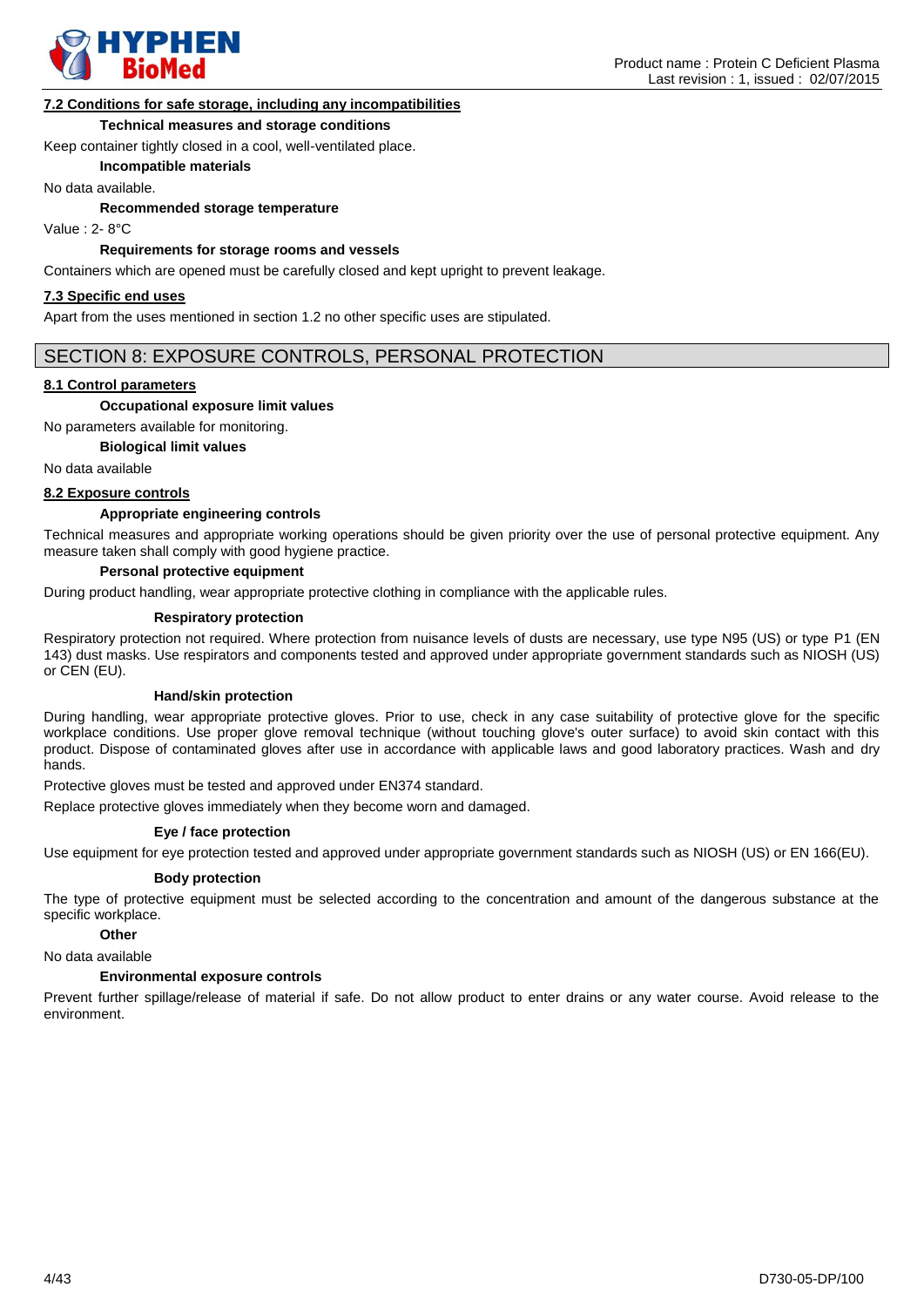

# SECTION 9: PHYSICAL AND CHEMICAL PROPERTIES

# **9.1 Information on basic physical and chemical properties**

| <b>Property</b>                              |                           |
|----------------------------------------------|---------------------------|
| Appearance                                   | <b>Lyophilised Powder</b> |
| Color                                        | White / Yellow            |
| Odour                                        | <b>ND</b>                 |
| pH value                                     | <b>ND</b>                 |
| <b>Boiling point</b>                         | <b>ND</b>                 |
| <b>Melting point</b>                         | <b>ND</b>                 |
| <b>Decomposition point</b>                   | <b>ND</b>                 |
| <b>Flash point</b>                           | <b>ND</b>                 |
| <b>Auto-ignition temperature</b>             | <b>ND</b>                 |
| <b>Oxidising properties</b>                  | <b>ND</b>                 |
| <b>Explosive properties</b>                  | <b>ND</b>                 |
| <b>Flammability</b>                          | <b>ND</b>                 |
| Lower flammability or explosive limits       | <b>ND</b>                 |
| Upper flammability or explosive limits       | <b>ND</b>                 |
| Vapour pressure                              | <b>ND</b>                 |
| <b>Vapour density</b>                        | <b>ND</b>                 |
| <b>Evaporation rate</b>                      | <b>ND</b>                 |
| <b>Relative density</b>                      | <b>ND</b>                 |
| Solubility in water                          | <b>ND</b>                 |
| <b>Solubility</b>                            | <b>ND</b>                 |
| <b>Partition coefficient: n-octano/water</b> | <b>ND</b>                 |
| <b>Viscosity</b>                             | <b>ND</b>                 |
| <b>Other information</b>                     | <b>ND</b>                 |

ND : No data available.

#### **9.2 Other information**

No data available

# SECTION 10: STABILITY AND REACTIVITY

# **10.1 Reactivity**

No dangerous reactions known if handled in compliance with applicable provisions/under normal conditions of use.

### **10.2 Chemical stability**

The preparation is stable if handled and stored as recommended under section 7.

# **10.3 Possibility of hazardous reactions**

None if used for the intended purpose.

# **10.4 Conditions to avoid**

None if used for the intended purpose.

### **10.5 Incompatible materials**

None known.

#### **10.6 Hazardous decomposition products**

None if used for the intended purpose.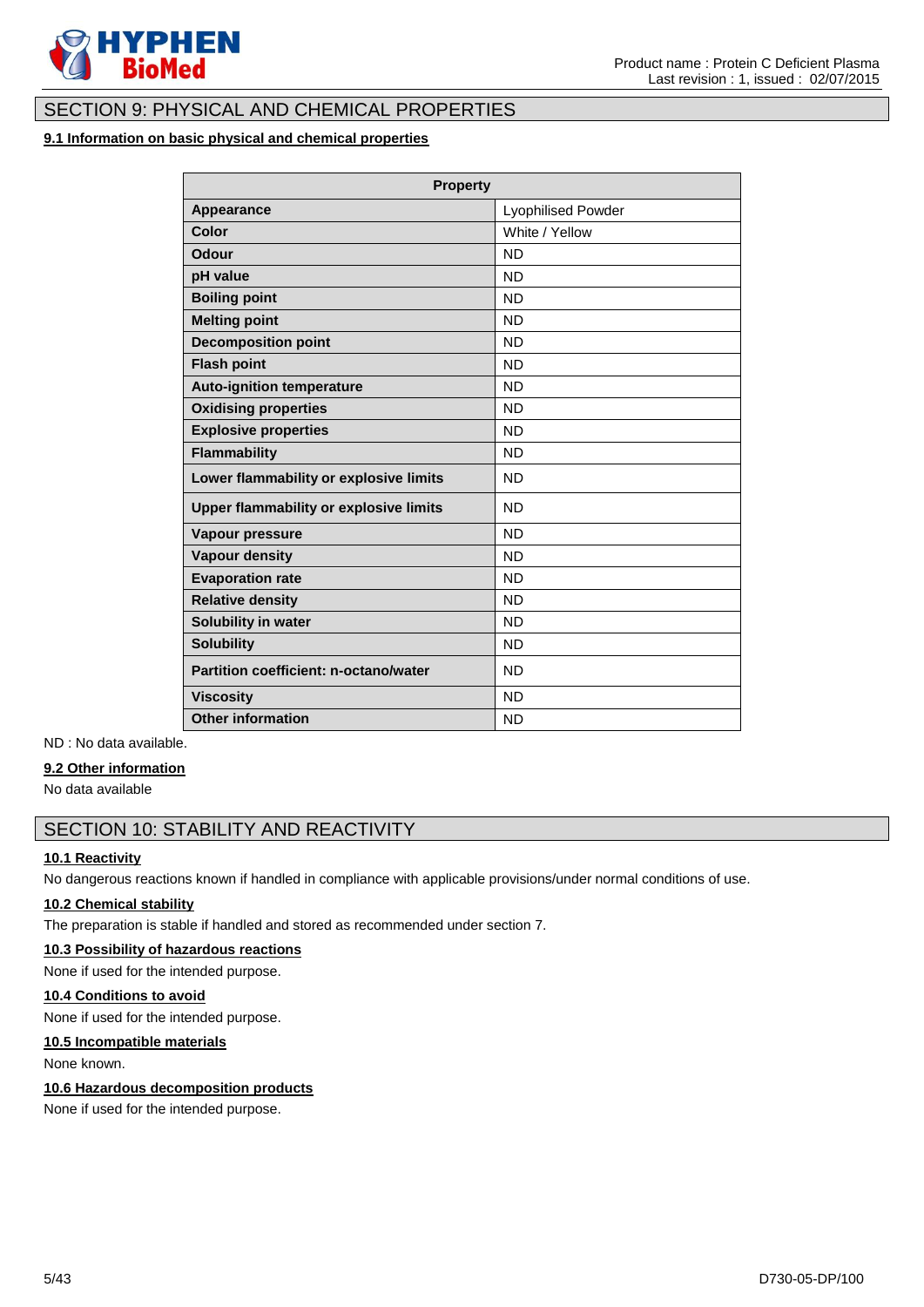

# SECTION 11: TOXICOLOGICAL INFORMATION

# **11.1 Information on toxicological effects**

| <b>Effects</b>                                                                                                    |           |
|-------------------------------------------------------------------------------------------------------------------|-----------|
| <b>Acute oral toxicity</b>                                                                                        | <b>ND</b> |
| <b>Acute dermal toxicity</b>                                                                                      | <b>ND</b> |
| <b>Acute inhalational toxicity</b>                                                                                | <b>ND</b> |
| <b>Skin corrosion/irritation</b>                                                                                  | <b>ND</b> |
| Serious eye damage/eye irritation                                                                                 | <b>ND</b> |
| Respiratory or skin sensitisation                                                                                 | <b>ND</b> |
| Germ cell mutagenicity                                                                                            | <b>ND</b> |
| <b>Reproductive toxicity</b>                                                                                      | <b>ND</b> |
| Carcinogenicity                                                                                                   | <b>ND</b> |
| Specific target organ toxicity:<br><b>Single exposure</b><br><b>Repeated exposure</b><br>$\overline{\phantom{a}}$ | <b>ND</b> |
| <b>Aspiration hazard</b>                                                                                          | <b>ND</b> |

#### ND : No data available.

No component of this product present at levels greater than or equal to 0.1 % is identified as probable, possible or confirmed human carcinogen by IARC.

# SECTION 12: ECOLOGICAL INFORMATION

# **12.1 Toxicity**

| <b>Toxicity</b>                            |           |
|--------------------------------------------|-----------|
| <b>Fish toxicity</b>                       | <b>ND</b> |
| <b>Acute</b><br>-                          |           |
| <b>Chronic</b><br>٠                        |           |
| <b>Daphnia toxicity</b>                    | <b>ND</b> |
| <b>Acute</b><br>$\overline{\phantom{a}}$   |           |
| <b>Chronic</b><br>$\overline{\phantom{a}}$ |           |
| <b>Algae toxicity</b>                      | <b>ND</b> |
| <b>Acute</b>                               |           |
| <b>Chronic</b><br>$\overline{\phantom{a}}$ |           |
| <b>Bacteria toxicity</b>                   | <b>ND</b> |
| Acute<br>-                                 |           |
| <b>Chronic</b><br>-                        |           |

ND : No data available.

# **12.2 Persistence and degradability**

No data available.

#### **12.3 Bio-accumulative potential**

No data available.

#### **12.4 Mobility in soil**

No data available.

### **12.5 Results of PBT and vPvB assessment**

| <b>Assessment</b>      |           |
|------------------------|-----------|
| <b>PBT</b> assessment  | <b>ND</b> |
| <b>vPvB</b> assessment | <b>ND</b> |

ND : No data available.

#### **12.6 Other adverse effects**

No data available.

# **12.7 Other information**

Do not discharge product unmonitored into the environment.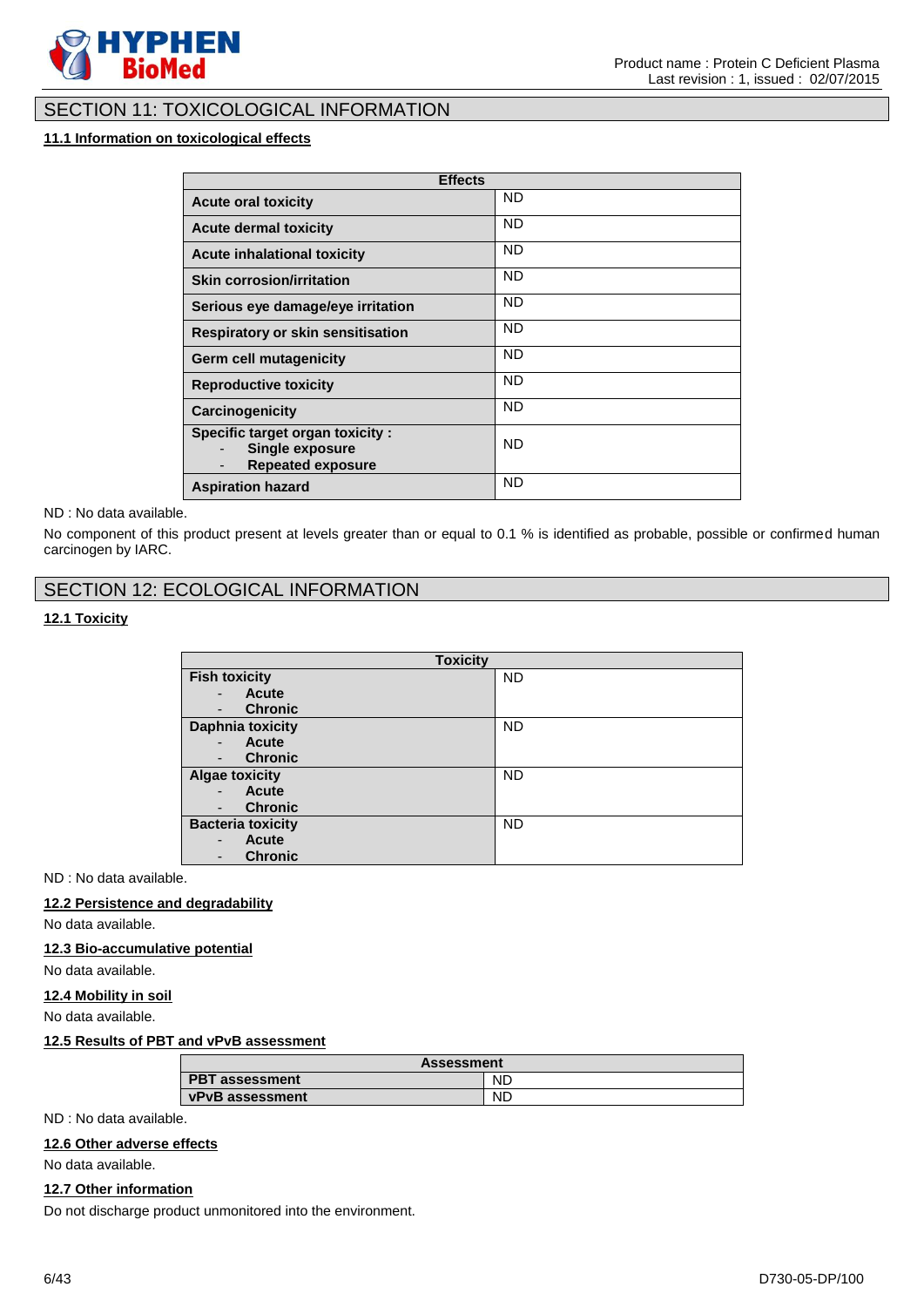

# SECTION 13: WASTE DISPOSAL CONSIDERATIONS

### **13.1 Waste treatment methods**

### **Product**

Dispose of waste in compliance with national rules and consultation with environmental services. The waste code is established in consultation with your regional waste disposer.

#### **Packaging**

Empty properly packaging. Completely emptied packaging or practically empty packaging containing residues shall be disposed of properly in consultation with your regional waste disposer.

# SECTION 14: TRANSPORT INFORMATION

The product is not covered by international regulations on the transport of dangerous goods (IMDG, IATA, ADR/RID).

# SECTION 15: REGULATORY INFORMATION

### **15.1 Safety, health and environmental regulations/legislation specific for the substance or mixture**

#### **EU regulations**

This MSDS file is comply to the requirements described on the Regulation (EC) No 1907/2006 (REACH) and 1272/2008 (CLP).

### **15.2 Chemical safety assessment**

No data available.

# SECTION 16: OTHER INFORMATION

### **16.1 Key literature references and sources for data**

Regulation EC 1907/2006(REACH), Regulation (EC) 1272/2008 (CLP) its current version.

Regulations concerning the International Carriage of Dangerous Goods according to ADR, RID, IMDG, IATA in their current version.

The data sources used to determine physical, toxic and ecotoxic data, are indicated directly in the corresponding section of this SDS.

The above information is based on our present-day knowledge and experience. The information provided above is not a technical specification and does not guarantee any properties or performance and does not represent any contractual relationship.

HYPHEN BioMed and its appointed agents/distributors or OEM contractors shall not be held liable for any damage resulting from or from contact with the products included in the kit.

# **16.2 Abbreviations and acronyms**

ADR: European Agreement Concerning the International Carriage of Dangerous Goods by Road

CLP: European Regulation on Classification, Labelling and Packaging of Substances and Mixtures

CMR : cancerogen mutagen reprotoxic

IATA-DGR: International Air Transport Association - Dangerous Goods Regulations

IMDG: International Maritime Dangerous Goods code

NIOSH: National Institute for Occupational Safety and Health (NIOSH) in the U.S.

PBT: Persistent, Bioaccumulative, Toxic

ReaCH: European Union Regulation on Registration, Evaluation, Authorisation and restriction of CHemicals RID: International Rule for Transport of Dangerous Substances by Rail

vPvB: very Persistent, very Bioaccumulative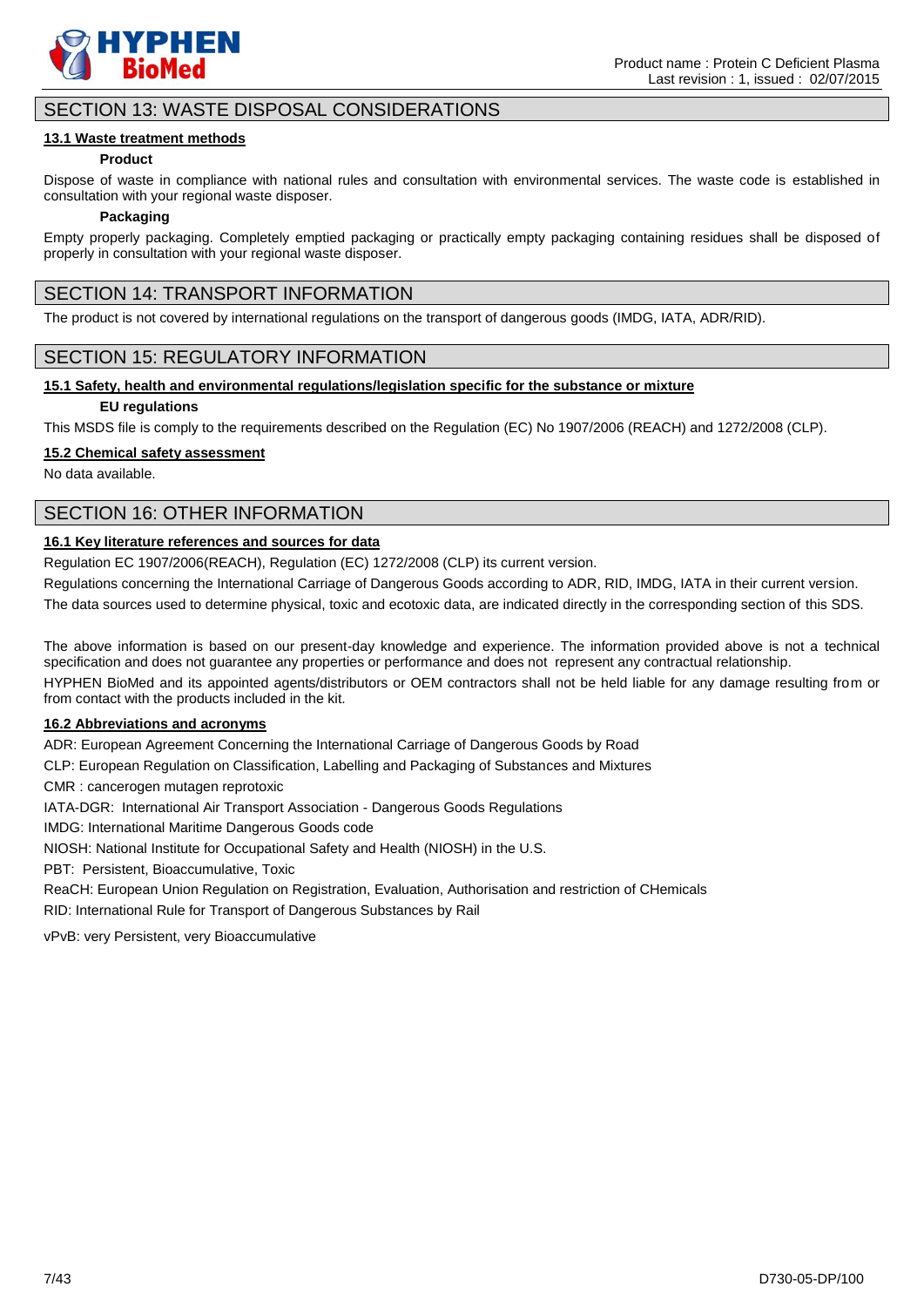

# **FICHE DE DONNEES DE SECURITE**

# <span id="page-7-0"></span>**FRANCAIS**

# SECTION 1: IDENTIFICATION DU PRODUIT ET DE LA SOCIETE

#### **1.1 Identification du produit**

| Nom                               | <b>Référence interne</b> |
|-----------------------------------|--------------------------|
| <b>Protein C Deficient Plasma</b> | DP100A/K                 |

### **1.2 Utilisations définies pour la substance / préparation**

Dispositif médical in vitro.

#### **1.3 Renseignements concernant le fabricant et fournisseur de la fiche de sécurité**

| <b>Fabricant:</b> | <b>HYPHEN BioMed</b>             |
|-------------------|----------------------------------|
|                   | 155 rue d'Eragny                 |
|                   | 95000 Neuville sur Oise (France) |
| Tel:              | 33.1.34.40.65.10                 |
| Fax:              | 33.1.34.48.72.36                 |
|                   |                                  |

Adresse e-mail : [info@hyphen-biomed.com](mailto:info@hyphen-biomed.com)

### **1.4 Numéro d'urgence**

Tel: 33.1.34.40.65.10 (durant les heures ouvrables)

# **France**

Tel : 33.1.45.42.59.59 (Les centres antipoison Français)

# **Etranger**

Se référer aux autorités compétentes

# SECTION 2: INDENTIFICATION DES DANGERS

### **2.1 Classification de la substance ou du mélange**

### **Informations concernant la classification**

Le produit ne satisfait pas aux critères de classification et d'étiquetage du Règlement (CE) n° 1272/2008, dit Règlement CLP.

#### **2.2 Eléments d'étiquetage**

Le produit ne nécessite pas d'étiquetage conformément aux directives CE ou les lois nationales respectives.

### **2.3 Autres dangers**

Aucun(e)

# SECTION 3: COMPOSITION / INFORMATIONS SUR LES COMPOSANTS

# **3.1 Substances**

Non applicable, le produit n'est pas une substance.

#### **3.2 Mélanges**

#### **Composés dangereux**

Le produit ne contient pas de substances à mentionner selon le règlement (CE) n° 1907/2206 (REACH), annexe II.

### **3.3 Autres informations**

Ne pas injecter ou ingérer.

Le produit contient du matériel d'origine animale. Il doit être traité comme potentiellement infectieux. Ce produit contient du matériel d'origine humaine testé au moment de la donation et qui s'est avéré non réactif vis-à-vis des anticorps anti-VIH, des antigènes de surface du virus de l'hépatite B et des anticorps anti-VHC. Comme pour tous les échantillons d'origine humaine, ce produit doit être traité suivant des procédures de laboratoire appropriées pour réduire au minimum le risque de transmission de maladies infectieuses.

# SECTION 4: PREMIERS SECOURS

### **4.1 Description des premiers secours**

#### **Informations générales**

En cas de doute ou si des symptômes se déclarent, demander conseil à un médecin. Si la victime est inconsciente, ne rien lui faire ingurgiter. Ne pas laisser la victime sans surveillance.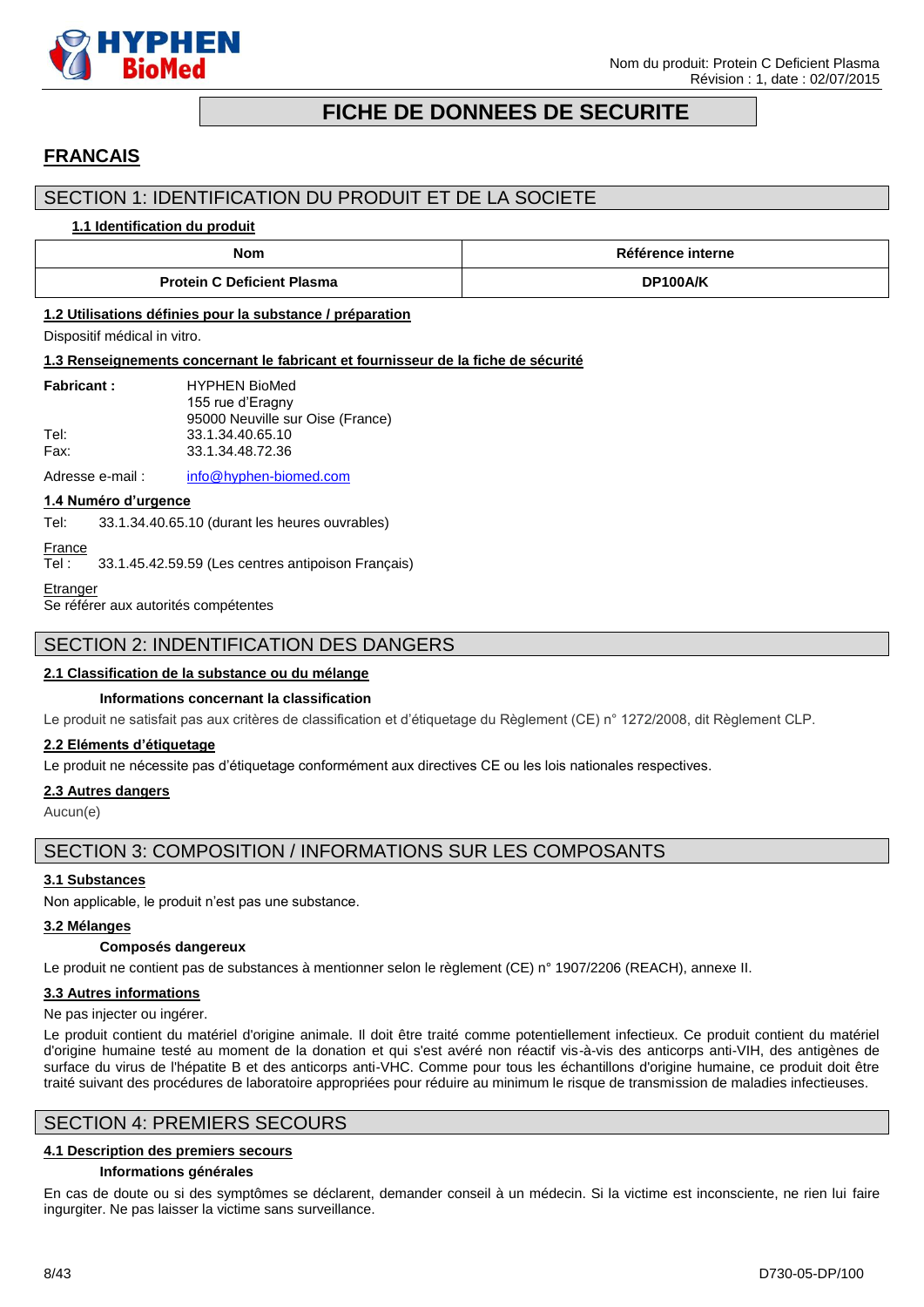

#### **Après inhalation**

En cas d'inhalation, transporter la victime à l'air libre, la garder au chaud et au repos. En cas d'irritation des voies respiratoires, consulter un médecin.

#### **Après contact cutanée**

Après un contact avec la peau, se laver immédiatement et abondamment avec de l'eau et du savon. Enlever immédiatement les vêtements et les chaussures souillés, imprégnés, les nettoyer soigneusement avant de les porter à nouveau. En cas de réactions cutanées, consulter un médecin

#### **Après contact oculaire**

En cas de contact avec les yeux, rincer immédiatement et abondamment à l'eau courante en maintenant les paupières écartées pendant 15 minutes. Protéger l'œil non blessé, enlever les lentilles de contact si la victime en porte et si elles peuvent être enlevées facilement, continuer à rincer. Consulter un ophtalmologiste.

#### **Après ingestion**

En cas d'ingestion, appeler immédiatement un médecin. Ne pas faire vomir. Ne rien donner à boire ou à manger.

#### **4.2 Principaux symptômes et effets, aigus et différés**

Données non disponibles

#### **4.3 Indication des éventuels soins médicaux immédiats et traitements particuliers nécessaires**

Données non disponibles

# SECTION 5: MESURES DE LUTTE CONTRE L'INCENDIE

#### **5.1 Moyens d'extinction**

#### **Moyen d'extinction approprié**

Produit non combustible en lui même; adapter les mesures d'extinction d'incendie dans les zones environnantes.

#### **Moyen d'extinction non approprié**

Jet d'eau

#### **5.2 Procédures particulières de lutte anti-incendie**

En cas d'incendie, les substances suivantes peuvent être utilisées: dioxyde de carbone (CO2), le monoxyde de carbone (CO).

#### **5.3 Conseils pour les pompiers**

En cas d'incendie, utiliser un appareil respiratoire autonome et porter un vêtement de protection.

Ne pas évacuer les eaux d'extinction dans les canalisations publiques ni dans les plans d'eau. Ne pas inhaler les gaz d'explosion et d'incendie

# SECTION 6: MESURES A PRENDRE EN CAS DE REJET ACCIDENTEL

# **6.1 Protections individuelles, Equipement de protection et procédures d'urgence**

Se référer aux mesures de protection énumérées dans les rubriques 7 et 8. Eviter le contact avec la peau, les yeux et les vêtements.

Eviter la formation de poussières. Eviter de respirer les vapeurs, les brouillards ou les gaz.

# **6.2 Précautions pour l'environnement**

Eviter un déversement ou une fuite supplémentaire (si cela est possible et sans danger). Empêcher le produit de pénétrer dans les égouts. Tout déversement dans l'environnement doit être évité.

#### **6.3 Méthodes et matériel de confinement et de nettoyage**

Ne jamais remettre de la matière déversée dans les récipients d'origine en vue d'un recyclage. Ramasser avec un produit absorbant. Nettoyer soigneusement les surfaces et les objets souillés en se conformant aux règlementations relatives à l'environnement. Conserver dans des récipients adaptés et fermés pour l'élimination.

# SECTION 7: MANIPULATION ET STOCKAGE

#### **7.1 Précaution pour manipuler sans danger**

#### **Conseils sur la manipulation sans dangers**

Minimiser les risques dus à la manipulation du produit par des mesures de sécurité et de prévention appropriées. Les processus (modes opératoires) doivent être conçus de façon à empêcher la libération de matières dangereuses ou un contact avec la peau en conformité avec les règles de l'art.

#### **Mesures de protection et d'hygiène générales**

Ne pas fumer, ne pas manger ni boire pendant le temps de travail. Tenir à l'écart des aliments, des boissons, des aliments pour les animaux. Après le travail et avant les pauses, se laver les mains et le visage. Ne pas inhaler les vapeurs. Eviter le contact avec les yeux et la peau. Enlever immédiatement tout vêtement souillé ou éclaboussé.

#### **Indications pour la protection contre l'incendie et l'explosion**

Pas de mesures spéciales nécessaires.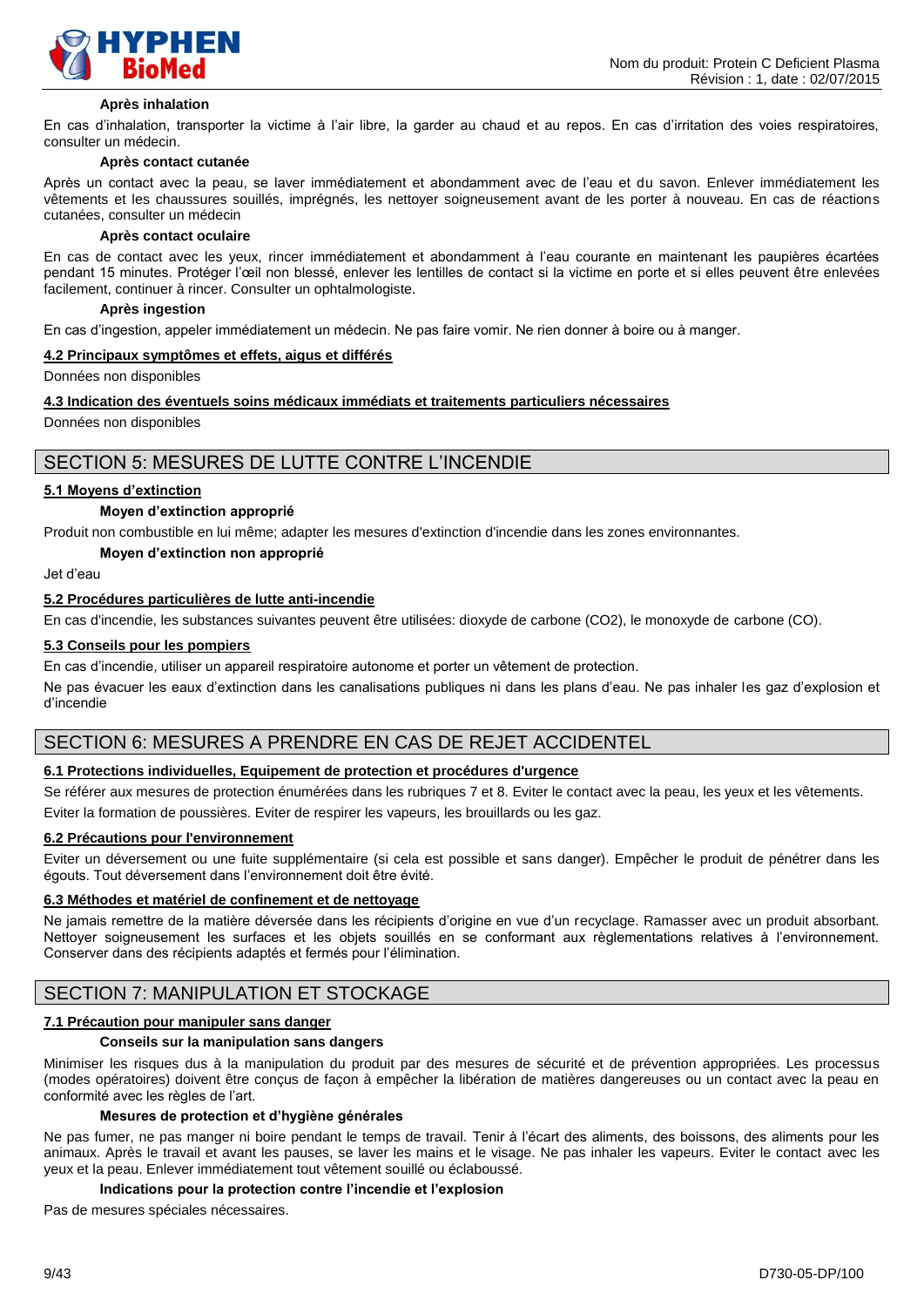

#### **7.2 Conditions de stockage incluant les incompatibilités**

#### **Mesures techniques et conditions de stockage**

Conserver les récipients hermétiquement fermés dans un endroit frais et bien ventilé.

**Matières incompatibles**

Pas de données disponibles

**Température de stockage recommandée**

Valeurs : 2 - 8 ° C

#### **Exigences concernant les lieux et containeurs de stockages**

Les emballages entamés doivent être refermés soigneusement et maintenus en position verticale afin d'éviter les fuites.

#### **7.3 Utilisations particulières**

Hormis les utilisations mentionnées à la section 1.2, aucune autre utilisation spécifique n'est prévue.

# SECTION 8 : CONTROLE DE L'EXPOSITION / PROTECTION INDIVIDUELLE

#### **8.1 Valeurs limites d'exposition**

#### **Valeurs limites d'exposition professionnelles**

Aucun paramètre existant à surveiller.

#### **Valeurs limites biologiques**

Données non disponibles

#### **8.2 Contrôle de l'exposition**

#### **Contrôles techniques appropriés**

Les mesures techniques et l'application des méthodes de travail adéquates ont priorité sur l'utilisation d'équipements de protection individuelle. Respecter les pratiques générales d'hygiène industrielle.

#### **Equipement de protection individuel**

Lors de la manipulation des produits, porter exclusivement des vêtements de protection appropriés qui respectent les règlementations en vigueur.

#### **Protection respiratoire**

La protection des voies respiratoires n'est pas requise. Utiliser des masques de protection type N95 (US) ou de type P1 (EN 143) pour se protéger lors de la formation de poussières. Utiliser du matériel testé et approuvé par des normes telles que NIOSH (US) ou CEN (EU).

#### **Protection des mains et cutanée**

Manipuler avec des gants. Les gants doivent être contrôlés avant l'utilisation. Utiliser une technique de retrait appropriée afin d'éviter que la peau entre en contact avec le produit (par exemple : sans toucher la surface extérieur du gant). Jeter les gants contaminés après l'utilisation conformément aux lois en vigueur et aux bonnes pratiques de laboratoire. Laver et sécher les mains.

Les gants de protection sélectionnés doivent satisfaire aux standards EN374.

Les gants de protection doivent être remplacés immédiatement s'ils sont physiquement endommagés ou usés.

#### **Protection des yeux et du visage**

Utiliser un équipement de protection des yeux testé et approuvé selon les normes gouvernementales en vigueur, telles que NIOSH (US) et EN 166 (EU).

#### **Protection du corps**

Choisir une protection corporelle en relation avec le type, la concentration et les quantités de produits mis en œuvre.

#### **Autres protections**

Données non disponibles

#### **Contrôles concernant l'exposition environnementale**

Eviter un déversement ou une fuite supplémentaire (si cela est possible et sans danger). Empêcher le produit de pénétrer dans les égouts. Tout déversement dans l'environnement doit être évité.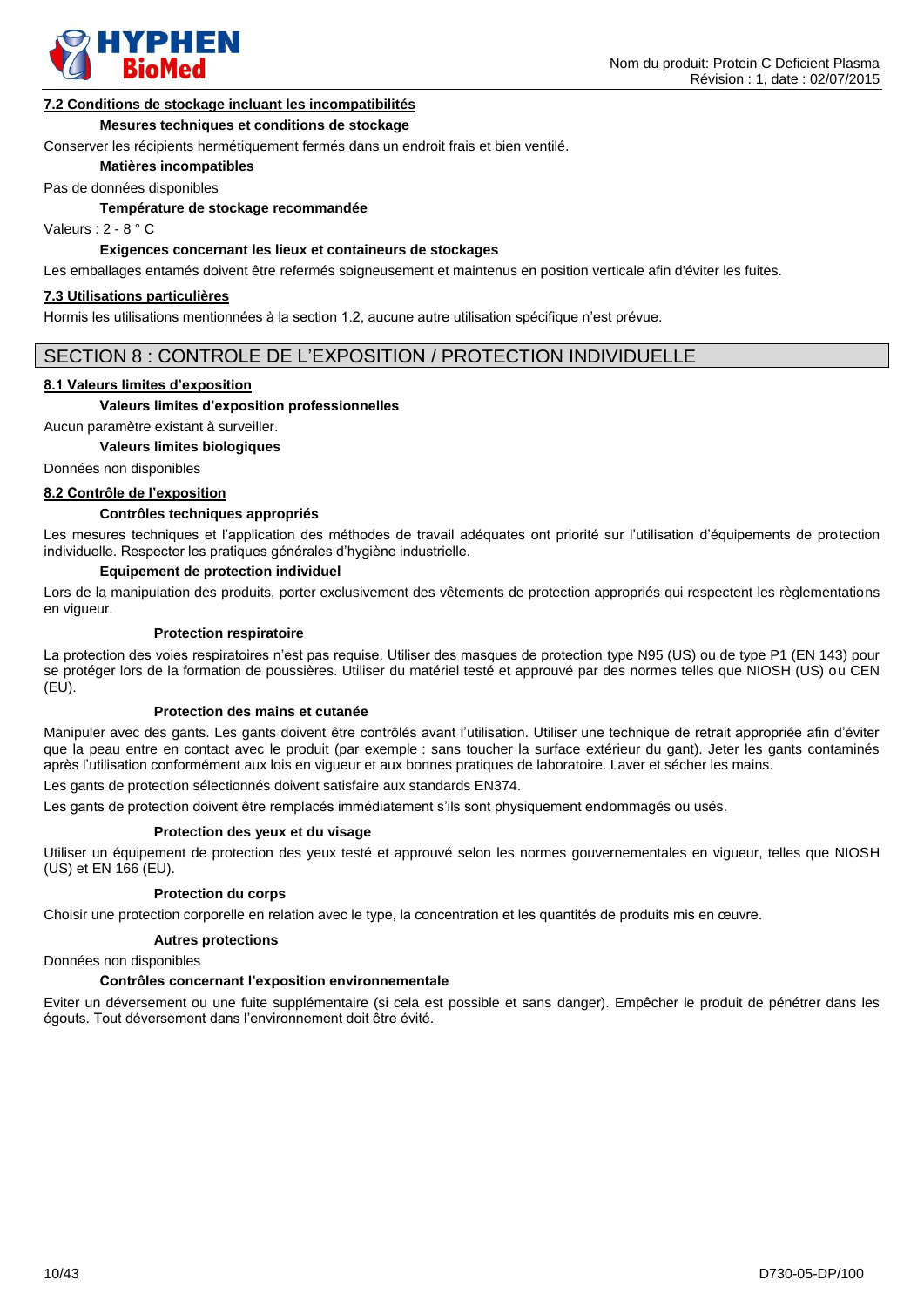

# SECTION 9 : PROPRIETES PHYSIQUES ET CHIMIQUES

# **9.1 Informations sur les propriétés physico-chimiques de bases**

| <b>Propriété</b>                           |                    |
|--------------------------------------------|--------------------|
| <b>Aspect</b>                              | Poudre Lyophilisée |
| <b>Couleur</b>                             | Blanc / Jaune      |
| <b>Odeur</b>                               | <b>ND</b>          |
| Valeur du pH                               | <b>ND</b>          |
| Point d'ébullition                         | <b>ND</b>          |
| Point d'éclair                             | <b>ND</b>          |
| Inflammabilité (solide, gaz)               | <b>ND</b>          |
| Point de fusion                            | <b>ND</b>          |
| Point de décomposition                     | <b>ND</b>          |
| <b>Point d'inflammation</b>                | <b>ND</b>          |
| Température d'Auto-inflammation            | <b>ND</b>          |
| Propriétés d'oxydation                     | <b>ND</b>          |
| Propriétés d'explosion                     | <b>ND</b>          |
| Basse inflammabilité ou limite d'explosion | <b>ND</b>          |
| Haute inflammabilité ou limite d'explosion | <b>ND</b>          |
| <b>Pression de vapeur</b>                  | <b>ND</b>          |
| Densité relative                           | <b>ND</b>          |
| Solubilité dans l'eau                      | <b>ND</b>          |
| Autres solubilités                         | <b>ND</b>          |
| Coefficient de partition: n-octano/eau     | <b>ND</b>          |
| <b>Viscosité</b>                           | <b>ND</b>          |
| Densité de vapeur                          | <b>ND</b>          |
| Taux d'évaporation                         | <b>ND</b>          |

ND : Données Non Disponible

# **9.2 Autres informations**

Données non disponibles

# SECTION 10: STABILITE ET REACTIVITE

### **10.1 Réactivité**

Pas de réaction dangereuse si le produit est utilisé conformément au mode d'emploi.

#### **10.2 Stabilité chimique**

La préparation est stable si les conditions de manipulation et de stockage recommandées dans la section 7 sont appliquées.

# **10.3 Réaction dangereuse potentielle**

Néant si utilisation appropriée.

### **10.4 Conditions à éviter**

Néant si utilisation appropriée.

#### **10.5 Matériels incompatibles**

Données non connues

# **10.6 Produits de décompositions dangereux**

Néant si utilisation appropriée.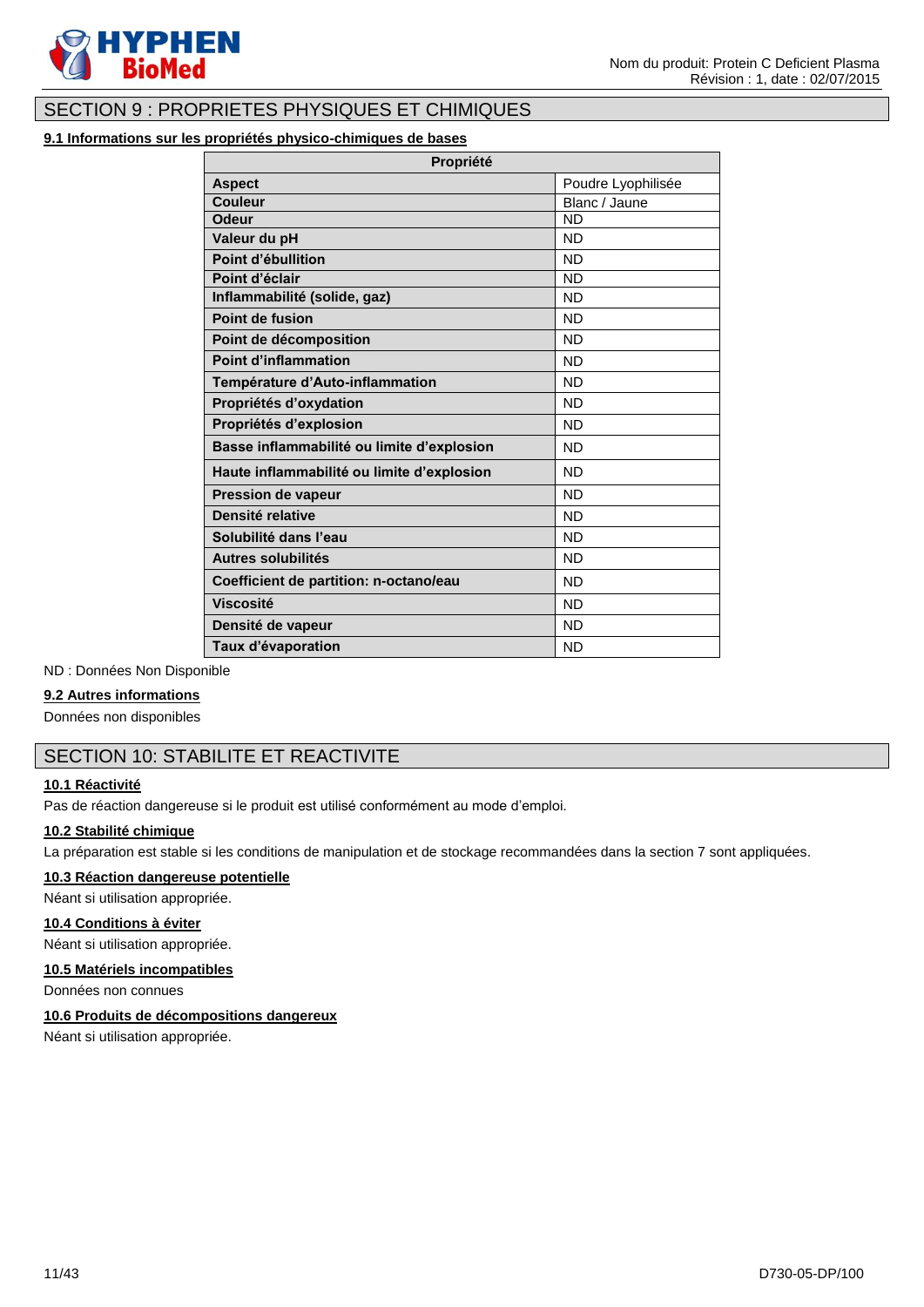

# SECTION 11: INFORMATIONS TOXICOLOGIQUES

#### **11.1 Informations sur les effets toxiques**

| <b>Effets</b>                                                                                   |           |
|-------------------------------------------------------------------------------------------------|-----------|
| Toxicité orale aiguë                                                                            | <b>ND</b> |
| Toxicité cutanée aiguë                                                                          | <b>ND</b> |
| Toxicité aiguë par inhalation                                                                   | <b>ND</b> |
| Corrosion/Irritation cutanée                                                                    | <b>ND</b> |
| Lésion/irritation oculaire                                                                      | <b>ND</b> |
| Sensibilisation respiratoire et cutanée                                                         | <b>ND</b> |
| Mutagénicité sur les cellules germinales                                                        | <b>ND</b> |
| <b>Cancérogénicité</b>                                                                          | <b>ND</b> |
| <b>Toxicité sur la reproduction</b>                                                             | ND        |
| Toxique pour certains organes cibles :<br><b>Exposition unique</b><br><b>Exposition répétée</b> | <b>ND</b> |
| Risque d'aspiration                                                                             | <b>ND</b> |

#### ND : Données Non Disponible

Aucun composant de ce produit présent à des concentrations supérieures ou égales à 0,1% n'a été identifié comme CMR probable, possible ou reconnu pour l'homme.

# SECTION 12 : INFORMATIONS ECOLOGIQUES

# **12.1 Ecotoxicité**

| <b>Toxicité</b>                                                |           |  |
|----------------------------------------------------------------|-----------|--|
| Toxicité sur les poissons<br>Aiguë<br>$\overline{\phantom{a}}$ | <b>ND</b> |  |
| <b>Chronique</b><br>$\overline{\phantom{a}}$                   |           |  |
| Toxicité sur les daphnies                                      |           |  |
| Aiguë<br>$\overline{\phantom{a}}$                              | <b>ND</b> |  |
| <b>Chronique</b><br>$\overline{\phantom{a}}$                   |           |  |
| Toxicité sur les algues                                        |           |  |
| Aiguë<br>$\qquad \qquad \blacksquare$                          | <b>ND</b> |  |
| <b>Chronique</b><br>$\overline{\phantom{a}}$                   |           |  |
| Toxicité sur bactéries                                         |           |  |
| Aiguë<br>-                                                     | <b>ND</b> |  |
| <b>Chronique</b>                                               |           |  |

### ND : Données Non Disponible

#### **12.2 Mobilité dans les sols**

Données non disponibles

# **12.3 Persistance et dégradabilité**

Données non disponibles

# **12.4 Bioaccumulation potentielle**

Données non disponibles

# **12.5 Résultats d'évaluation des PBT et vPvB**

| <b>Evaluation</b> |           |
|-------------------|-----------|
| <b>PBT</b>        | <b>ND</b> |
| <b>vPvB</b>       | <b>ND</b> |

# ND : Données Non Disponible

# **12.6 Autres effets nocifs**

Données Non Disponible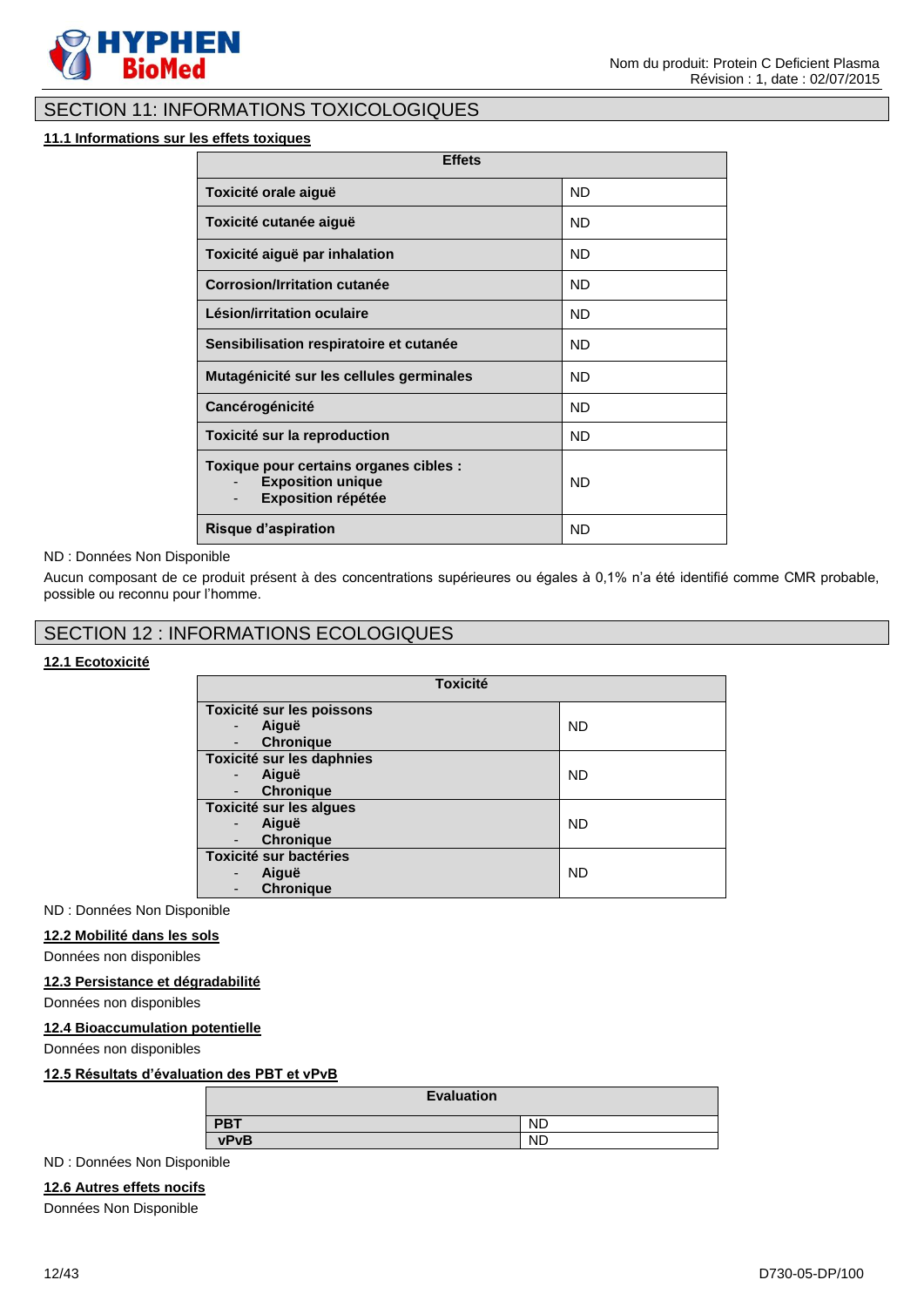

### **12.7 Autre information**

Ne pas verser le produit dans l'environnement.

# SECTION 13: CONSIDERATIONS RELATIVES A L'ELIMINATION

### **13.1 Méthode de traitement des déchets**

#### **Produit**

Eliminer les déchets selon les règlementations nationales en vigueurs et en accord avec les services environnementaux. L'attribution d'un numéro de code de déchet doit être effectuée en accord avec le service régional d'élimination des déchets.

#### **Emballage**

Les résidus doivent être retirés des emballages. Les emballages vides et les emballages contenant encore des résidus doivent être éliminés en accord avec le service régional d'élimination des déchets.

# SECTION 14: INFORMATIONS RELATIVES AU TRANSPORT

Le produit n'est pas un produit dangereux selon les règlementations relatives au transport (ADR, RID, IATA, IMDG).

# SECTION 15: INFORMATIONS REGLEMENTAIRES

#### **15.1 Règlementations / législation particulières a la substance ou mélange de sécurité, de sante et d'environnement**

Cette fiche de sécurité est conforme aux exigences décrites dans les règlements (CE) no 1907/2006 (REACH) et 1272/2008 (CLP).

### **15.2 Évaluation de la sécurité chimique**

Pas de données disponibles.

# SECTION 16: AUTRES DONNEES

# **16.1 Sources des données utilisées pour l'établissement de la fiche**

Règlement (CE) no 1907/2006 (REACH), 1272/2008 (CLP) dans se version actuellement en vigueur.

Règlements relatifs aux transports d'après ADR, RID, IATA, IMDG dans leurs versions respectives actuellement en vigueur.

Les sources de données évaluées pour la détermination des données physiques, toxicologiques et éco-toxicologiques sont indiquées dans les sections respectives.

Ces indications sont fondées sur l'état actuel de nos connaissances, mais ne constituent pas une garantie quant aux propriétés du produit et ne donnent pas lieu à un rapport juridique.

HYPHEN BIOMED et ses agents/distributeurs déclarés ou contractants OEM ne sauraient être tenus pour responsables d'un dommage éventuel résultant de ou du contact d'un réactif inclus dans le coffret.

# **16.2 Abréviations**

ADR : Accord européen relatif au transport international des marchandises dangereuses par route

CLP : Règlement européen relatif à la classification, à l'étiquetage et à l'emballage des substances chimiques et des mélanges CMR : Cancérogène, Mutagène et Reprotoxique

IATA-DGR : Association internationale du transport aérien - Réglementation pour le transport des marchandises dangereuses

IMDG : Code maritime international des marchandises dangereuses

NIOSH : Institut national pour la sécurité et la santé au travail (agence fédérale américaine)

PBT : Persistant, Bio-accumulatif et Toxique

REACH : Règlement européen relatif à l'enregistrement, évaluation et autorisation des produits chimiques

RID : Règlement concernant le transport international ferroviaire des marchandises dangereuses sur le continent européen

vPvB : Très Persistant, Très Bio-accumulatif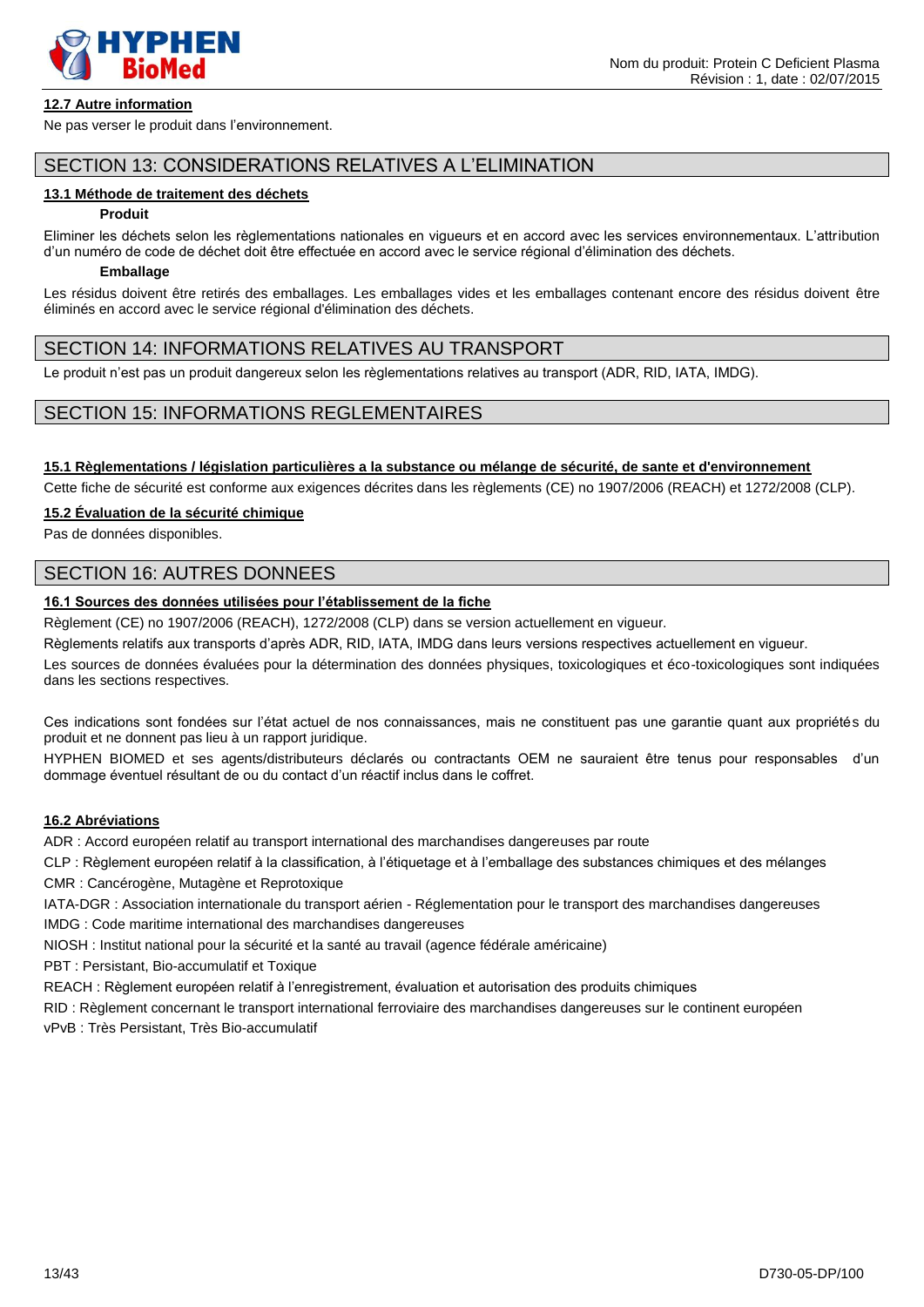

# **FICHA DE DATOS DE SEGURIDAD**

# <span id="page-13-0"></span>**ESPAÑOL**

# SECCIÓN 1: IDENTIFICACIÓN DEL PRODUCTO Y DE LA EMPRESA

### **1.1 Identificación del producto**

| <b>Nombre</b>                     | Referencia      |
|-----------------------------------|-----------------|
| <b>Protein C Deficient Plasma</b> | <b>DP100A/K</b> |

# **1.2 Uso/aplicación y usos desaconsejados**

Producto sanitario para utilización in vitro

### **1.3 Datos sobre el fabricante y proveedor de la ficha de seguridad**

| <b>Fabricante:</b> | <b>HYPHEN BioMed</b>              |
|--------------------|-----------------------------------|
|                    | 155 rue d'Eragny                  |
|                    | 95000 Neuville sur Oise (Francia) |
| Tel :              | 33.1.34.40.65.10                  |
| Fax:               | 33.1.34.48.72.36                  |

Dirección de correo electrónico: [info@hyphen-biomed.com](mailto:info@hyphen-biomed.com)

# **1.4 Teléfono de urgencias**

Tel.: 33.1.34.40.65.10 (Este número solamente está disponible en horas de oficina)

Francia

Tel.: 33.1.45.42.59.59 (central de información toxicológica en Francia)

**Extranjero** 

Dirigirse al(a los) organismo(s) competente(s)

# SECCIÓN 2: IDENTIFICACIÓN DE LOS PELIGROS

### **2.1 Clasificación de la sustancia o de la mezcla**

### **Información referente a la clasificación**

Este producto no cumple los criterios definidos en el reglamento (CE) 1272/2008 –también denominado reglamento CLP– para la clasificación y etiquetado.

### **2.2 Elementos de etiquetado**

Para este producto no se requiere ningún etiquetado conforme a las directivas CE o a la legislación nacional vigente.

#### **2.3 Otros peligros**

Ninguno

# SECCIÓN 3: COMPOSICIÓN / INFORMACIÓN SOBRE LOS COMPONENTES

### **3.1 Sustancias**

No aplicable. El producto no es una sustancia.

#### **3.2 Mezclas**

#### **Compuestos peligrosos**

Este producto no contiene sustancias que deban ser mencionadas conforme al Reglamento (CE) nº 1907/2006 (REACH), anexo II

#### **3.3 Otros datos**

No inyectar ni ingerir.

El producto contiene material de origen animal y debe ser manipulado como potencialmente patógeno. El producto contiene material de origen humano que ha sido analizado en el momento de la donación y que fue encontrado como no reactivo por lo que respecta a los anticuerpos contra VIH, antígenos de superficie de la hepatitis B y virus de la hepatitis C (VHC). Al igual que en todas las muestras de origen humano, este producto debe manipularse utilizando procedimientos de laboratorio apropiados para minimizar un peligro de transmisión de posibles infecciones.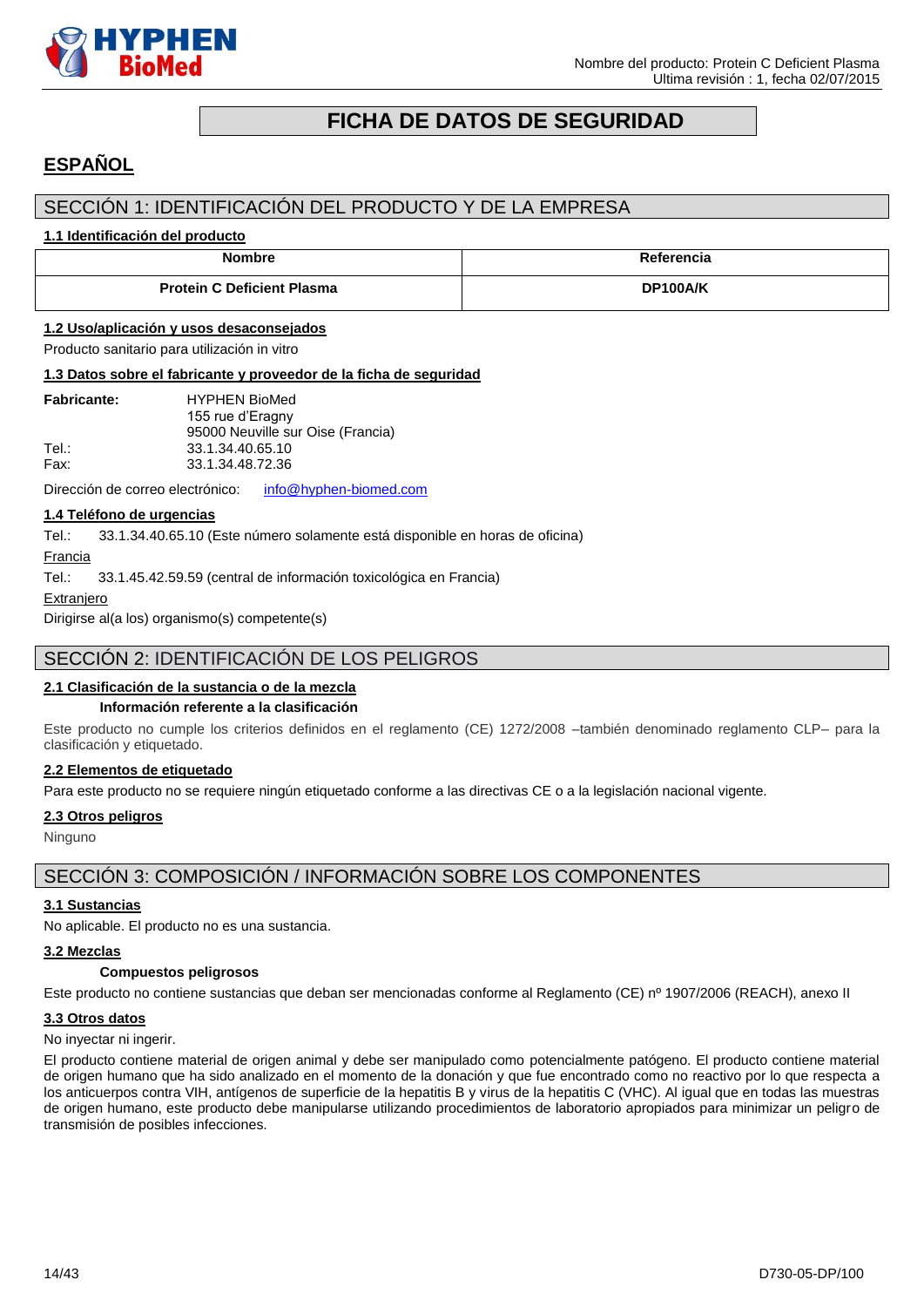

# SECCIÓN 4: PRIMEROS AUXILIOS

### **4.1 Descripción de los primeros auxilios**

#### **Información general**

Si aparecen síntomas o en casos de duda, consultar al médico. No administrar nunca algo por la boca a una persona inconsciente. Atender a la persona afectada y no dejarla sin vigilancia.

#### **Tras una inhalación**

EN CASO DE INHALACIÓN: Llevar a la persona al aire fresco. Colocar al afectado en posición de descanso y mantenerlo caliente. En caso de irritación de las vías respiratorias, consultar a un médico.

#### **Tras un contacto cutáneo**

EN CASO DE CONTACTO CON LA PIEL: Lavar inmediatamente con abundante agua y jabón. Quitarse inmediatamente todas las prendas de ropa manchadas o empapadas. Lavar a fondo la ropa antes de volver a usarla. En caso de reacciones cutáneas, consultar al médico.

#### **Tras un contacto ocular**

EN CASO DE CONTACTO CON LOS OJOS: Enjuagar inmediatamente durante 15 minutos bajo un chorro de agua, con el párpado bien abierto, protegiendo el ojo sano. A ser posible retirar las lentes de contacto eventualmente presentes. Seguir enjuagando. Acudir a un oculista.

#### **Tras una ingestión**

EN CASO DE INGESTIÓN, solicitar atención médica inmediatamente. No inducir al vómito. No suministrar nunca nada por la boca a una persona inconsciente.

#### **4.2 Principales síntomas y efectos, agudos y retardados**

Datos no disponibles.

#### **4.3 Indicación de posibles cuidados médicos inmediatos y de tratamientos especiales necesarios**

Datos no disponibles.

# SECCIÓN 5: MEDIDAS DE LUCHA CONTRA INCENDIOS

#### **5.1 Medios de extinción**

#### **Medios de extinción adecuados**

Producto no combustible en sí mismo; adaptar las medidas de extinción de incendios en las zonas circundantes.

# **Medios de extinción inadecuados**

Chorro de agua pleno

## **5.2 Procedimientos especiales de lucha contra incendios**

En caso de incendio se pueden utilizar las siguientes sustancias: dióxido de carbono (CO2) y monóxido de carbono (CO).

### **5.3 Recomendaciones para los bomberos**

En caso de incendio: Llevar protección respiratoria independiente del entorno y ropa de protección.

El agua de extinción no se debe verter al alcantarillado o a las aguas de escorrentía. No inhalar los gases de explosión o de incendio.

# SECCIÓN 6: MEDIDAS EN CASO DE LIBERACIÓN ACCIDENTAL

# **6.1 Protecciones personales, equipos de protección y procedimientos de emergencia**

Atender a las medidas de protección recogidas en las secciones 7 y 8. Evitar el contacto con la piel, los ojos y las ropa. Evitar la formación de polvo. No inhalar el vapor/niebla/gas.

# **6.2 Precauciones ambientales**

Impedir la propagación y el derrame del material liberado, si es posible hacerlo sin peligro. No verter en las aguas residuales. Evítese su liberación al entorno.

# **6.3 Métodos y material de contención y de limpieza**

No verter el producto derramado en su envase original con la finalidad de una reutilización. Recoger el producto derramado con material absorbente. Limpiar especialmente a fondo las superficies y objetos ensuciados cumpliendo todas las disposiciones legales relevantes para el medio ambiente. Guardar en contenedores cerrados y adecuados y llevarlos para su eliminación.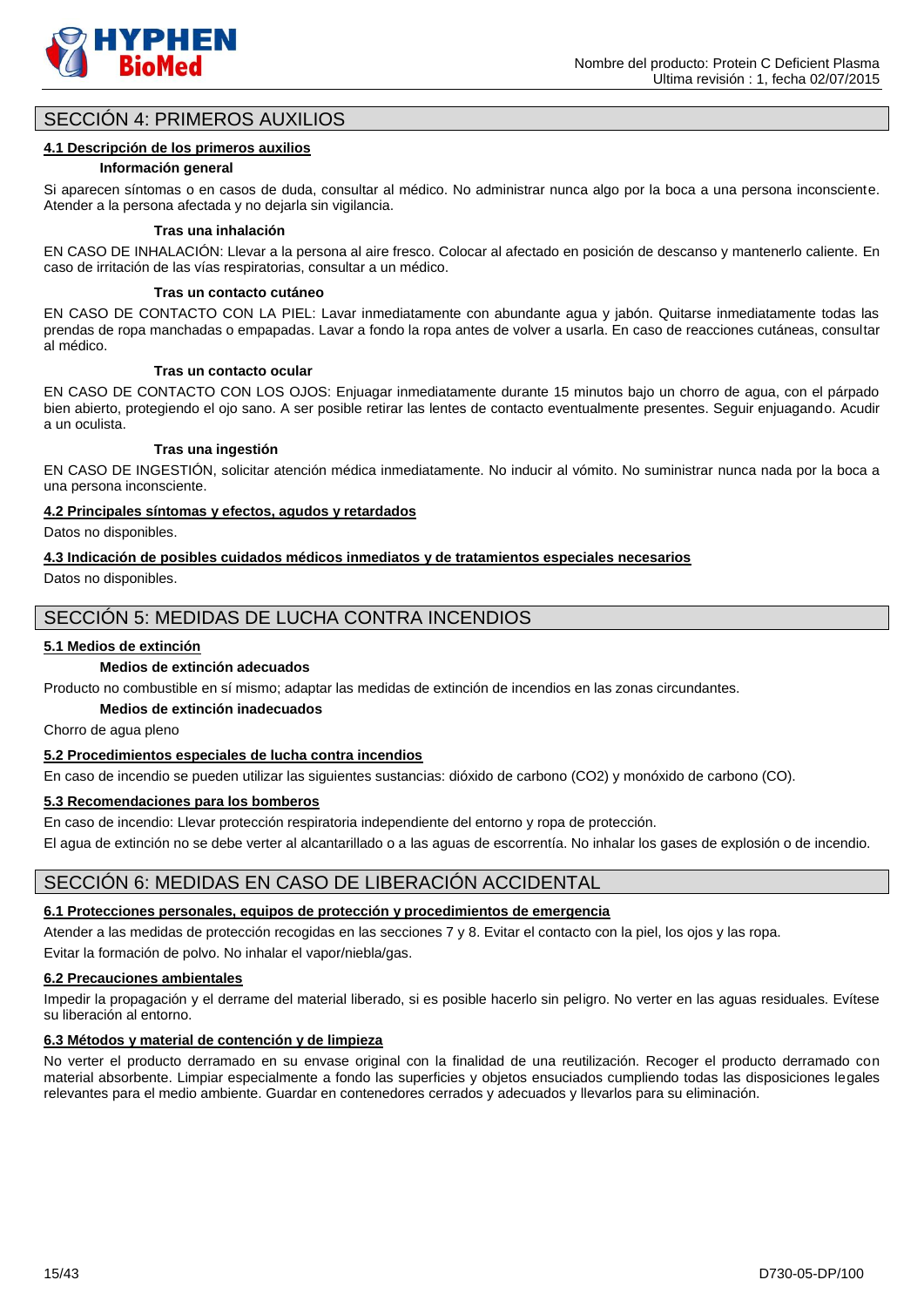

# SECCIÓN 7: MANIPULACIÓN Y ALMACENAMIENTO

#### **7.1 Precauciones para una manipulación segura**

#### **Recomendaciones sobre la manipulación segura**

El riesgo en el manejo con el producto debe reducirse a un grado mínimo mediante la aplicación de medidas preventivas y de protección. Configurar los procedimientos de trabajo, en la medida en que sea posible según el estado de la técnica, de manera que no se liberen sustancias peligrosas y que pueda excluirse un contacto con la piel.

#### **Medidas generales de protección y de higiene**

No comer, beber ni fumar durante el trabajo. Mantenerse alejado de alimentos, bebidas y comida para animales. Lavarse las manos y la piel antes de las pausas y después del trabajo. No inhalar los vapores. Evitar todo contacto de los ojos con pequeñas porciones de piel. Quitar inmediatamente cualquier ropa manchada o salpicada.

**Indicaciones para la protección contra incendios y explosiones.**

No existen medidas especiales necesarias.

#### **7.2 Condiciones de almacenamiento incluidas las incompatibilidades**

#### **Medidas técnicas y condiciones de almacenamiento**

Mantener los recipientes herméticamente cerrados y guardarlos en lugar fresco y bien ventilado.

#### **Materiales incompatibles**

Datos no disponibles

**Temperatura de almacenamiento recomendada**

Valor: 2 - 8 ° C

#### **Exigencias relativas a los lugares y contenedores de almacenamiento**

Los envases abiertos deben cerrarse perfectamente y mantenerlos en posición vertical para evitar derrames.

#### **7.3 Aplicaciones finales específicas**

Con excepción de los usos mencionados en la sección 1.2, no hay previstas otras aplicaciones específicas.

# SECCIÓN 8: CONTROL DE LA EXPOSICIÓN / PROTECCIÓN INDIVIDUAL

#### **8.1 Parámetros de control**

# **Valores límite de exposición profesional**

No existen parámetros disponibles para vigilancia.

#### **Valores límite biológicos**

Datos no disponibles.

# **8.2 Control de la exposición**

#### **Controles técnicos apropiados**

Datos no disponibles.

#### **Equipo de protección individual**

Durante la manipulación de los productos llevar exclusivamente la ropa de protección correspondiente conforme a las prescripciones vigentes.

#### **Protección respiratoria**

No se requiere protección respiratoria. Para la protección frente a la formación de polvo, utilizar mascarilla antipolvo tipo N95 (US) o una mascarilla de protección respiratoria con filtro P1(EN 143). Los aparatos de protección respiratoria deberán estar verificados y autorizados según los estándares estatales correspondientes como NIOHS (US) o CEN (UE).

#### **Protección de las manos y protección cutánea**

Durante la manipulación utilizar guantes protectores. Comprobar la idoneidad específica de los guantes para el puesto de trabajo antes de ponérselos. Aplicar un método apropiado para quitarse los guantes protectores con el fin de evitar un contacto con la piel (por ejemplo, quitárselos sin tocar con la mano desnuda la superficie exterior contaminada). Los guantes contaminados se deberán eliminar debidamente después de llevarlos, teniendo en cuanta las disposiciones legales y a tenor de las buenas prácticas de laboratorio. Lavarse y secarse las manos.

Los guantes protectores a usar deben estar verificados y autorizados según EN374.

Los guantes de protección se deben cambiar inmediatamente si están físicamente dañados o gastados.

#### **Protección ocular y facial**

Para la protección ocular llevar exclusivamente equipamiento que esté verificado y autorizado conforme a las normas vigentes como NIOSH (US) o EN 166 (UE).

#### **Protección corporal**

El tipo de equipamiento de protección deberá seleccionarse en función de la concentración y la cantidad del producto en el puesto de trabajo.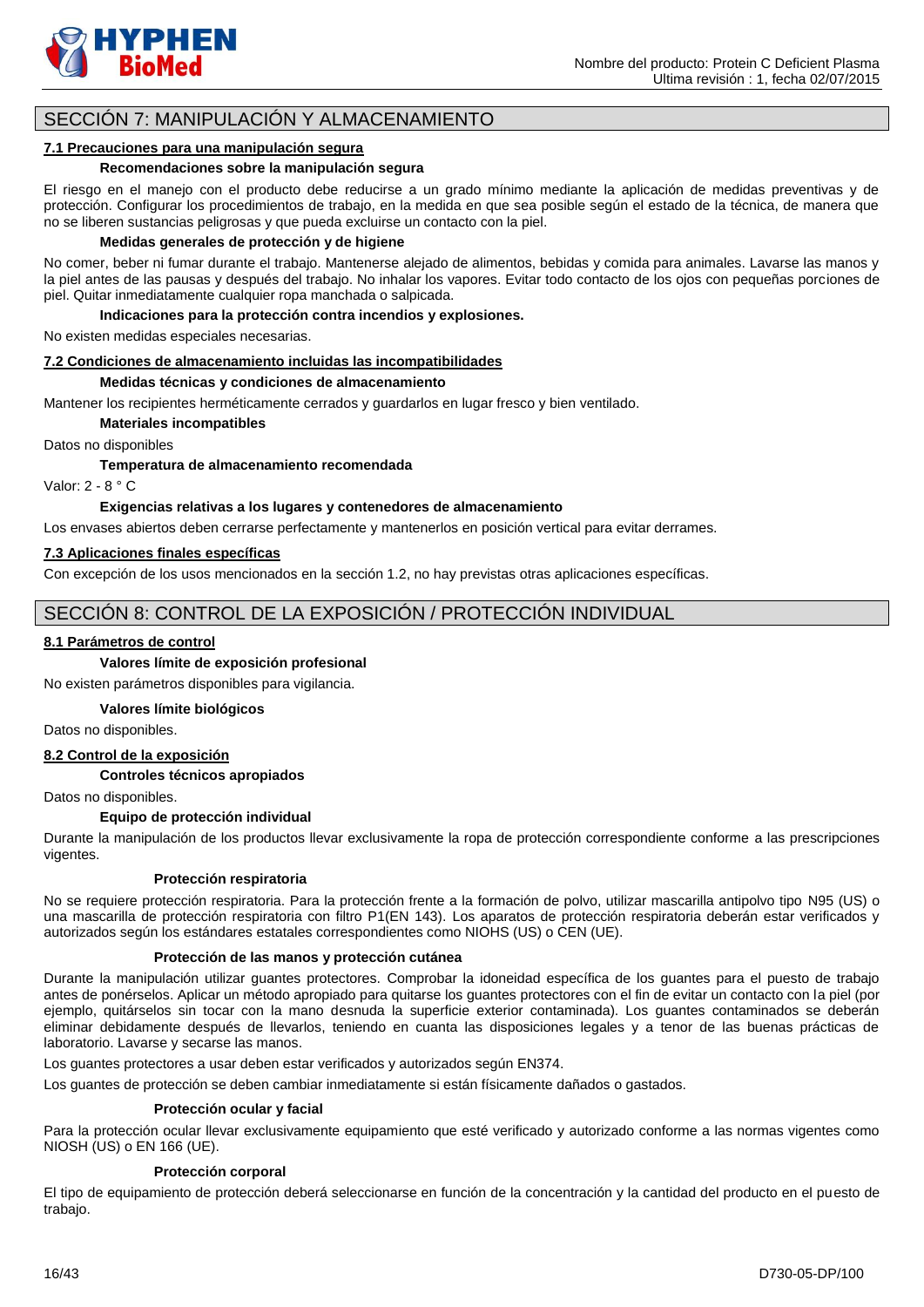

# **Otras protecciones**

Datos no disponibles.

#### **Controles sobre la exposición ambiental**

Impedir la propagación y el derrame del material liberado, si es posible hacerlo sin peligro. No verter en las aguas residuales. Impedir la liberación en el medio ambiente.

# SECCIÓN 9: PROPIEDADES FÍSICAS Y QUÍMICAS

# **9.1 Información sobre propiedades físicas y químicas básicas**

| Propiedad                                           |                   |
|-----------------------------------------------------|-------------------|
| Apariencia                                          | Polvo Liofilizado |
| Color                                               | Blanco / Amarillo |
| Olor                                                | <b>ND</b>         |
| Valor del pH                                        | <b>ND</b>         |
| Punto de ebullición                                 | <b>ND</b>         |
| Punto de fusión                                     | <b>ND</b>         |
| Punto de descomposición                             | <b>ND</b>         |
| Punto de ignición                                   | <b>ND</b>         |
| Temperatura de autoignición                         | <b>ND</b>         |
| Propiedades de oxidación                            | <b>ND</b>         |
| Propiedades de explosión                            | <b>ND</b>         |
| Inflamabilidad (sólido, gas)                        | <b>ND</b>         |
| Límite inferior de inflamabilidad o<br>explosividad | <b>ND</b>         |
| Límite superior de inflamabilidad o<br>explosividad | <b>ND</b>         |
| Presión de vapor                                    | <b>ND</b>         |
| Densidad de vapor                                   | <b>ND</b>         |
| Intervalo de evaporación                            | <b>ND</b>         |
| Densidad relativa                                   | <b>ND</b>         |
| Solubilidad en agua                                 | <b>ND</b>         |
| <b>Otras solubilidades</b>                          | <b>ND</b>         |
| Coeficiente de reparto: n-octanol/agua              | <b>ND</b>         |
| <b>Viscosidad</b>                                   | <b>ND</b>         |
| Otros datos                                         | <b>ND</b>         |

ND : Datos no disponibles.

# **9.2 Otra información**

Datos no disponibles

# SECCIÓN 10: ESTABILIDAD Y REACTIVIDAD

#### **10.1 Reactividad**

No se producen reacciones peligrosas si se tienen en cuenta las prescripciones/indicaciones para el manejo.

### **10.2 Estabilidad química**

El preparado es estable si se manipula y almacena tal como se recomienda en la sección 7.

# **10.3 Posibilidad de reacciones peligrosas**

Ninguna en caso de utilización conforme al uso previsto.

# **10.4 Condiciones que deben evitarse**

Ninguna en caso de utilización conforme al uso previsto.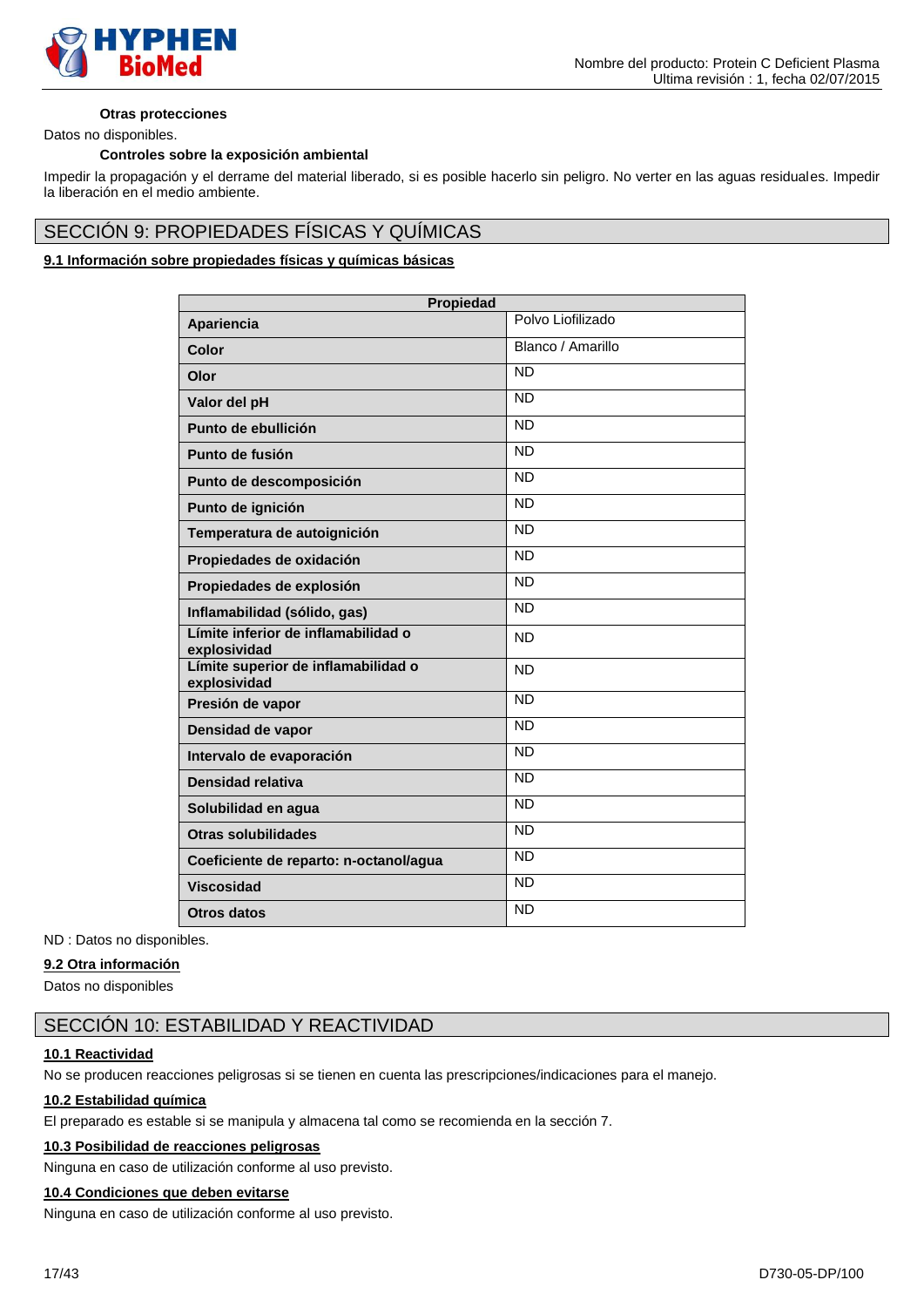



# **10.5 Materiales incompatibles**

Datos no conocidos.

# **10.7 Productos de descomposición peligrosos**

Ninguno en caso de utilización conforme al uso previsto.

# SECCIÓN 11: INFORMACIÓN TOXICOLÓGICA

# **11.1 Información sobre los efectos tóxicos**

| <b>Efectos</b>                                 |           |
|------------------------------------------------|-----------|
| <b>Toxicidad oral aguda</b>                    | <b>ND</b> |
| Toxicidad cutánea aguda                        | <b>ND</b> |
| Toxicidad aguda por inhalación                 | <b>ND</b> |
| Irritación o corrosión cutáneas                | <b>ND</b> |
| Lesiones oculares graves o irritación ocular   | <b>ND</b> |
| Sensibilización respiratoria y cutánea         | <b>ND</b> |
| Mutagenicidad en células germinales            | <b>ND</b> |
| Toxicidad para la reproducción                 | <b>ND</b> |
| Carcinogenicidad                               | <b>ND</b> |
| Toxicidad específica en determinados órganos : |           |
| exposición única                               | <b>ND</b> |
| exposiciones repetidas                         |           |
| Peligro por aspiración                         | <b>ND</b> |

#### ND : Datos no disponibles.

Ningún componente que esté contenido en este producto en una concentración ≥ 0,1% se considera como posiblemente cancerígeno o se haya probado su carcinogenicidad en el ser humano.

# SECCIÓN 12: INFORMACIÓN ECOLÓGICA

# **12.1 Toxicidad**

| <b>Toxicidad</b>                        |           |
|-----------------------------------------|-----------|
| <b>Toxicidad en peces</b>               |           |
| Aguda<br>$\qquad \qquad \blacksquare$   | <b>ND</b> |
| Crónica<br>$\blacksquare$               |           |
| Toxicidad en dafnias                    |           |
| Aguda<br>$\qquad \qquad \blacksquare$   | <b>ND</b> |
| Crónica<br>$\overline{\phantom{m}}$     |           |
| <b>Toxicidad en algas</b>               |           |
| Aguda<br>$\overline{\phantom{a}}$       | <b>ND</b> |
| Crónica<br>$\qquad \qquad \blacksquare$ |           |
| <b>Toxicidad en bacterias</b>           |           |
| Aguda<br>$\qquad \qquad \blacksquare$   | <b>ND</b> |
| Crónica<br>$\qquad \qquad \blacksquare$ |           |

ND : Datos no disponibles.

# **12.2 Persistencia y degradación**

Datos no disponibles.

# **12.3 Potencial de bioacumulación**

Datos no disponibles.

#### **12.4 Movilidad en suelos**

Datos no disponibles.

#### **12.5 Resultados de las valoraciones PBT y mPmB**

| Valoración            |           |
|-----------------------|-----------|
| <b>Valoración PBT</b> | <b>ND</b> |
| Valoración mPmB       | <b>ND</b> |

ND : Datos no disponibles.

# **12.6 Otros efectos nocivos**

Datos no disponibles.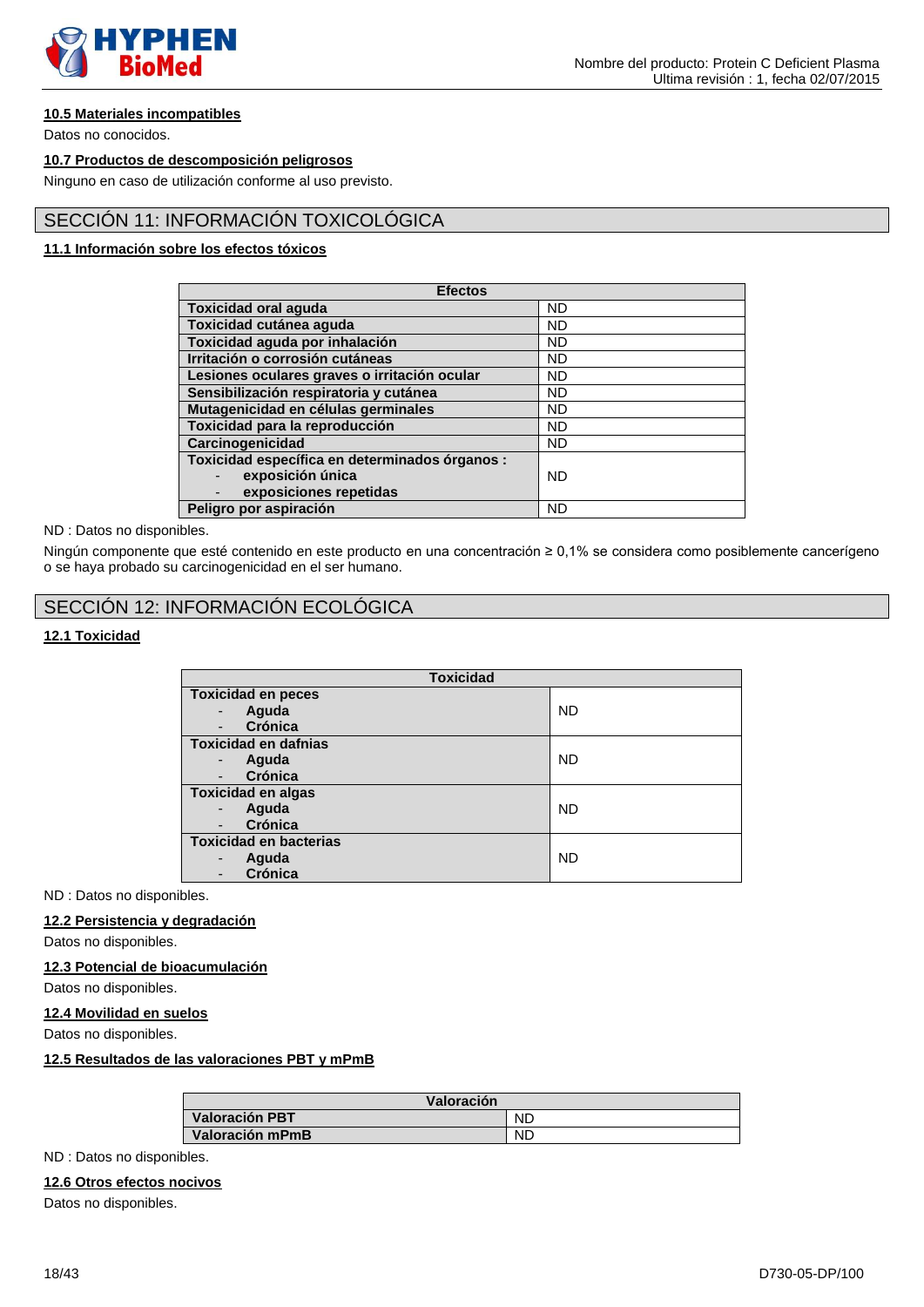

# **12.7 Otros datos**

No verter el producto sin supervisión en el medio ambiente

# SECCIÓN 13: CONSIDERACIONES RELATIVAS A LA ELIMINACIÓN

### **13.1 Método de tratamiento de residuos**

#### **Producto**

Llevar los residuos para su eliminación conforme a las prescripciones nacionales y de acuerdo con los servicios de protección del medio ambiente. La asignación de un número de residuo se realizará de acuerdo con el organismo regional encargado de la eliminación de residuos.

# **Envase**

Vaciar completamente los envases. Aquellos envases vacíos y los que no estén completamente vacíos que todavía contengan restos de producto se llevarán para su eliminación debida de acuerdo con el organismo regional encargado de la eliminación.

# SECCIÓN 14: INFORMACIÓN SOBRE LAS CONDICIONES DE ALMACENAMIENTO Y TRANSPORTE

El producto no es ninguna mercancía peligrosa a tenor de las normas de transporte (ADR, RID, IATA, IMDG).

# SECCIÓN 15: INFORMACIÓN REGLAMENTARIA

# **15.1 Normativas/legislación de seguridad, salud y medio ambiente específicas para la sustancia o mezcla**

Esta ficha de datos de seguridad cumple los requisitos exigidos en el Reglamento (CE) nº 1907/2006 (REACH) y 1272/2008 (CLP).

# **15.2 Evaluación de la seguridad química**

No existen datos disponibles.

# SECCIÓN 16: OTRAS INFORMACIONES

# **16.1 Principales referencias bibliográficas y fuentes de datos**

Reglamento (CE) n.º 1907/2006 (REACH), 1272/2008 (CLP) en su versión válida respectiva.

Normas de transporte conforme a ADR, RID, IMDG, IATA en su versión válida respectiva.

Las fuentes de datos que se han utilizado para determinar los datos físicos, toxicológicos y ecotoxicológicos se indican directamente en las secciones respectivas.

Los datos se apoyan en el nivel de nuestros conocimientos y experiencias actuales. Los datos no tienen valor como aseguramiento de las propiedades y tampoco justifican ninguna relación jurídica contractual.

HYPHEN BioMed y sus agentes/distribuidores o proveedores OEM rechazan toda responsabilidad sobre cualquier posible daño resultante de, o por contacto con, un reactivo incluido en el kit.

# **16.2 Abkürzungen und Akronyme**

ADR: European Agreement concerning the International Carriage of Dangerous Goods by Road (Acuerdo Europeo sobre transporte internacional de mercancías peligrosas por carretera)

CLP: Regulation on Classification, Labelling and Packaging of Substances and Mixtures (Reglamento de la CE sobre clasificación, etiquetado y envasado de sustancias y mezclas)

CMR : cancerogen mutagen reprotoxic (sustancias carcinógenas, mutágenas y tóxicas para la reproducción)

IATA-DGR: = International Air Transport Association - Dangerous Goods Regulations (Regulaciones de productos peligrosos de la IATA en el tráfico aéreo)

IMDG: International Maritime Dangerous Goods code (Regulación para el transporte de mercancías peligrosas en la navegación marítima internacional)

NIOSH: Instituto Nacional para la seguridad en el trabajo y la salud (EE. UU.)

PBT: persistente (P), biocumulativo (B) y tóxico (T)

REACH: Reglamento de la UE para el registro, evaluación, autorización y restricción de sustancias químicas

RID: Regulación para el transporte internacional de mercancías peligrosas en el transporte por ferrocarril

vPvB: very Persistent and very Bioaccumulative (muy persistente y muy bioacumulativo)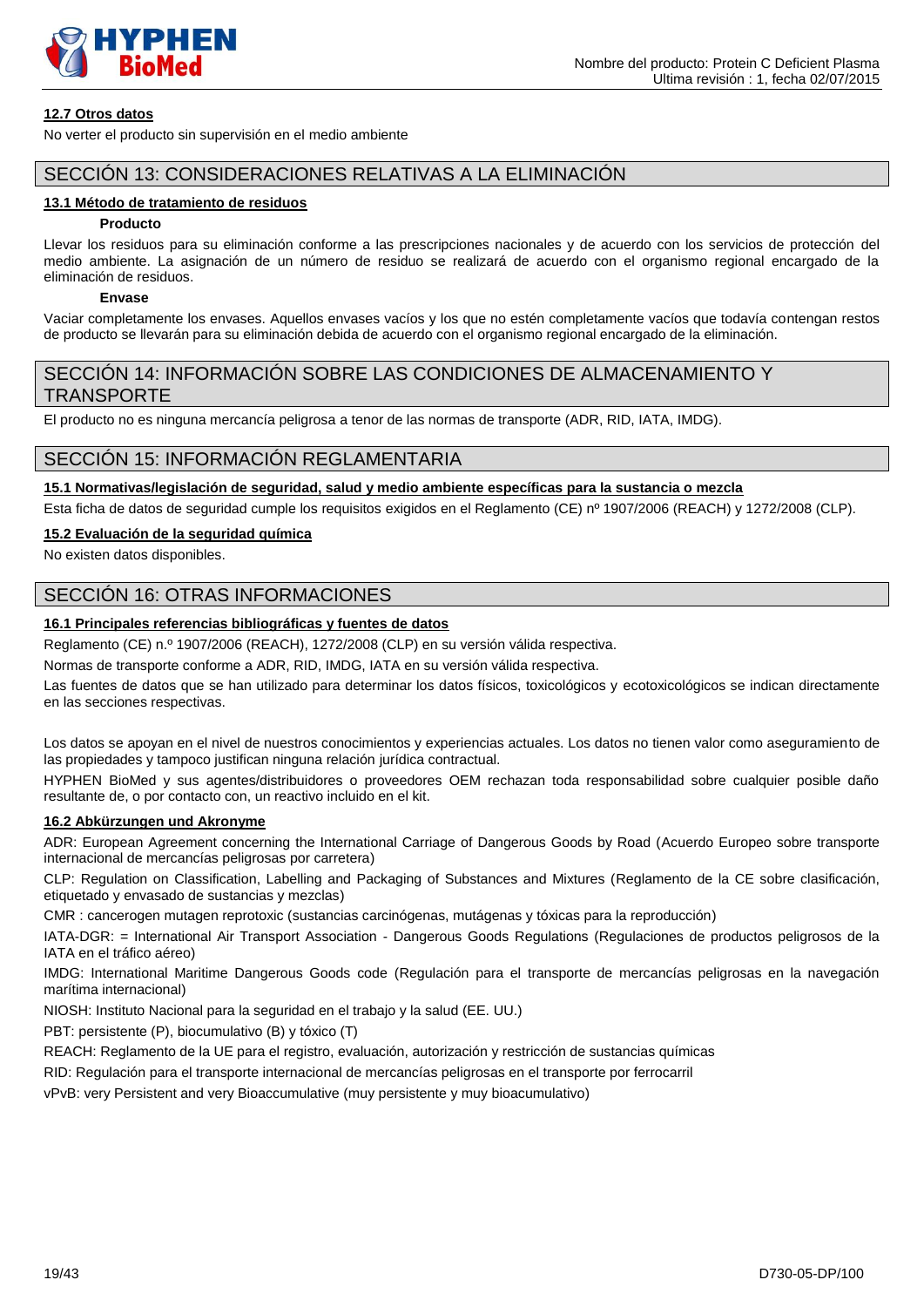

# **FICHA DE DADOS DE SEGURANÇA**

# <span id="page-19-0"></span>**PORTUGUÊS**

# SECÇÃO 1: IDENTIFICAÇÃO DA SUBSTÂNCIA/MISTURA E DA SOCIEDADE/EMPRESA

### **1.1 Identificador do produto**

| <b>Nome</b>                       | Número   |
|-----------------------------------|----------|
| <b>Protein C Deficient Plasma</b> | DP100A/K |

#### **1.2 Utilizações identificadas relevantes da substância ou mistura e utilizações desaconselhadas.**

Dispositivo médico para utilização in vitro

#### **1.3 Identificação do fornecedor da ficha de dados de segurança**

| <b>Fabricante:</b> | <b>HYPHEN BioMed</b>             |
|--------------------|----------------------------------|
|                    | 155 rue d'Eragny                 |
|                    | 95000 Neuville sur Oise (França) |
| Tel:               | 33.1.34.40.65.10                 |
| Fax:               | 33.1.34.48.72.36                 |
|                    |                                  |

Endereço de e-mail: [info@hyphen-biomed.com](mailto:info@hyphen-biomed.com)

# **1.4 Contacto de telefone de emergência**

Tel: 33.1.34.40.65.10 (Só disponível nos horários de funcionamento de escritório)

França

Telefone: 33.1.45.42.59.59 (Centro de Informação Anti-Venenos / Intoxicações francês)

#### Estrangeiro

Dirigir-se à autoridade competente

# SECÇÃO 2: IDENTIFICAÇÃO DOS PERIGOS

### **2.1 Classificação da substância ou mistura**

#### **Classificação**

O produto não cumpre os critérios de classificação e de rotulagem no âmbito do Regulamento 1272/2008 (CLP).

#### **2.2 Elementos do rótulo**

O produto não requer rotulagem de perigo de acordo com as directivas CE / regulamentação nacional aplicáveis.

#### **2.3 Outros perigos**

Nenhuma

# SECÇÃO 3: COMPOSIÇÃO/INFORMAÇÃO SOBRE OS COMPONENTES

### **3.1 Substâncias**

Não aplicável, o produto não é uma substância.

#### **3.2 Misturas**

#### **Componentes perigosos**

Este produto não contém substâncias a mencionar de acordo com o Regulamento da UE n.º 1907/2006 (REACH), Anexo II

#### **3.3 Outras informações**

Não deve ser injetado nem ingerido.

Este produto contém material de origem animal e, portanto, deve ser manuseado como potenciais agentes infecciosos. Este produto contém componentes de origem humana testado no momento de doação e resultado não reactivo para HBsAg, anti-HCV,e anti-HIV. Todavia, todo o material de origem humana deve ser considerado potencialmente infeccioso e manuseado como tal de forma a minimizar o risco de infecção por métodos conforme às boas práticas de laboratório.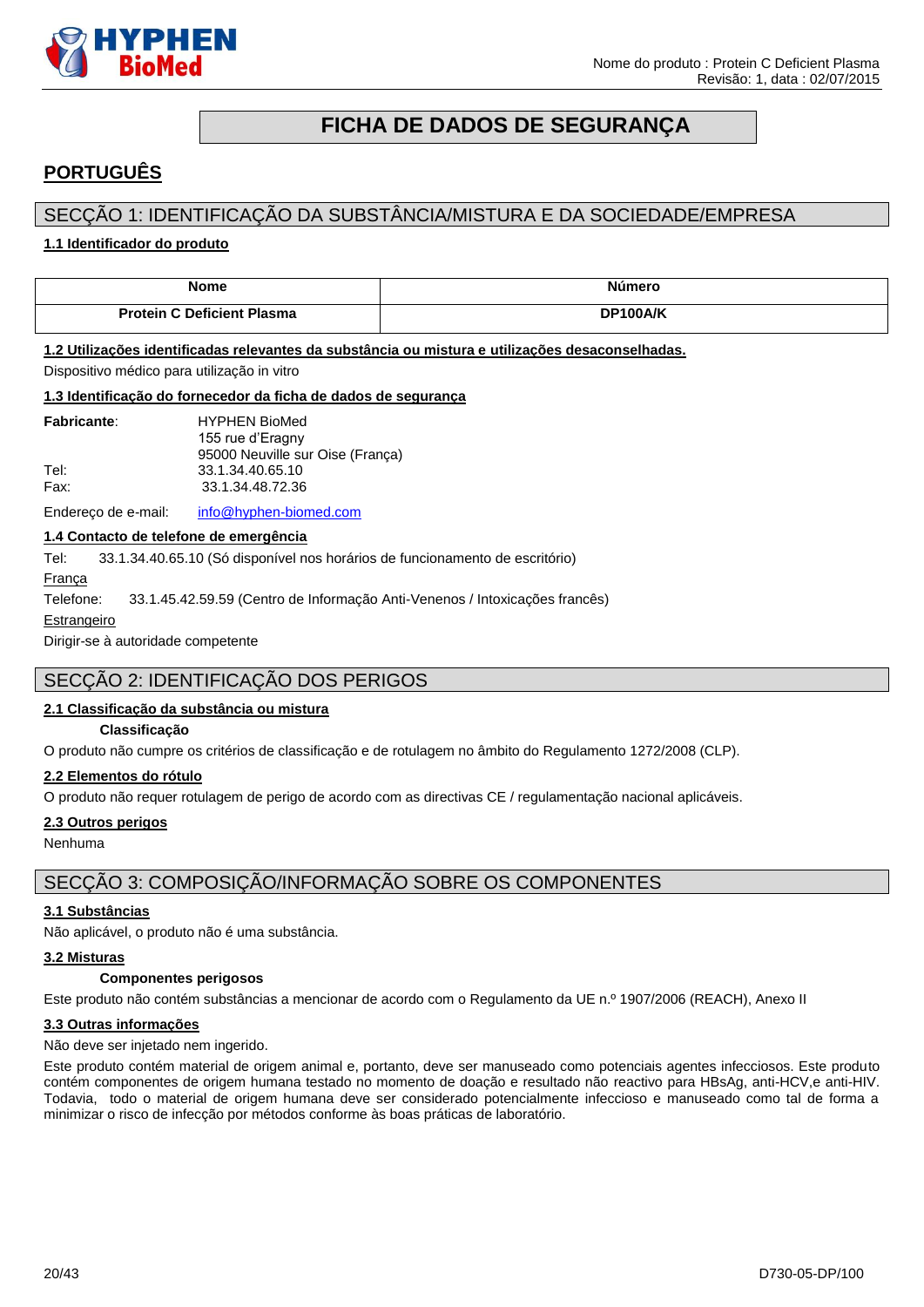

# SECÇÃO 4: PRIMEIROS SOCORROS

#### **4.1 Descrição das medidas de primeiros socorros**

#### **Informações gerais**

Ao manifestar-se de sintomas ou em caso de dúvida obter atendimento médico. Nunca administrar nada por via oral a uma pessoa inconsciente. Não deixar a vítima sozinha/ sem vigilância.

### **Após inalação**

APÓS INALAÇAO: Levar o sinistrado para o ar fresco. Mantê-lo quente e calmo. Em caso de irritação das vias respiratórias consultar um médico.

#### **Após contacto cutâneo**

APÓS CONTACTO COM A PELE: Limpar imediatamente com muita água e sabão. Retirar imediatamente todo o vestuário contaminado. Lavar antes de reutilizá-lo. No caso de reacções cutâneas, consultar o médico .

#### **Após contacto ocular**

APÓS CONTACTO COM OS OLHOS: Lavar os olhos com água corrente durante pelo menos 15 minutos, mantendo-os bem abertos. Retirar as lentes de contato, se usar e for possível. Continuar a lavar durante. Consultar um oftalmologista.

#### **Após ingestão**

APÓS INGESTÃO, consultar um médico imediatamente. Não provocar o vómito. Nunca forçar a ingestão de algo a alguém inconsciente.

# **4.2 Sintomas e efeitos mais importantes, tanto agudos como retardados**

Dados indisponíveis.

### **4.3 Indicações sobre cuidados médicos urgentes e tratamentos especiais necessários**

Dados indisponíveis.

# SECÇÃO 5: MEDIDAS DE COMBATE A INCÊNDIOS

### **5.1 Meios de extinção**

### **Meios adequados de extinção**

Trata-se de um produto incombustível. Devem adaptar-se as medidas de extinção de incêndios nas áreas circundantes.

#### **Meios inadequados de extinção**

Jacto de água de grande volume

# **5.2 Perigos especiais decorrentes da substância ou mistura**

Em caso de incêndio, é possível utilizar as substâncias seguintes: dióxido de carbono (CO2); monóxido de carbono (CO).

### **5.3 Recomendações para o pessoal de combate a incêndios**

Em caso de incêndio: Usar um aparelho de respiração autónomo e vestuário de protecção.

Não deixar penetrar a água de extinção nos esgotos ou nas águas. Não respirar os gases de explosão e de incêndio.

# SECÇÃO 6: MEDIDAS A TOMAR EM CASO DE FUGAS ACIDENTAIS

# **6.1 Precauções individuais, equipamento de proteção e procedimentos de emergência**

Consultar as medidas de proteção apresentadas nas secções 7 e 8. Evitar o contacto com a pele, os olhos e o vestuário. Evitar a formação de pó. Evitar respirar o gás/névoa/vapores.

# **6.2 Precauções a nível ambiental**

Bloquear o derrame de matéria se for possível sem se colocar a si em perigo. Não deixar infiltrar nas águas residuais. Evitar a dispersão no ambiente.

# **6.3 Métodos e materiais de confinamento e limpeza**

Não repôr o produto derramado na embalagem original para reutilização. Absorver o produto derramado com material absorvente. Limpar cuidadosamente superfícies contaminadas e equipamentos incluindo os dispositivos no respeito da legislação/normas em vigor no domínio do ambiente. Manter em recipientes fechados adequados, para eliminação.

# SECÇÃO 7: MANUSEAMENTO E ARMAZENAMENTO

# **7.1 Precauções para um manuseamento seguro**

# **Recomendações para um manuseamento seguro**

Para minimizar riscos, devem ser adoptadas as medidas destinadas à precaução e protecção das pessoas durante o manuseio do produto. O processo deve ser desenhado, o quanto for possível, de acordo com o estado actual da técnica, de modo a prevenir à liberação de substâncias perigosas e ao contato com a pele.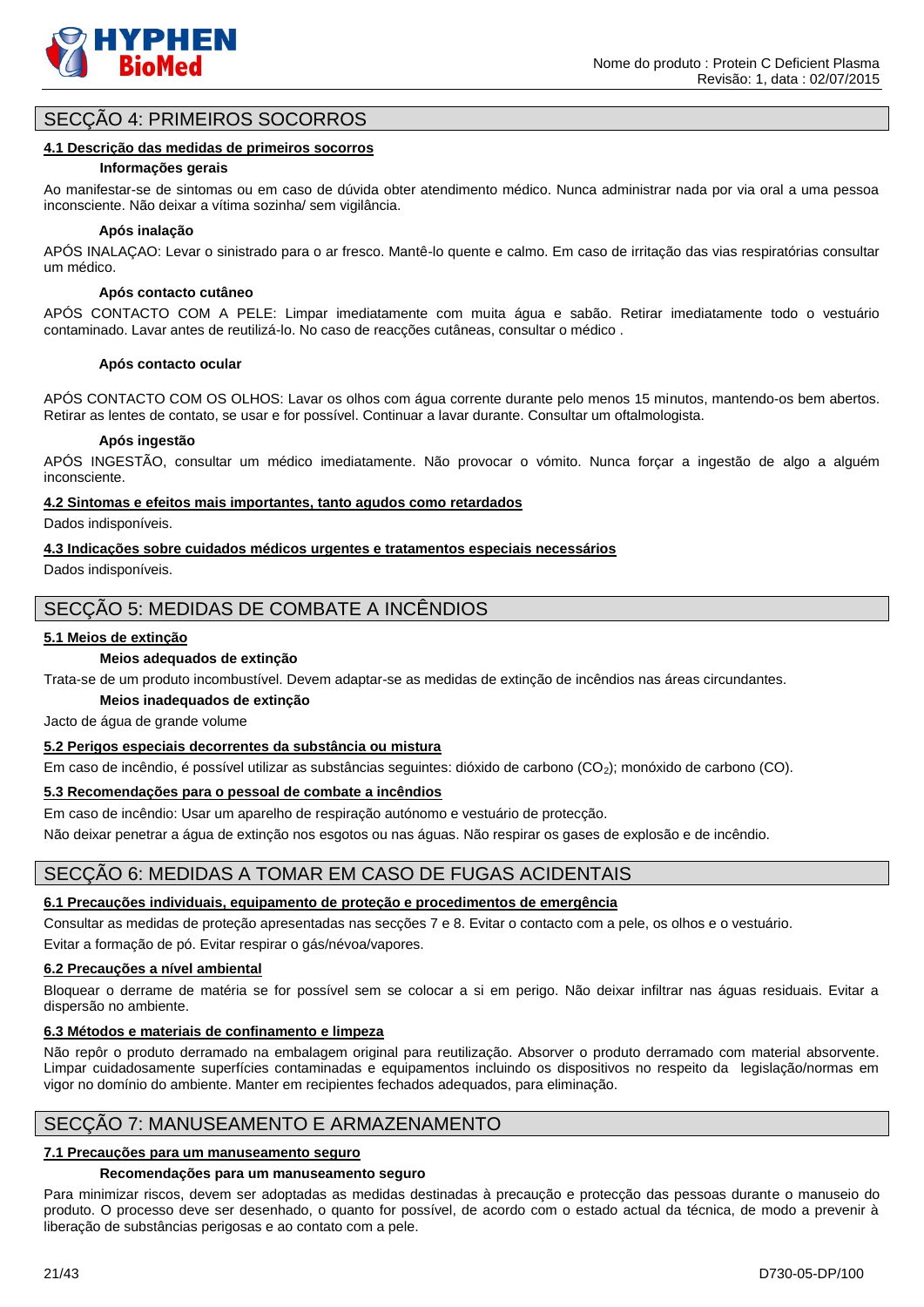

#### **Medidas gerais de proteção e higiene**

Não comer, beber ou fumar durante a utilização. Manter afastada toda a comida e bebida, bem como os alimentos para animais. Lavar as mãos e a pele exposta antes das pausas e depois da utilização. Não inalar vapores. Evitar o contacto com os olhos e a pele. Retirar imediatamente todo o vestuário sujo ou molhado.

#### **Recomendações de proteção contra incêndios e explosões**

Não são necessárias quaisquer medidas especiais.

#### **7.2 Condições de armazenamento seguro, incluindo eventuais incompatibilidades**

#### **Medidas técnicas e condições de armazenamento**

Manter recipiente bem fechado, em lugar fresco, bem ventilado.

**Materiais incompatíveis**

Dados indisponíveis

#### **Temperatura de armazenamento recomendada**

Valor: 2 - 8 °C

#### **Requisitos para locais ou recipientes de armazenamento**

Todos os recipientes abertos devem ser bem fechados e mantidos na vertical para evitar derrames.

#### **7.3 Utilizações finais específicas**

Para além das utilizações mencionadas na secção 1.2 não estão estipuladas outras utilizações específicas.

# SECÇÃO 8: CONTROLO DA EXPOSIÇÃO/PROTEÇÃO INDIVIDUAL

#### **8.1 Parâmetros de controlo**

#### **Valores-limite de exposição profissional**

Não existem parâmetros disponíveis para monitorização.

**Valores-limite biológicos** 

Dados indisponíveis.

#### **8.2 Controlo da exposição**

#### **Controlos técnicos adequados**

Dar prioridade às medidas técnicas e processos/métodos de trabalho em relação do uso de equipamento de protecção individual. Tomar precauções de acordo com os princípios das boas práticas de higiene e segurança.

#### **Equipamento de proteção individual**

Durante o manuseio do produto, usar só vestuário conforme à legislação em vigor.

#### **Proteção respiratória**

Não é necessária uma protecção respiratória. Sempre que seja necessária protecção respiratória para impedir a respiração de pós incomodativos (níveis elevados de poeira), use máscaras do tipo N95 (US) ou do tipo P1 (EN 143). Use máscaras e respiradores aprovados por normais governamentais apropriadas, como a NIOSH (US) ou a CEN (EU).

#### **Proteção das mãos e da pele**

Usar luvas de protecção durante o manuseio. Antes da utilização, verifique a aptidão das luvas para o lugar de trabalho. Use uma técnica adequada para a remoção das luvas (sem tocar na parte exterior da luva) para evitar o contacto da pele com este produto. Descarte as luvas contaminadas após o uso, de acordo com as regras e as boas práticas de trabalho laboratorial. Lave e seque as mãos.

As luvas devem ser testadas e comprovadas em conformidade com a norma europeia EN374.

As luvas de protecção devem ser substituídas quando danificadas ou quando apresentarem os primeiros sinais de desgaste.

#### **Proteção dos olhos e do rosto**

Use equipamento de protecção ocular testado e aprovado por normais governamentais apropriadas, como a NIOSH (US) ou a EN 166(EU).

#### **Protecção do corpo**

Escolher os equipamentos de protecção individual em função da concentração e quantidade de produto e do local de trabalho.

# **Outras proteções**

# Dados indisponíveis.

#### **Controlo da exposição ambiental**

Bloquear o derrame de matéria se for possível sem se colocar a si em perigo. Não deixar infiltrar nas águas residuais. Evitar a dispersão no ambiente.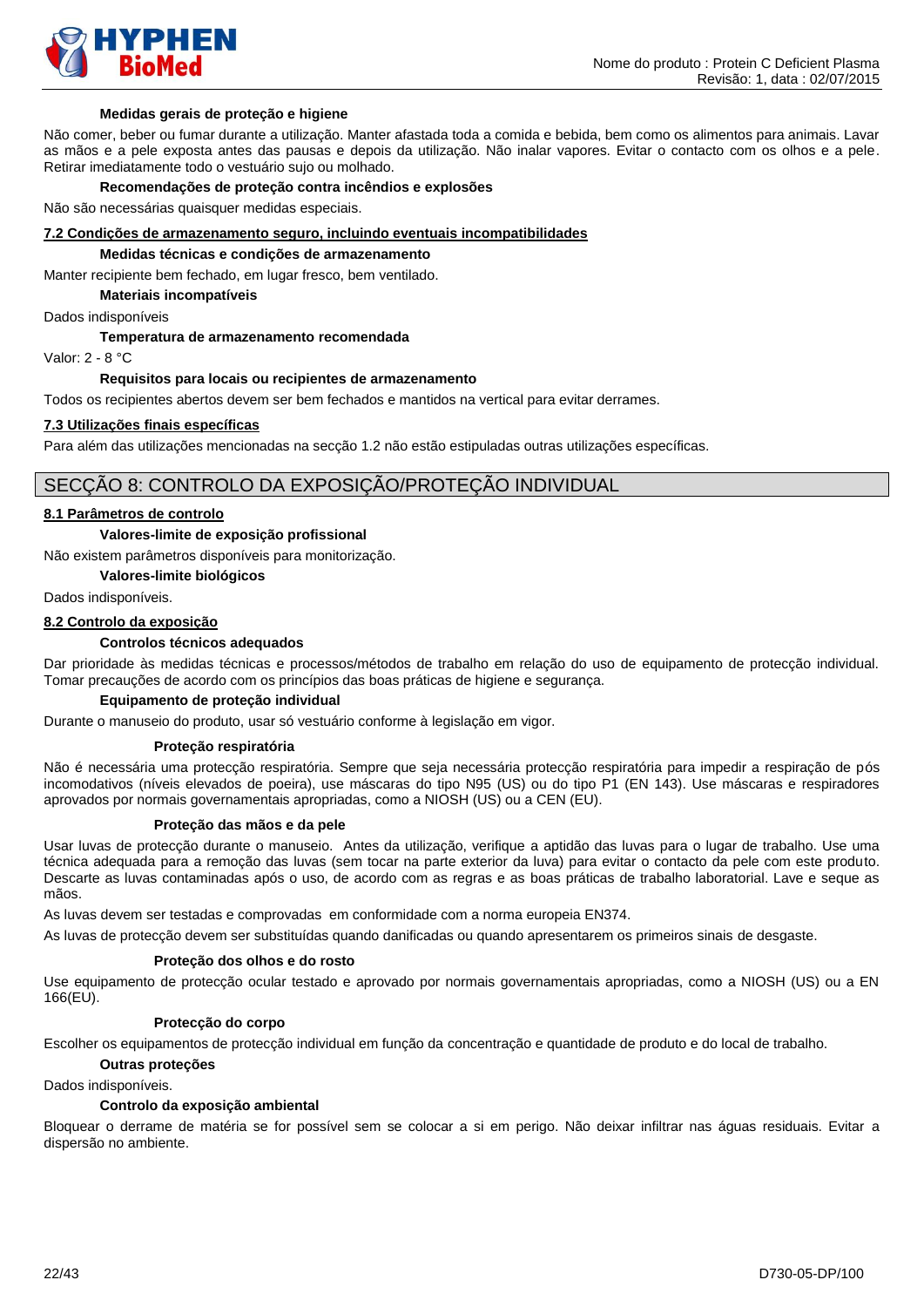

# SECÇÃO 9: PROPRIEDADES FÍSICAS E QUÍMICAS

# **9.1 Informações sobre propriedades físicas e químicas de base**

| <b>Propriedade</b>                                |                  |
|---------------------------------------------------|------------------|
| Estado físico                                     | Pó liofilizado   |
| Color                                             | Branco / Amarelo |
| Odor                                              | <b>ND</b>        |
| pH                                                | <b>ND</b>        |
| Ponto de ebulição                                 | <b>ND</b>        |
| Ponto de fusão                                    | <b>ND</b>        |
| Ponto de decomposição                             | <b>ND</b>        |
| Ponto de inflamação                               | <b>ND</b>        |
| Temperatura de autoinflamação                     | <b>ND</b>        |
| <b>Propriedades oxidantes</b>                     | <b>ND</b>        |
| <b>Propriedades explosivas</b>                    | <b>ND</b>        |
| <b>Inflamabilidade</b>                            | <b>ND</b>        |
| Limite de explosão ou inflamabilidade<br>inferior | <b>ND</b>        |
| Limite de explosão ou inflamabilidade<br>superior | <b>ND</b>        |
| Pressão de vapor                                  | <b>ND</b>        |
| Densidade de vapor                                | <b>ND</b>        |
| Taxa de evaporação                                | <b>ND</b>        |
| Densidade relativa                                | <b>ND</b>        |
| Solubilidade em água                              | <b>ND</b>        |
| Solubilidade                                      | <b>ND</b>        |
| Coeficiente de partição n-octanol/água            | <b>ND</b>        |
| <b>Viscosidade</b>                                | <b>ND</b>        |
| Outras informações                                | <b>ND</b>        |

ND : Dados indisponíveis.

#### **9.2 Outras informações**

Dados indisponíveis.

# SECÇÃO 10: ESTABILIDADE E REATIVIDADE

# **10.1 Reatividade**

Nenhuma reacção perigosa em condições normais de utilização.

#### **10.2 Estabilidade química**

A preparação é estável se armazenado e manuseado como descrito/indicado em secção 7.

#### **10.3 Possibilidade de reações perigosas**

Nenhuma se for utilizado conforme as indicações.

# **10.4 Condições a evitar**

Nenhuma se for utilizado conforme as indicações.

#### **10.5 Materiais incompatíveis**

Nenhum conhecido.

# **10.6 Produtos de decomposição perigosos**

Nenhuma se for utilizado conforme as indicações.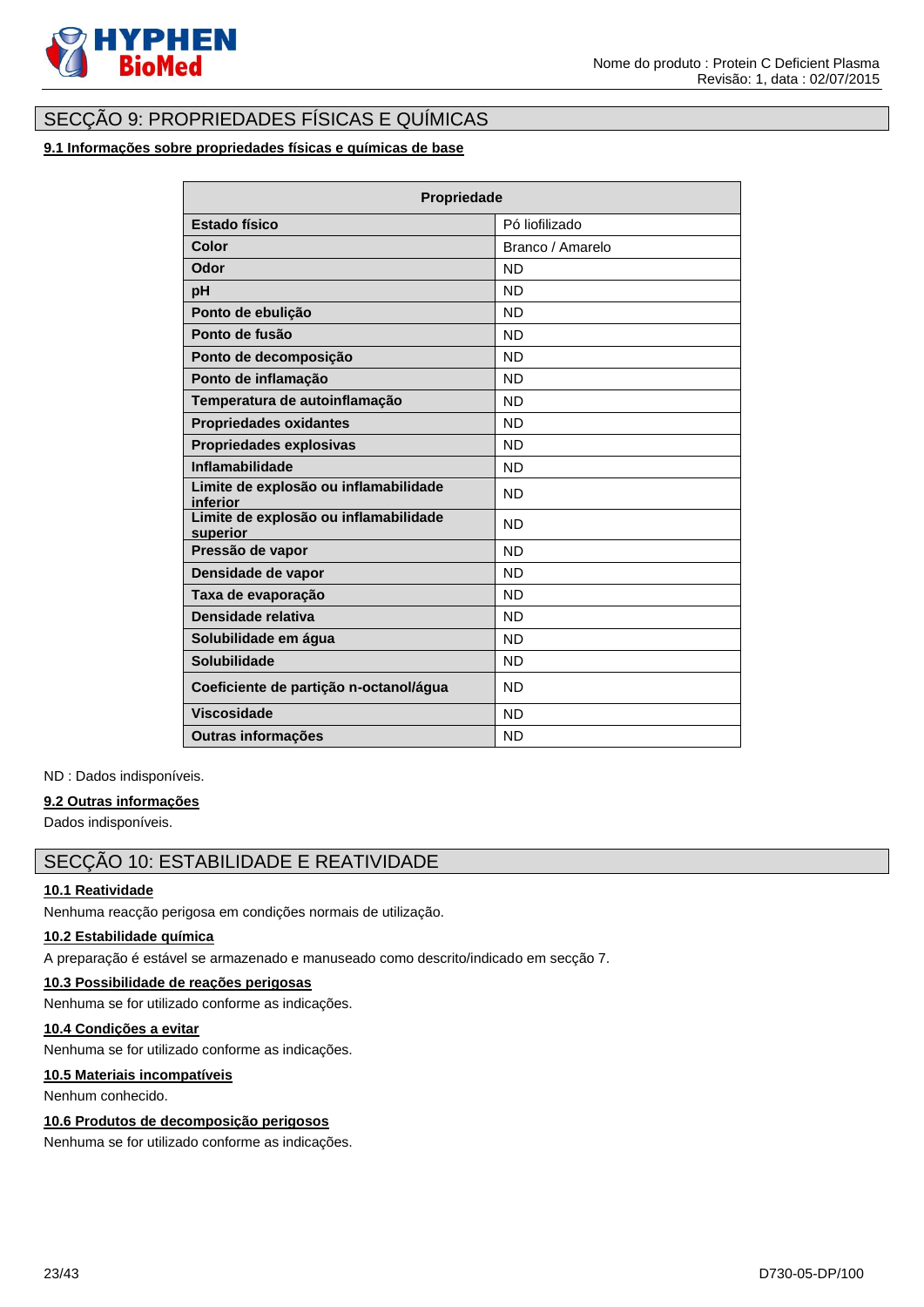

# SECÇÃO 11: INFORMAÇÃO TOXICOLÓGICA

# **11.1 Informações sobre os efeitos toxicológicos**

| <b>Efeitos</b>                                                                     |           |
|------------------------------------------------------------------------------------|-----------|
| Toxicidade aguda por via oral                                                      | <b>ND</b> |
| Toxicidade aguda por via cutânea                                                   | <b>ND</b> |
| Toxicidade aguda por via inalatória                                                | <b>ND</b> |
| Corrosão/irritação cutânea                                                         | <b>ND</b> |
| Lesões oculares graves/irratação ocular                                            | <b>ND</b> |
| Sensibilização cutânea, Sensibilização<br>respiratória                             | <b>ND</b> |
| Mutagenicidade em células germinativas                                             | <b>ND</b> |
| Carcinogenicidade                                                                  | <b>ND</b> |
| Toxicidade reprodutiva                                                             | <b>ND</b> |
| Toxicidade para órgãos-alvo específicos :<br>exposição única<br>exposição repetida | <b>ND</b> |
| Perigo de aspiração                                                                | <b>ND</b> |

ND : Dados indisponíveis.

Nenhum componente contido no produto em concentrações ≥ 0,1% é considerado como potencialmente cancerígeno o comprovado como cancerígeno no homem.

# SECÇÃO 12: INFORMAÇÃO ECOLÓGICA

### **12.1 Toxicidade**

| <b>Toxicidade</b>                       |           |
|-----------------------------------------|-----------|
| <b>Toxicidade nos peixes</b>            | <b>ND</b> |
| Aguda<br>$\qquad \qquad \blacksquare$   |           |
| Crónica<br>$\qquad \qquad \blacksquare$ |           |
| Toxicidade nas dáfnias                  | <b>ND</b> |
| Aguda<br>$\qquad \qquad \blacksquare$   |           |
| Crónica<br>$\qquad \qquad \blacksquare$ |           |
| <b>Toxicidade nas algas</b>             | <b>ND</b> |
| Aguda<br>$\qquad \qquad \blacksquare$   |           |
| Crónica<br>$\qquad \qquad \blacksquare$ |           |
| Toxicidade nas bactérias                | <b>ND</b> |
| Aguda<br>$\qquad \qquad \blacksquare$   |           |
| Crónica<br>$\overline{\phantom{a}}$     |           |

ND : Dados indisponíveis.

### **12.2 Persistência e degradabilidade**

Dados indisponíveis.

#### **12.3 Potencial de bioacumulação**

Dados indisponíveis.

### **12.4 Mobilidade no solo**

Dados indisponíveis.

#### **12.5 Resultados da avaliação PBT e mPmB**

| Avaliação            |           |
|----------------------|-----------|
| <b>Avaliação PBT</b> | <b>ND</b> |
| Avaliação mPmB       | <b>ND</b> |

ND : Dados indisponíveis.

### **12.6 Outros efeitos adversos**

Dados indisponíveis.

#### **12.7 Outras informações**

Não faça descargas do produto para o ambiente, sem uma supervisão apropriada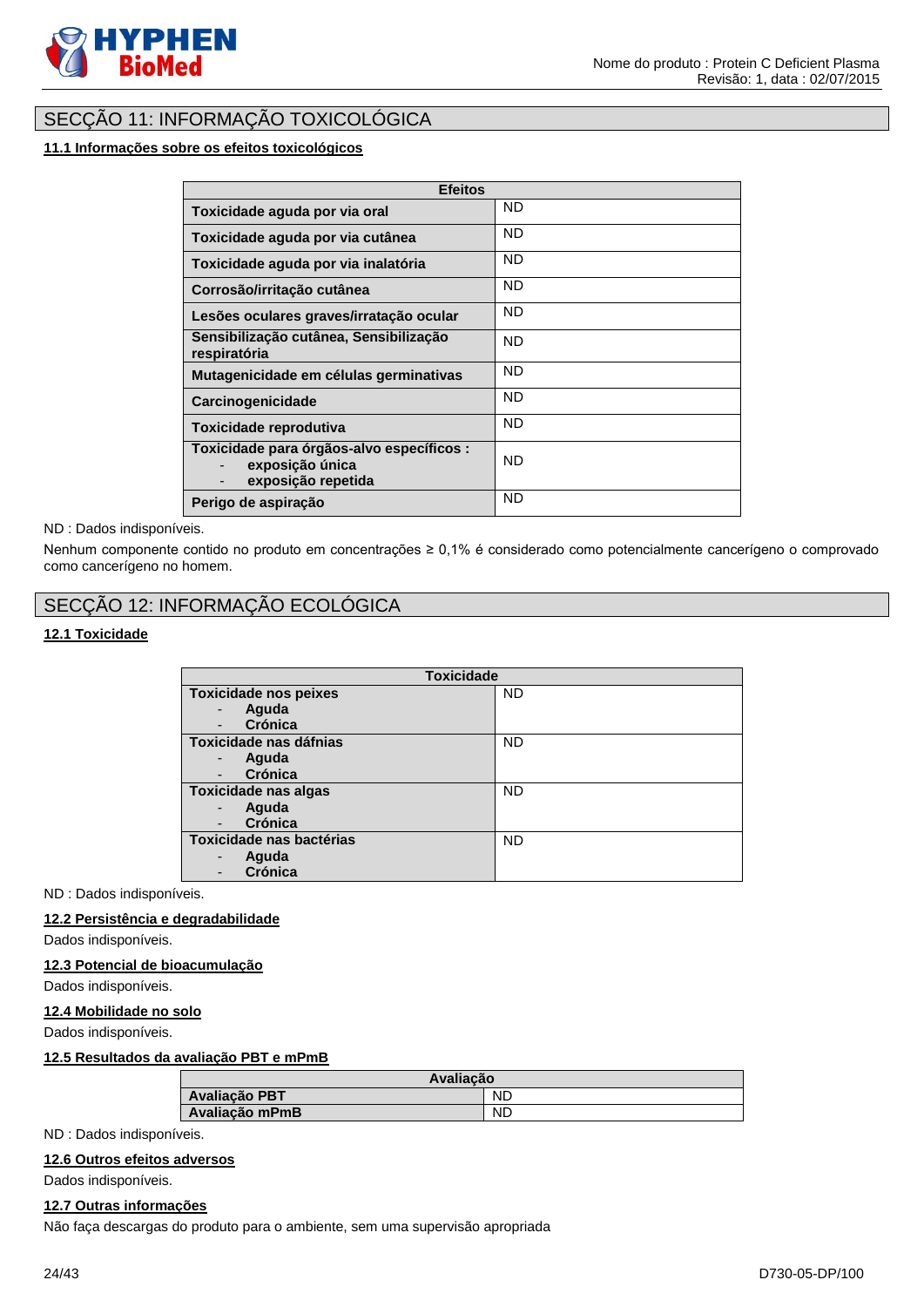

# SECÇÃO 13: CONSIDERAÇÕES RELATIVAS À ELIMINAÇÃO

#### **13.1 Métodos de tratamento de resíduos**

#### **Produto**

Encaminhar os resíduos para uma eliminação adequada em consulta com os serviços de saneamento e ambientais . A atribuição de um número de código de resíduo,deverá ser providenciada em acordo com a empresa de coleta de lixo regional.

#### **Embalagem**

Esvaziar completamente a embalagem do seu conteúdo. Embalagens vazios e não completamente esvaziados dos seus conteúdos devem ser encaminhadas para uma eliminação adequada em acordo com a empresa de coleta de lixo regional.

# SECÇÃO 14: INFORMAÇÕES RELATIVAS AO TRANSPORTE

O produto não é uma mercadoria perigosa no sentido da Regulamentação do transporte de mercadorias perigosas (ADR, RID, IATA, IMDG).

# SECÇÃO 15: INFORMAÇÃO SOBRE REGULAMENTAÇÃO

**15.1 Regulamentação/legislação específica para a substância ou mistura em matéria de saúde, segurança e ambiente**

Esta ficha de dados está conforme os requisitos descritos no Regulamento (CE) N.º 1907/2006 (REACH) e 1272/2008 (CLP).

### **15.2 Avaliação da segurança química**

Dados indisponíveis.

# SECÇÃO 16: OUTREAS INFORMACOES

# **16.1 Referências bibliográficas importantes e fontes dos dados utilizados:**

Regulamento (CE) No. 1907/2006 (REACH), 1272/2008 (CLP) na última versão.

Prescrições para o transporte de acordo com ADR, RID, IMDG, IATA na versão respectiva actualmente em vigor.

As fontes de dados utilizadas para a avaliação e determinação de dados físicos, toxicológicos e ecotoxicológicos são indicadas nas secções respectivas.

As informações fornecidas baseiam-se no estado actual dos nossos conhecimentos e experiências. No entanto, nenhuma informação deve ser interpretada como uma garantia relativamente às propriedades nem fundamentam uma quaisquer relação contratual.

HYPHEN BioMed e respetivos agentes/distribuidores, bem como os contratantes OEM não devem ser responsabilizados por quaisquer danos resultantes do contacto com os produtos incluídos no kit.

### **16.2 Abreviaturas e acrónimos**

ADR: European Agreement concerning the International Carriage of Dangerous Goods by Road (Acordo Europeu relativo ao Transporte Internacional de Mercadorias Perigosas por Estrada)

CLP: Regulation on Classification, Labelling and Packaging of Substances and Mixtures (Regulamento (CE) n.º 1272/2008 relativo à Classificação, Rotulagem e Embalagem de substancias e misturas)

CMR : cancerogen mutagen reprotoxic (Carcinogénico, mutagénico ou tóxico para a reprodução)

IATA-DGR: = International Air Transport Association - Dangerous Goods Regulations ( Regulamento IATA-Carga Perigosa Aéreo)

IMDG: International Maritime Dangerous Goods code (Código Marítimo Internacional para o Transporte de Mercadorias Perigosas) NIOSH: Instituto nacional para segurança e saúde profissional dos Estados Unidos.

PBT: Substância Persistente, Bioacumulável e Tóxica

REACH: Regulamento (CE) n.º 1907/2006 relativo ao Registo, Avaliação, Autorização e Restrição de Produtos Químicos

RID: Regulamento relativo ao Transporte Internacional Ferroviário de Mercadorias Perigosas

vPvB: very Persistent and very Bioaccumulative (Muito Persistente e muito Bioacumulável)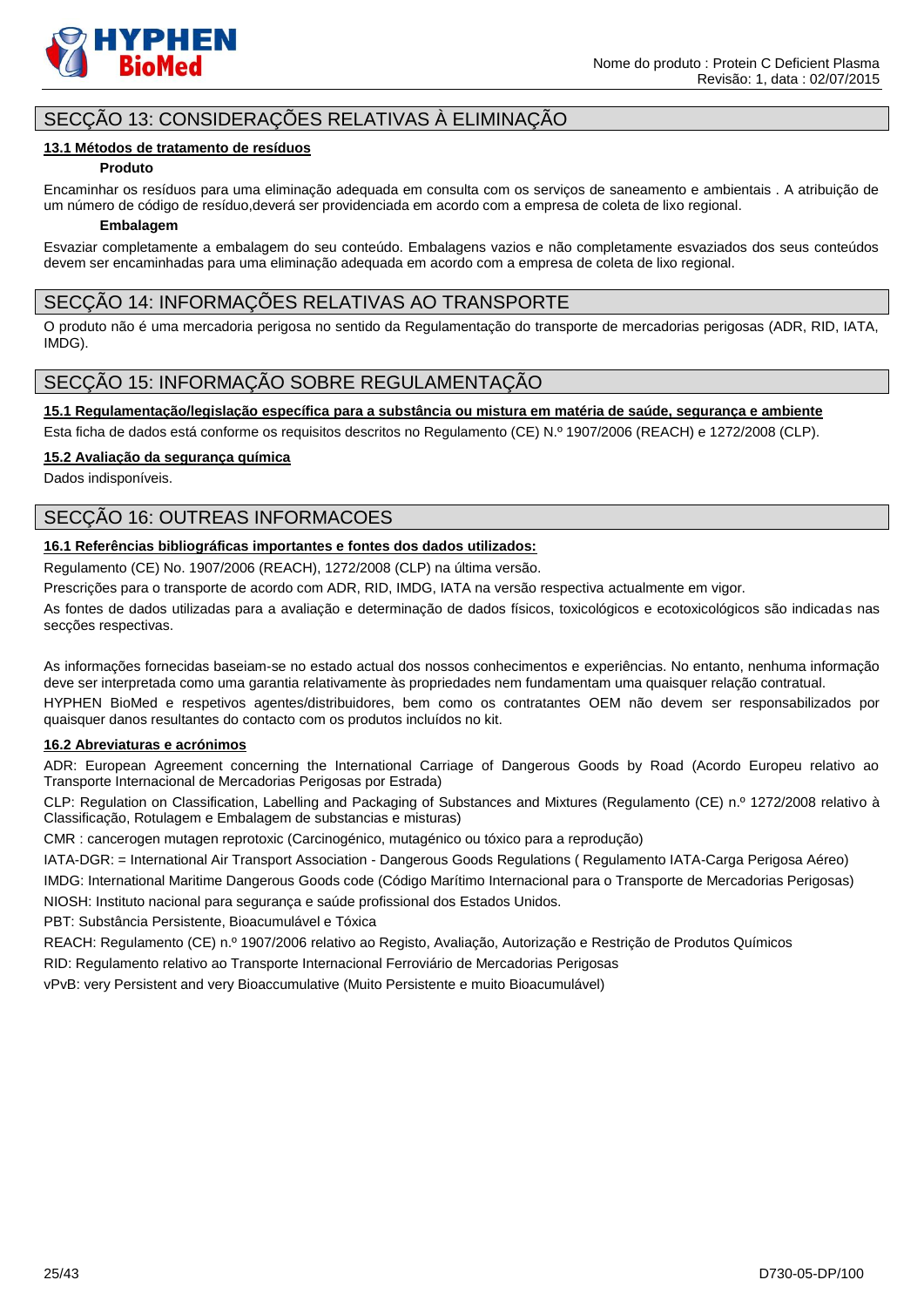

# **Scheda dati di sicurezza**

# <span id="page-25-0"></span>**ITALIANO**

# SEZIONE 1: IDENTIFICAZIONE DEL PRODOTTO E DELLA SOCIETÀ/IMPRESA

#### **1.1 Identificatore del prodotto**

| Nome commerciale                  | Codice prodotto: |
|-----------------------------------|------------------|
| <b>Protein C Deficient Plasma</b> | DP100A/K         |

#### **1.2 Usi pertinenti identificati della sostanza o miscela e usi sconsigliati**

Dispositivo medico per uso in vitro

### **1.3 Informazioni sul fornitore della scheda di dati di sicurezza**

| <b>Produttore:</b> | <b>HYPHEN BioMed</b>             |
|--------------------|----------------------------------|
|                    | 155 rue d'Eragny                 |
|                    | 95000 Neuville sur Oise (France) |
| Tel∴               | 33.1.34.40.65.10                 |
| Fax:               | 33.1.34.48.72.36                 |
|                    |                                  |

E-Mail: [info@hyphen-biomed.com](mailto:info@hyphen-biomed.com)

# **1.4 Numero telefonico di emergenza**

Tel.: 33.1.34.40.65.10 (solo disponibile durante gli orari d'ufficio)

# Francia<br>Tel.:

33.1.45.42.59.59 (Centro di informazione Veleno francese)

```
Estero
```
Adire le autorità competenti

# SEZIONE 2: IDENTIFICAZIONE DEI PERICOLI

### **2.1 Classificazione della sostanza o della miscela**

#### **Informazioni relative alla classificazione**

Questo prodotto non risponde ai criteri di classificazione in alcuna classe di pericolo in conformità del regolamento (CE) n. 1272/2008 relativo alla classificazione, all'etichettatura e all'imballaggio delle sostanze e delle miscele.

### **2.2 Elementi dell'etichetta**

Il prodotto non è soggetto ad etichettatura secondo le direttive europee / la legislativa nazionale.

#### **2.3 Altri pericoli**

Nessuno

# SEZIONE 3: COMPOSIZIONE/INFORMAZIONE SUGLI INGREDIENTI

#### **3.1 Sostanze**

Non pertinente. Il prodotto non è una sostanza.

#### **3.2 Miscele**

# **Ingredienti pericolosi**

Il prodotto non contiene delle sostanze pericolose da identificare ai sensi del Regolamento CE 1907/2006 (REACH), allegato II

# **3.3 Altre informazioni**

#### Non iniettare ne ingerire.

Questo prodotto contiene materiali di origine animale; per precauzione, va trattato come materiale potenzialmente infetto. Questo prodotto contiene materiali di origine umana testati al momento della donazione e risultato non reattivo per anticorpi anti-HIV, antigeni di superficie del virus dell'epatite B ed anticorpi anti-HCV. Questo materiale, come avviene per tutti i campioni di origine umana, deve essere trattato secondo adeguate procedure di laboratorio per minimizzare il rischio di trasmissione di malattie infettive.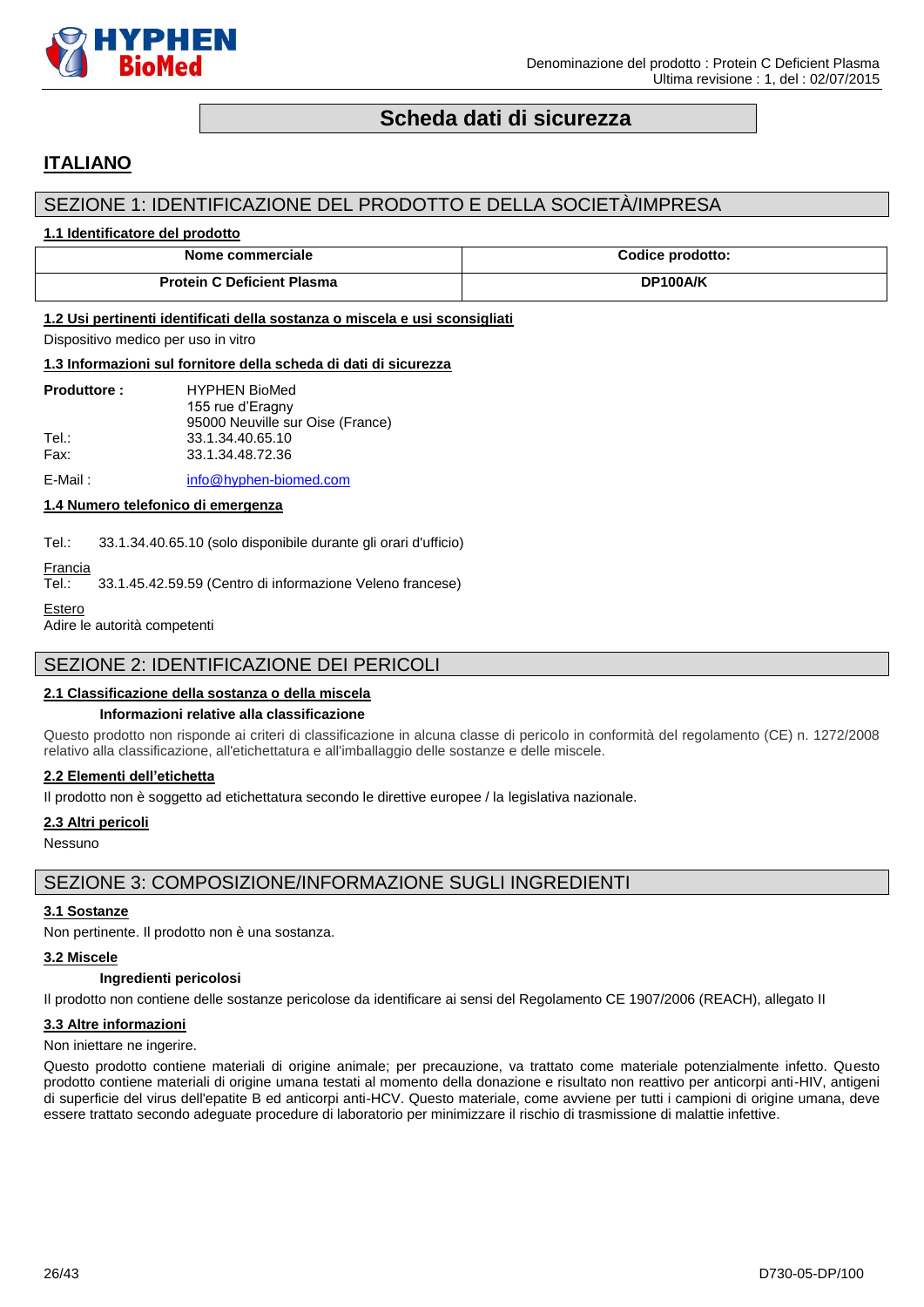

# SEZIONE 4: MISURE DI PRIMO SOCCORSO

### **4.1 Descrizione delle misure di pronto soccorso**

### **Informazioni generali:**

Consultare un medico in caso di presenza di sintomi o di dubbio. Non somministrare (per la bocca) alcunchè a persone svenute. Non lasciare mai da solo la vittima.

#### **Inalazione**

IN CASO DI INALAZIONE: trasportare la persona all'aria fresca. Tenerla calda e calma. In caso di irritazione delle vie respiratorie, consultare il medico.

#### **Contatto con la pelle**

IN CASO DI CONTATTO CON LA PELLE: Lavare immediatamente con acqua e sapone. Togliersi di dosso immediatamente tutti gli indumenti contaminati . Lavarli prima del loro riutilizzo. In caso di irritazioni cutanee, consultare il medico.

#### **Contatto con gli occhi**

IN CASO DI CONTATTO CON GLI OCCHI: Sciacquare immediatamente a fondo per al meno 15 minuti sotto acqua corrente tenendo le palpebre aperte. Togliere le eventuali lenti a contatto se è agevole farlo. Continuare a sciacquare. Consultare un medico oculista.

#### **Ingestione**

IN CASO DI INGESTIONE:, ricorrere immediatamente a visita medica. Non provocare il vomito. Non somministrare nulla per via orale a persona in grado di incoscienza.

#### **4.2 Principali sintomi ed effetti, sia acuti e che ritardati**

Nessun dato disponibile.

**4.3 Indicazione dell'eventuale necessità di consultare immediatamente un medico oppure di trattamenti speciali** Nessun dato disponibile.

# SEZIONE 5: MISURE ANTINCENDIO

#### **5.1 Mezzi di estinzione**

#### **Mezzi di estinzione consigliati**

Questo prodotto non è di per sé combustibile. Adattare le misure antincendio alle condizioni d'incendio circostanti.

# **Mezzi di estinzione da evitare**

Getto d'acqua pieno.

#### **5.2 Misure antincendio particolari**

Mezzi idonei di estinzione : biossido di carbonio (CO2), monossido di carbonio (CO)

# **5.3 Raccomandazioni per gli addetti all'estinzione degli incendi**

In caso d'incendio: Usare autorespiratori e indumenti di protezione.

Impedire l'entrata dell'acqua contaminata usata per lo spegnimento nelle fognature o nelle acque. Non inalare i gas risultanti da una esplosione o i gas di combustione.

# SEZIONE 6: MISURE IN CASO DI RILASCIO ACCIDENTALE

#### **6.1 Precauzioni personali, dispositivi di protezione e procedure in caso di emergenza**

Procedere come specificato nelle sezioni 7 e 8. Evitare il contatto con la pelle, gli occhi e gli indumenti. Evitare la dispersione di polveri. Non respirare i gas/la nebbia/i vapori.

#### **6.2 Precauzioni ambientali**

Bloccare le perdite / impedire la propagazione se è possibile senza pericolo. Non immettere nelle acque reflue. Non disperdere nell'ambiente.

#### **6.3 Metodi e materiali per il contenimento e per la bonifica**

Non imballare il prodotto recuperato nei contenitori originali per un eventuale riutilizzo. Recuperare il prodotto fuoriuscito con materiale assorbente. Pulire e disinfettare le superfici e gli arredi contaminati attenendosi alle norme relative alla protezione dell'ambiente pertinenti. Porlo in un contenitore idoneo, chiuso da destinare allo smaltimento.

# SEZIONE 7: MANIPOLAZIONE E IMMAGAZZINAMENTO

### **7.1 Precauzioni per la manipolazione sicura**

#### **Precauzioni per la manipolazione sicura**

Adottare misure di protezione e di prevenzione idonee al fine di evitare o ridurre al minimo il rischio inerente alla manipolazione del prodotto. Se l'attuale stato dell'arte nel campo tecnico lo consente, concepire i processi lavorativi in modo da prevenire il rilascio di sostanze pericolose / contatto con la pelle.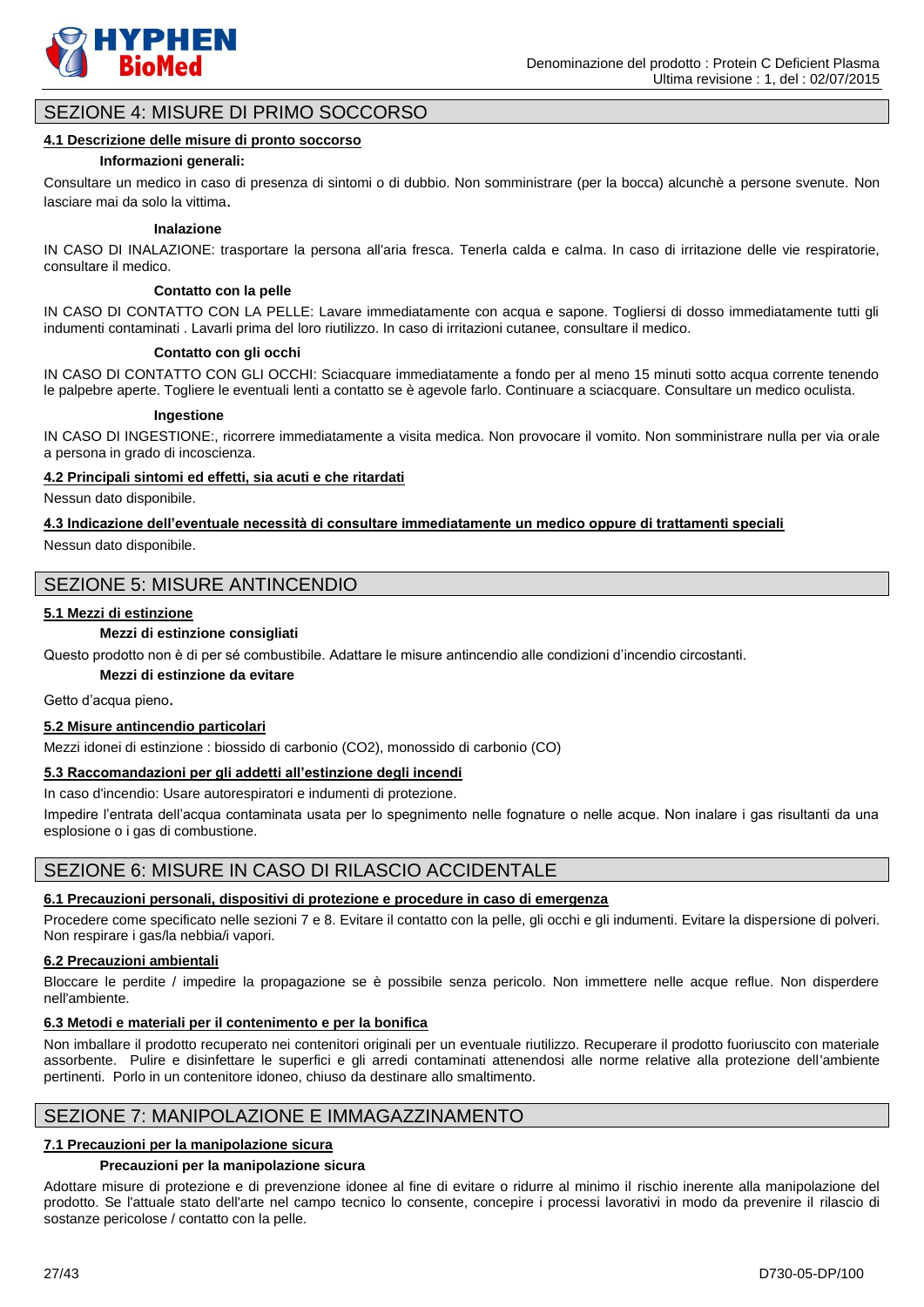

#### **Precauzioni generali e di igiene**

Non mangiare né bere, né fumare durante l'impiego. Conservare lontano da alimenti o mangimi e da bevande. Lavarsi le mani prima di mangiare e al termine della giornata lavorativa. Non respirare i vapori. Evitare il contatto con gli occhi e la pelle con piccoli pezzi. Cambiare immediatamente gli indumenti sporchi o imbevuti.

#### **Considerazioni sulla protezione antincendio e antiesplosione**

Non sono richieste delle misure particolari.

#### **7.2 Condizioni per l'immagazzinamento sicuro, comprese eventuali incompatibilità**

#### **Misure/provvedimenti tecnici e condizioni di immagazzinamento**

Conservare il recipiente ermeticamente chiuso in luogo fresco, sufficientemente aerato.

**Materiali incompatibili**

Nessun dato disponibile.

#### **Temperatura di immagazzinamento raccomandata**

Valore : 2 - 8 ° C

#### **Requisiti dei magazzini e recipienti**

Chiudere bene i recipienti dopo l'uso, conservali in posizione diritta (non capovolgere!) per impedire qualsiasi dispersione accidentale.

#### **7.3 Usi finali specifici**

A parte gli usi descritti nella sezione 1.2 non sono contemplati altri usi specifici.

# SEZIONE 8: CONTROLLO DELL'ESPOSIZIONE/PROTEZIONE INDIVIDUALE

#### **8.1 Parametri di controllo**

#### **Valori limite di esposizione professionale**

Nessun valore limite di esposizione conosciuto.

# **Biologische Grenzwerte**

Nessun dato disponibile

# **8.2 Controllo dell'esposizione ambientale**

#### **Controlli tecnici idonei**

L'utilizzo di misure tecniche e metodi di lavoro adeguati dovrebbe sempre avere la priorità rispetto ai dispositivi di protezione individuale. Adottare misure di prevenzione ai sensi della buona prassi igienica.

### **Misure di protezione individuale**

Usare solo indumenti di protezione individuale a norma delle disposizioni in vigore.

#### **Protezione respiratoria**

Non è necessario portare dispositivi di protezione delle vie respiratorie. Usare filtri antipolvere e respiratori con filtro antipolvere di classe N95 (stati uniti) / del tipo P1 (EN143) per proteggere dalla particelle solide in caso di formazione di polvere. Utilizzare respiratori e componenti testati e approvati dai competenti organismi di normazione, quali il NIOSH (USA) il CEN (UE).

#### **Protezione delle mani/della pelle**

Indossare guanti protettivi idonei durante la manipolazione. Prima di usare i guanti, verificare la loro idoneità al lavoro specifico. Usare una tecnica adeguata per la rimozione dei guanti (senza toccare la superficie esterna del guanto) per evitare il contatto della pelle con questo prodotto. Smaltire i guanti contaminati dopo l'uso in accordo con lanormativa vigente e le buone pratiche di laboratorio. Lavare e asciugare le mani.

I guanti di protezione selezionati devono essere testate e approvate a norma EN374.

Sostituire e eliminare subito guanti deteriorati o lesionati.

#### **Protezione per gli occhi/facciale**

Utilizzare dispositivi per la protezione degli occhi testati eapprovati secondo i requisiti di adeguate norme tecnichecome NIOSH (USA) o EN 166 (UE).

#### **Protezione fisica**

Il tipo di attrezzatura di protezione deve essere selezionato infunzione della concentrazione e la quantità di prodottoal posto di lavoro.

### **Altre misure di protezione**

#### Nessun dato disponibile.

#### **Controllo dell'esposizione ambientale**

Bloccare le perdite / impedire la propagazione se è possibile senza pericolo. Non immettere nelle acque reflue. Non disperdere nell'ambiente.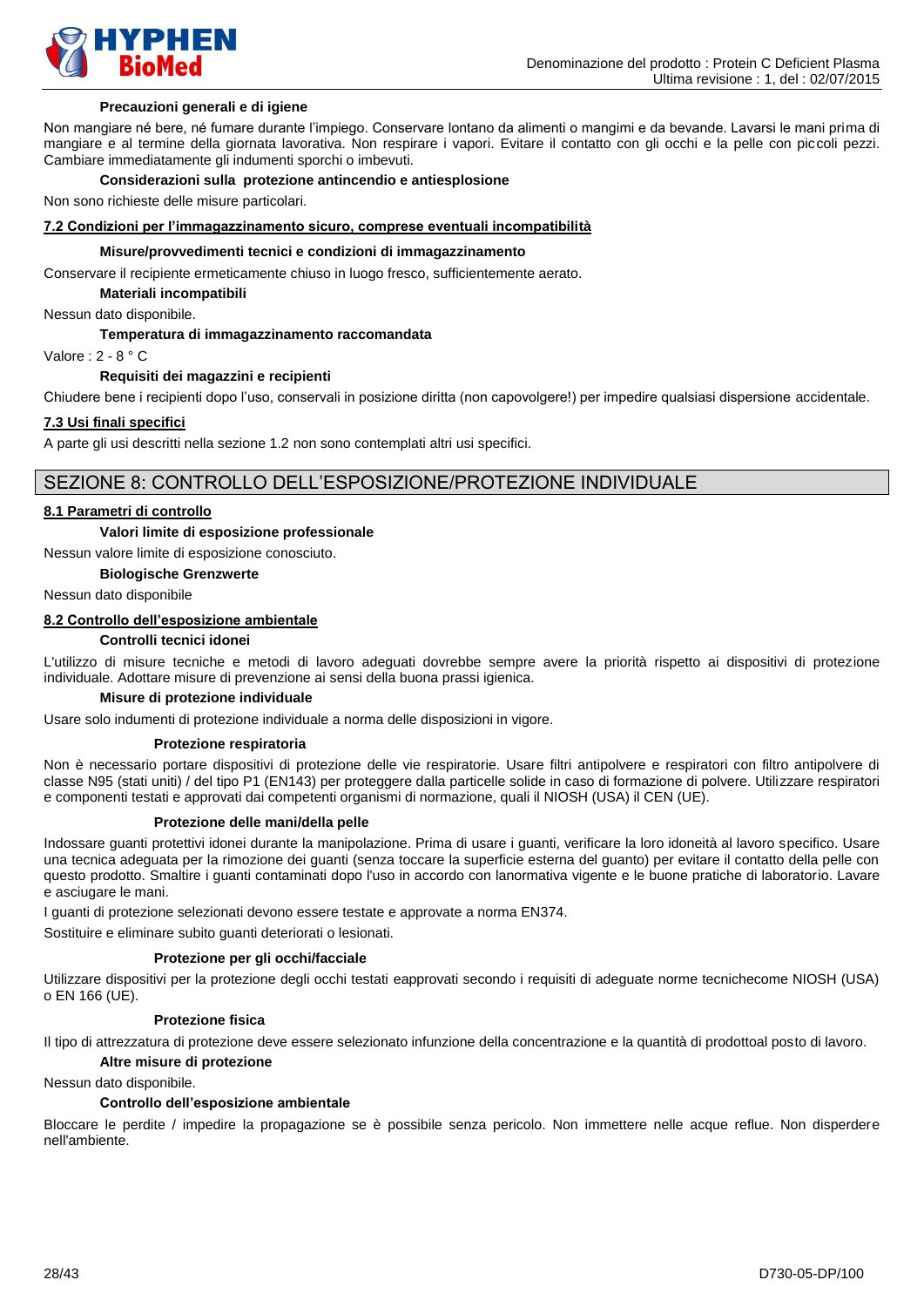

# SEZIONE 9: PROPRIETÀ FISICHE E CHIMICHE

# **9.1 Informazioni sulle proprietà fisiche e chimiche fondamentali**

| Proprietà                                              |                      |  |
|--------------------------------------------------------|----------------------|--|
| <b>Stato fisico</b>                                    | Polvere liofilizzata |  |
| <b>Colore</b>                                          | Bianco / Giallo      |  |
| <b>Odore</b>                                           | <b>ND</b>            |  |
| Valore pH                                              | <b>ND</b>            |  |
| Punto di ebollizione                                   | <b>ND</b>            |  |
| Punto di fusione                                       | <b>ND</b>            |  |
| Punto di decomposizione                                | <b>ND</b>            |  |
| Punto di infiammabilità                                | <b>ND</b>            |  |
| Temperatura di autoaccensione                          | <b>ND</b>            |  |
| Proprietà ossidanti                                    | <b>ND</b>            |  |
| Proprietà esplosive                                    | <b>ND</b>            |  |
| Infiammabilità (solidi, gas)                           | <b>ND</b>            |  |
| Limiti inferiore di infiammabilità o di<br>esplosività | <b>ND</b>            |  |
| Limiti superiore di infiammabilità o di<br>esplosività | <b>ND</b>            |  |
| Pressione di vapore                                    | <b>ND</b>            |  |
| Densità relativa di vapore                             | <b>ND</b>            |  |
| Tasso di evaporazione                                  | <b>ND</b>            |  |
| Densità relativa                                       | <b>ND</b>            |  |
| <b>Idrosolubilità</b>                                  | <b>ND</b>            |  |
| Altre proprietà solubili                               | <b>ND</b>            |  |
| Coeff. di ripartizione n-ottanolo/acqua                | <b>ND</b>            |  |
| <b>Viscosità</b>                                       | <b>ND</b>            |  |
| Altre informazioni                                     | <b>ND</b>            |  |

ND : Nessun dato disponibile.

# **9.2 Altre informazioni**

Nessun dato disponibile

# SEZIONE 10: STABILITÀ E REATTIVITÀ

#### **10.1 Reattività**

Nessuna reazione pericolosa se manipolato e immagazzinato secondo le disposizioni.

# **10.2 Stabilità chimica**

Il preparato è stabile se manipolato e stoccato nelle condizioni raccomandate (vedi sez.7).

# **10.3 Possibilità di reazioni pericolose**

Nessuna se usato secondo le norme.

# **10.4 Condizioni da evitare**

Nessuna se usato secondo le norme.

#### **10.5 Materiali incompatibili**

Nessun dato disponibile.

#### **10.6 Prodotti di decomposizione pericolosi**

Nessuna se usato secondo le norme.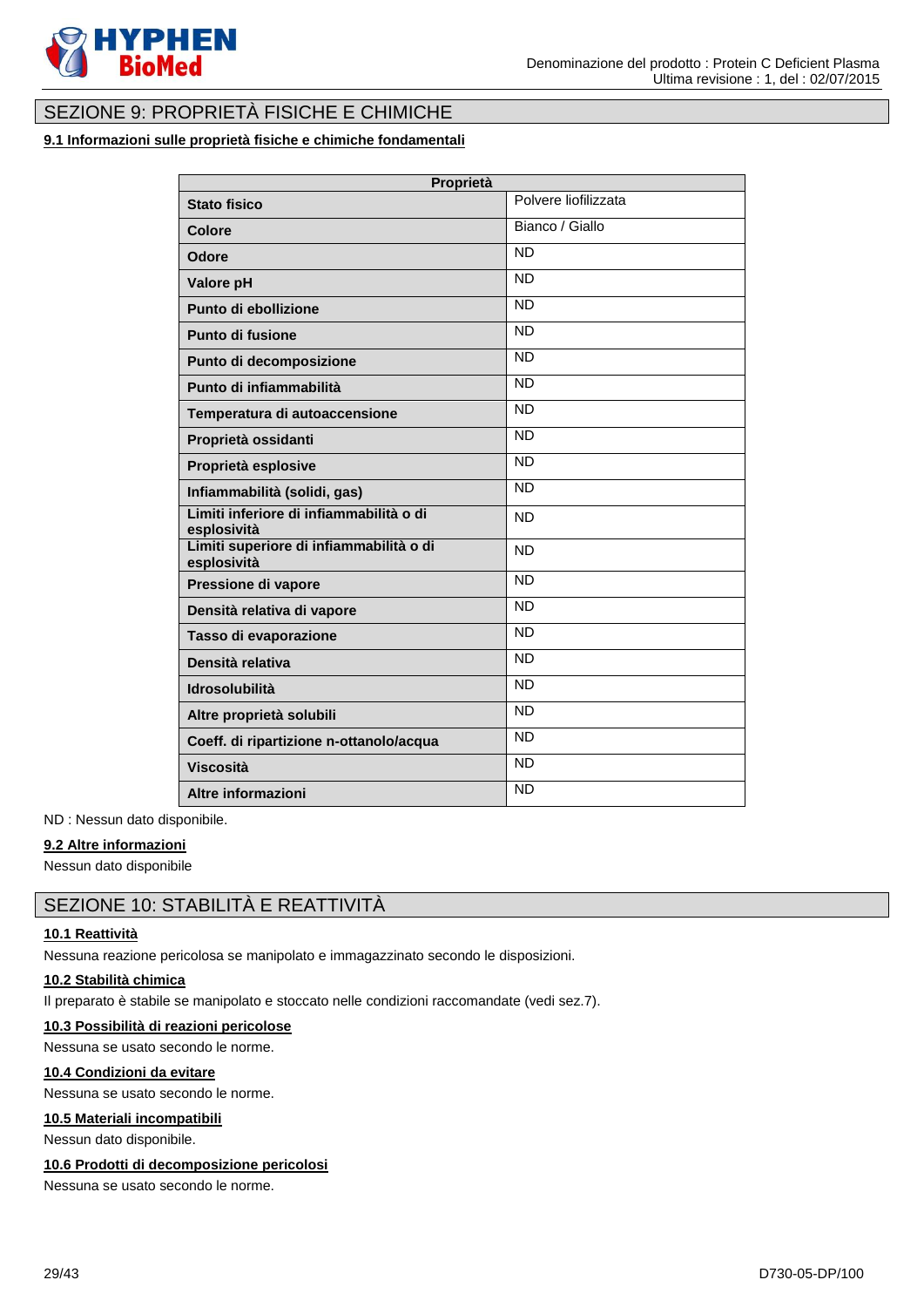

# SEZIONE 11: INFORMAZIONI TOSSICOLOGICHE

# **11.1 INFORMAZIONI sugli effetti tossicologici**

| <b>Effetti</b>                                                                          |           |
|-----------------------------------------------------------------------------------------|-----------|
| Tossicità acuta per via orale                                                           | <b>ND</b> |
| Tossicità acuta per via cutanea                                                         | <b>ND</b> |
| Tossicità acuta per inalazione                                                          | <b>ND</b> |
| Corrosione/irritazione della pelle                                                      | <b>ND</b> |
| Gravi danni oculari/irritazione oculare                                                 | ND.       |
| Sensibilizzazione della pelle, delle vie<br>respiratorie                                | <b>ND</b> |
| Mutagenicità sulle cellule germinali                                                    | <b>ND</b> |
| Cancerogenicità                                                                         | <b>ND</b> |
| Tossicità per la riproduzione                                                           | <b>ND</b> |
| Tossicità specifica per organi bersaglio<br>esposizione singola<br>esposizione ripetuta | <b>ND</b> |
| Pericolo in caso di aspirazione                                                         | <b>ND</b> |

#### ND : Nessun dato disponibile.

Nessun componente presente nel prodotto in concentrazione ≥ 0,1 % è riconosciuto come potenzialmente cancerogeno o accertato come cancerogeno per l'uomo.

# SEZIONE 12: INFORMAZIONI ECOLOGICHE

# **12.1 Tossicità**

| <b>Tossicità</b>                  |           |
|-----------------------------------|-----------|
| Tossicità su pesci                |           |
| Acuta<br>$\blacksquare$           | <b>ND</b> |
| <b>Cronica</b><br>$\blacksquare$  |           |
| Tossicità su dafnie               |           |
| Acuta<br>$\overline{\phantom{a}}$ | <b>ND</b> |
| <b>Cronica</b><br>$\blacksquare$  |           |
| Tossicità su alghe                |           |
| Acuta<br>$\overline{\phantom{a}}$ | <b>ND</b> |
| Cronica<br>$\blacksquare$         |           |
| Tossicità sui batteri             |           |
| Acuta                             | <b>ND</b> |
| <b>Cronica</b><br>-               |           |

#### ND : Nessun dato disponibile.

#### **12.2 Persistenza e degradabilità**

Nessun dato disponibile.

#### **12.3 Potenziale bioaccumulativo**

Nessun dato disponibile.

### **12.4 Mobilità nel suolo**

Nessun dato disponibile.

# **12.5 Risultati della valutazione PBT e vPvB**

| Valutazione            |           |
|------------------------|-----------|
| <b>Valutazione PBT</b> | <b>ND</b> |
| Valutazione vPvB       | <b>ND</b> |

ND : Nessun dato disponibile.

### **12.6 Altri effetti avversi**

Nessun dato disponibile.

# **12.7 Altre informazioni**

Non far pervenire il prodotto NELL'AMBIENTE in modo incontrollato.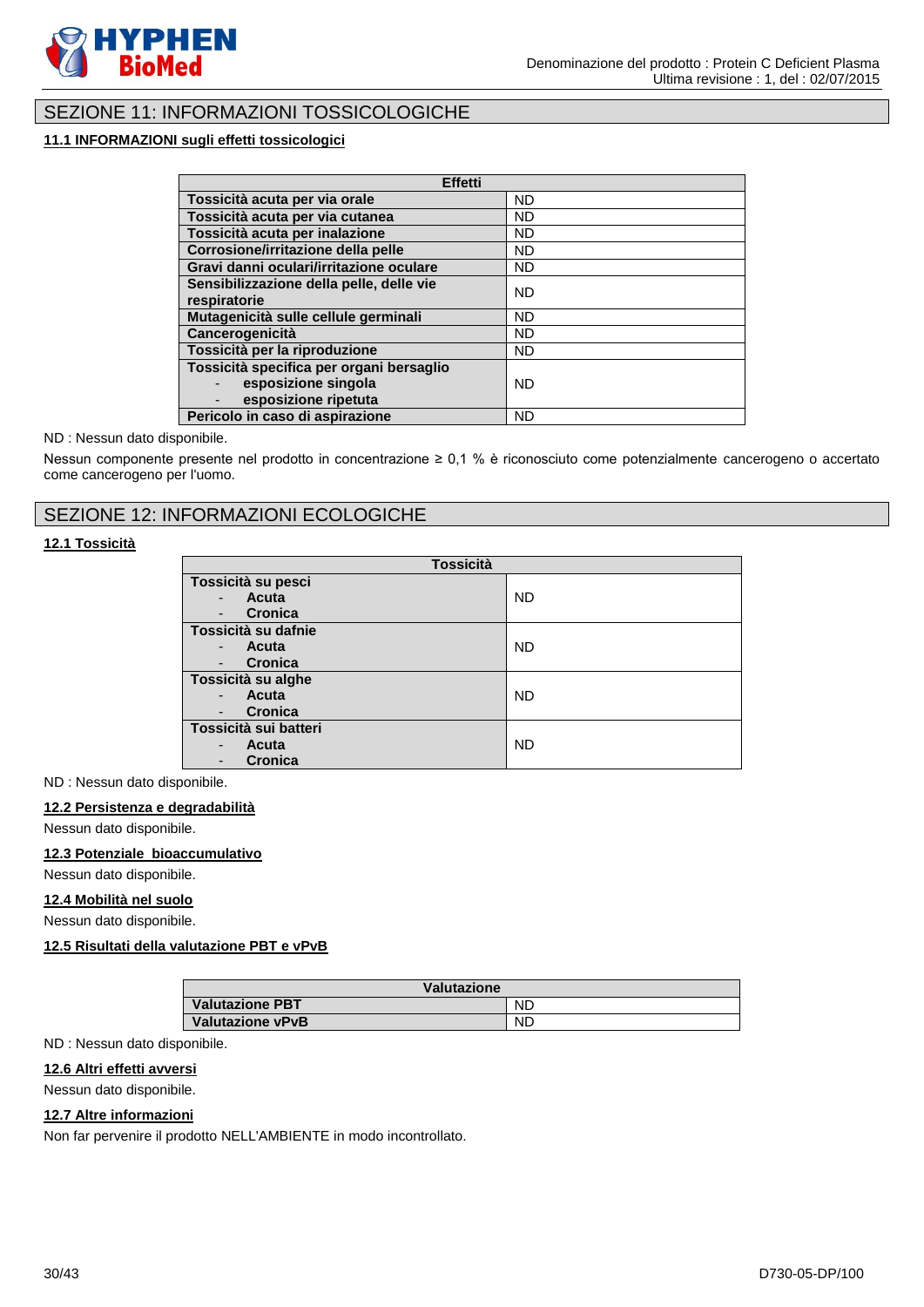

# SEZIONE 13: CONSIDERAZIONI SULLO SMALTIMENTO

# **13.1 Metodi di trattamento dei rifiuti**

# **Prodotto**

Conferire rifiuti (non riciclabili / eccedenze) allo smaltimento conformemente alle specifiche nazionali e sopo consultazione dei servizi per la gestione ambientale. Assegnare il codice di rifiuto appropriato rivolgendosi alle autorità competenti / allo smaltitore regionale.

#### **Imballaggio**

Svuotare completamente l'imballo Conferire imballaggi vuoti e imballaggi con residui del contenuto ad un adeguato smaltimento rivolgendosi alle autorità competenti / allo smaltitore regionale.

# SEZIONE 14: INFORMAZIONI SUL TRASPORTO

Il prodotto non è una merce pericolosa ai sensi dei Regolamenti in materia di trasporto di merci pericolose (ADR, RID, IATA, IMDG).

# SEZIONE 15: INFORMAZIONI SULLA REGOLAMENTAZIONE

### **15.1 Norme e legislazione relativa alla salute, sicurezza e l'ambiente specifiche per la sostanza o la miscela**

La presente scheda dati di sicurezza soddisfa i requisiti stabiliti nel Regolamento (CE) n. 1907/2006 (REACH) e 1272/2008 (CLP).

# **15.2 Valutazione della sicurezza chimica**

Nessun dato disponibile.

# SEZIONE 16: ALTRE INFORMAZIONI

# **16.1 Principali riferimenti bibliografici e fonti di dati**

Regolamento (CE) 1907/2006 (REACH), Regolamento 1272/2008 (CLP) nella rispettiva versione modificata e aggiornata attualmente in vigore.

Norme sul trasporto secondo ADR, RID, IMDG, IATA nella versione rispettiva attualmente in vigore.

Le fonti di dati utilizzate per la determinazione dei dati fisici, tossicologici ed ecotossicologici sono indicate nei capitoli rispettivi.

Le informazioni qui contenute si basano sul livello attuale delle nostre conoscenze ed esperienze. I dati riportati in alto non rappresentano tuttavia alcuna garanzia delle caratteristiche del prodotto e non costituiscono alcun rapporto giuridico contrattuale.

HYPHEN BioMed e i suoi rappresentanti/distributori o partner OEM declinano ogni responsabilità per qualsiasi danno consecutivo al contatto con un reagente contenuto nel kit.

### **16.2 Abbreviazioni e acronimi**

ADR: European Agreement concerning the International Carriage of Dangerous Goods by Road (Accordo europeo sul trasporto internazionale di merci pericolose su strada)

CLP: Regulation on Classification, Labelling and Packaging of Substances and Mixtures (Regolamento relativo alla classificazione, all'etichettatura e all'imballaggio delle sostanze e delle miscele; regolamento (CE) n. 1272/2008)

CMR : cancerogen mutagen reprotoxic (Cancerogene, mutagene e tossiche per la riproduzione)

IATA-DGR: International Air Transport Association - Dangerous Goods Regulations (Regolamento sul trasporto di merci pericolose della IATA (Associazione per il trasporto aereo internazionale))

IMDG: International Maritime Dangerous Goods (Code) (Codice marittimo internazionale per le merci pericolose)

NIOSH: Istituto federale statunitense responsabile per la ricerca nel settore degli infortuni e delle malattie nei luoghi di lavoro

PBT: Sostanza persistente (P), bioaccumulabile (B) e tossica (T)

REACH: Registrazione, valutazione, autorizzazione e restrizione delle sostanze chimiche Regolamento (CE) n. 1907/2006

RID: Regolamenti sul trasporto internazionale di merci pericolose su ferrovia

vPvB: very Persistent and very Bioaccumulative (molto persistente e molto bioaccumulabile)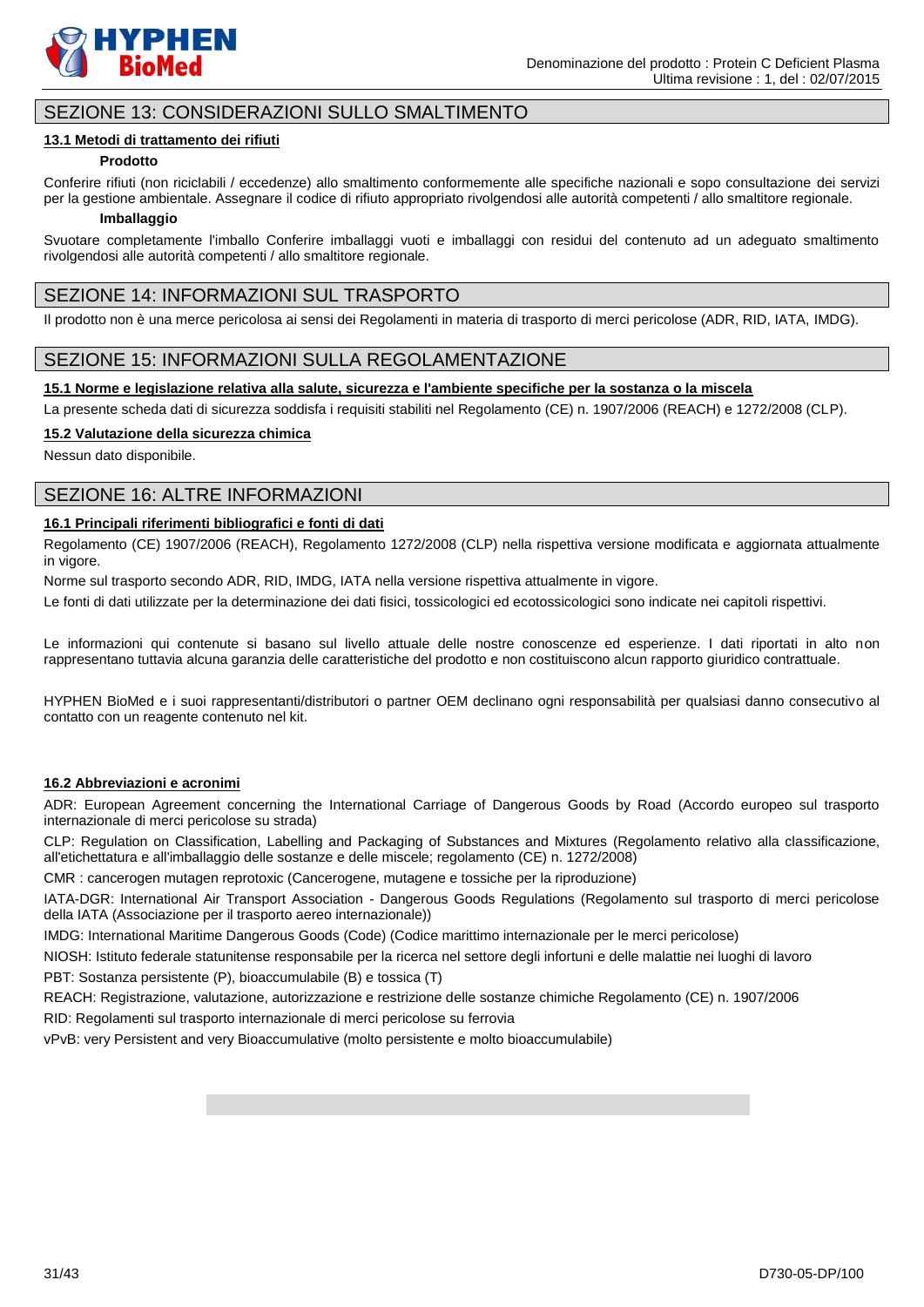

# **SICHERHEITSDATENBLATT**

# <span id="page-31-0"></span>**DEUTSCH**

# ABSCHNITT 1: BEZEICHNUNG DES PRODUKTS UND DES UNTERNEHMENS

### **1.1 Produktidentifikator:**

| Artikelbezeichnung                | Artikelnummer |
|-----------------------------------|---------------|
| <b>Protein C Deficient Plasma</b> | DP100A/K      |

# **1.2 Relevante identifizierte Verwendungen des Stoffs und Verwendungen, von denen abgeraten wird**

# Medizinprodukt zur In-vitro-Verwendung

**1.3 Einzelheiten zum Hersteller und Lieferant, der das Sicherheitsdatenblatt bereitstellt**

| <b>Hersteller:</b> | <b>HYPHEN BioMed</b>             |
|--------------------|----------------------------------|
|                    | 155 rue d'Eragny                 |
|                    | 95000 Neuville sur Oise (France) |
| Tel:               | 33.1.34.40.65.10                 |
| Fax:               | 33.1.34.48.72.36                 |
|                    |                                  |

E-Mail: [info@hyphen-biomed.com](mailto:info@hyphen-biomed.com)

#### **1.4 Notrufnummer**

Tel: 33.1.34.40.65.10 (Diese Nummer ist nur zu Bürozeiten besetzt)

Frankreich

Tel.: 33.1.45.42.59.59 (Giftinformationszentrale in Frankreich)

Ausland

Sich an die zuständige(n) Behörde(n) wenden

# ABSCHNITT 2: MÖGLICHE GEFAHREN

### **2.1 Einstufung des Stoffs oder Gemischs**

#### **Hinweise zur Einstufung**

Dieses Produkt erfüllt nicht die in der Verordnung (EG) 1272/2008 - auch CLP-Verordnung genannt - definierten Kriterien zur Einstufung und Kennzeichnung.

### **2.2 Kennzeichnungselemente**

Gemäß EG-Richtlinien bzw. geltender nationaler Gesetzgebung ist für dieses Produkt keine Kennzeichnung erforderlich.

#### **2.3 Sonstige Gefahren**

Keine

# ABSCHNITT 3: ZUSAMMENSETZUNG / ANGABEN ZU BESTANDTEILEN

### **3.1 Stoffe**

Nicht zutreffend. Das Produkt ist kein Stoff.

#### **3.2 Gemische**

### **Gefährliche Inhaltsstoffe**

Das Produkt enthält keine gefährlichen Stoffe, die gemäß der Verordnung (EG) 1907/2006, Anhang II.

### **3.3 Sonstige Angaben**

Nicht injizieren oder einnehmen.

Das Produkt enthält Material tierischer Herkunft und muss als potentiell krankheitserregend behandelt werden. Das Produkt enthält Material menschlicher Herkunft welches zum Zeitpunkt der Spende untersucht wurde und für nicht reaktiv befunden wurde gegenüber Antikörper gegen HIV, Hepatitis-B-Oberflächenantigenen und Hepatitis-C-Virus (HCV). Wie bei allen Proben menschlicher Herkunft, ist dieses Produkt zur Minimierung einer Übertragungsgefahr möglicher Infektionen unter Verwendung geeigneter Laborverfahren zu handhaben.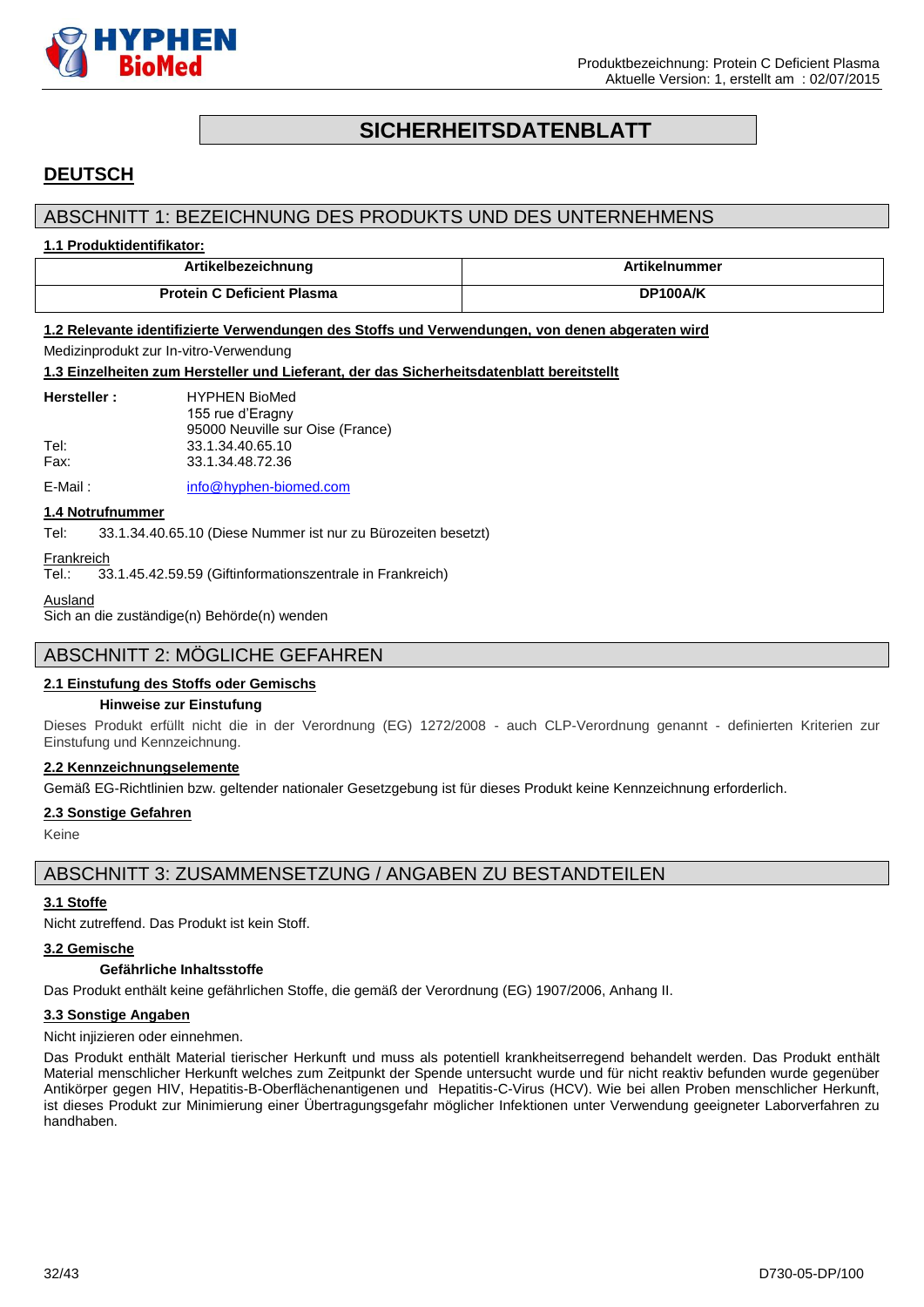

# ABSCHNITT 4: ERSTE-HILFE-MAßNAHMEN

#### **4.1 Beschreibung der Erste-Hilfe-Maßnahmen**

#### **Allgemeine Hinweise:**

Bei Auftreten von Symptomen oder in Zweifelsfällen Arzt hinzuziehen. Niemals einer bewusstlosen Person etwas durch den Mund verabreichen. Betroffene Person betreuen bzw. nicht unbeobachtet lassen.

#### **Nach Einatmen**

BEI EINTAMEN: Die Person an die frische Luft bringen. Betroffenen in Ruhelage bringen und warm halten. Bei Reizung der Atemwege Arzt hinzuziehen.

#### **Nach Hautkontakt**

BEI KONTAKT MIT DER HAUT: Sofort mit viel Wasser und Seife waschen. Alle beschmutzten, getränkten Kleidungsstücke sofort ausziehen. Vor erneutem Tragen gründlich waschen. Bei Hautreaktionen Arzt hinzuziehen.

#### **Nach Augenkontakt**

BEI KONTAKT MIT DEN AUGEN: Sofort unter fließendem Wasser bei gespreiztem Lid unter Schutz des unverletzten Auges mind. 15 min spülen. Eventuell Vorhandene Kontaktlinsen nach Möglichkeit entfernen. Weiter ausspülen. Augenarzt aufsuchen.

#### **Nach Verschlucken**

BEI VERSCHLUCKEN, sofort Arzt hinzuziehen. Kein Erbrechen einleiten. Nichts über den Mund verabreichen, wenn die Person bewusstlos ist.

#### **4.2 Wichtige akute und verzögert auftretende Symptome und Wirkungen**

Keine Angaben verfügbar.

### **4.3 Hinweise auf ärztliche Soforthilfe oder Spezialbehandlung**

Keine Angaben verfügbar.

# ABSCHNITT 5: MAßNAHMEN ZUR BRANDBEKÄMPFUNG BRAND

#### **5.1 Löschmittel**

#### **Geeignete Löschmittel**

Das Produkt selbst ist nicht brennbar. Löschmaßnahmen auf Umgebungsbrand abstimmen.

### **Ungeeignete Löschmittel**

Wasservollstrahl

### **5.2 Besondere Maßnahmen zur Brandbekämpfung**

Zum Löschen geeignete Mittel: Kohlendioxid (CO2), Kohlenmonoxid (CO)

# **5.3 Hinweise für die Brandbekämpfung**

Bei Brand: Umluftunabhängigen Atemschutz und Schutzkleidung tragen.

Löschwasser darf nicht in die Kanalisation oder Gewässer gelangen. Explosions- und Brandgase nicht einatmen.

# ABSCHNITT 6: MAßNAHMEN BEI UNBEABSICHTIGTER FREISETZUNG

### **6.1 Personenbezogene Vorsichtsmaßnahmen, Schutzausrüstung und in Notfällen anzuwendende Verfahren**

Vorgehen wie in Abschnitt 7 und 8 beschrieben. Berührung mit Haut, Augen und Kleidung vermeiden. Staubbildung vermeiden. Dampf/Nebel/Gas nicht einatmen.

#### **6.2 Umweltschutzmaßnahmen**

Verbreitung und Abfließen von freigesetzten Material verhindern, wenn gefahrlos möglich. Nicht ins Abwasser gelangen lassen. Freisetzung in die Umgebung verhindern.

### **6.3 Methoden und Material für Rückhaltung und Reinigung**

Verschüttetes Produkt nicht in seinen Originalbehälter zum Zweck einer Wiederverwendung zurück gießen. Verschüttetes Produkt mit saugfähigem Material aufnehmen. Verschmutzte Oberflächen und Gegenstände unter Einhaltung aller Umwelt relevanter Rechtsvorschriften besonders gründlich reinigen. In geeigneten, geschlossenen Behältern aufbewahren und der Entsorgung zuführen.

# ABSCHNITT 7: HANDHABUNG UND LAGERUNG

# **7.1 Schutzmaßnahmen zur sicheren Handhabung**

# **Hinweise zur sicheren Handhabung**

Das Risiko beim Umgang mit dem Produkt ist durch Anwendung von Schutz- und.Vorbeugungsmaßnahmen auf ein Mindestmaß zu verringern. Arbeitsverfahren, sofern nach dem Stand der Technik möglich, so gestalten, dass gefährliche Stoffe nicht frei werden können bzw. ein Hautkontakt ausgeschlossen werden kann.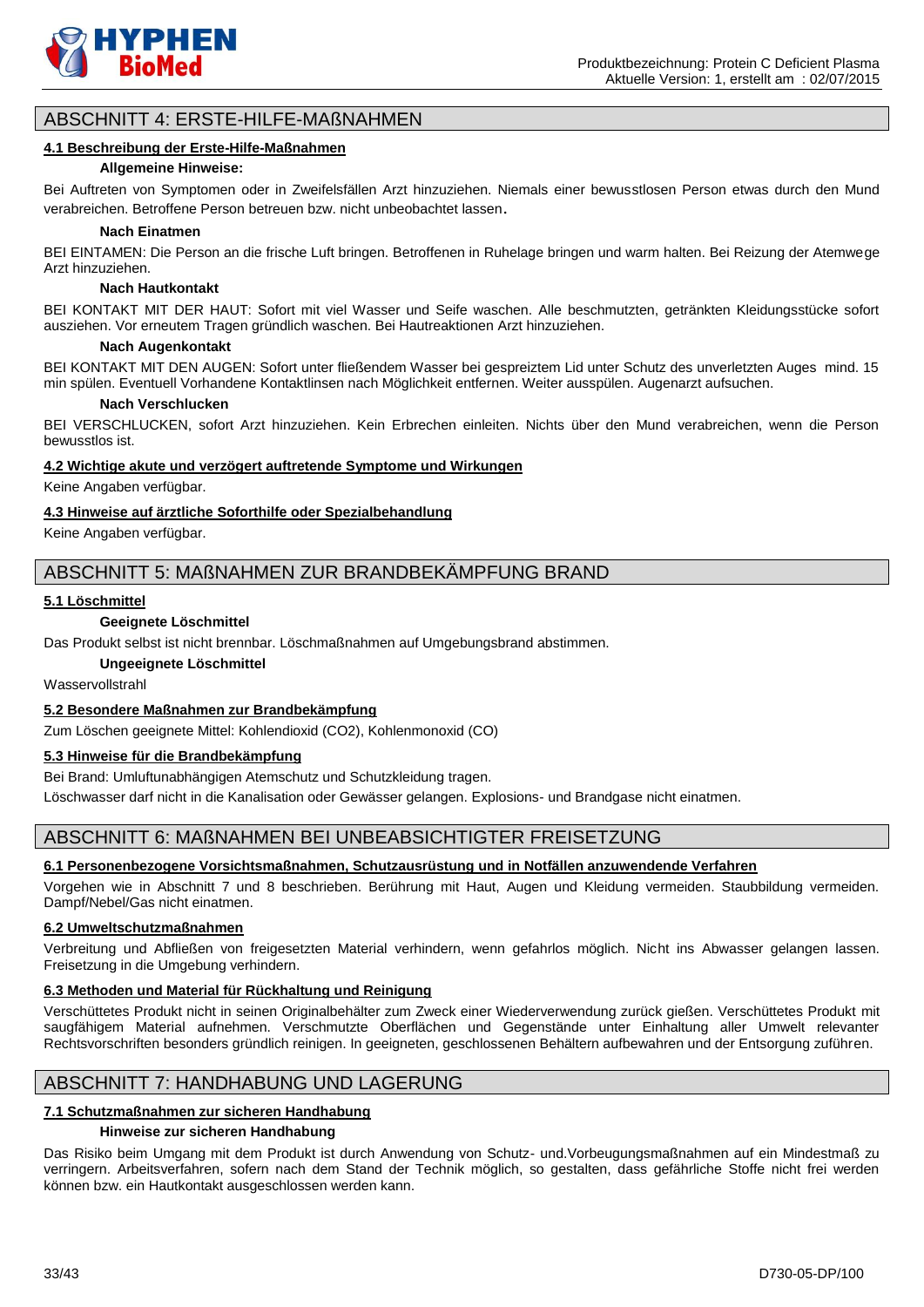

#### **Allgemeine Schutz- und Hygienemaßnahmen**

Bei der Arbeit nicht essen, trinken oder rauchen. Nahrungsmittel, Getränke und Futtermittel fernhalten. Vor den Pausen und bei Arbeitsende Hände und Haut waschen. Dämpfe nicht Einatmen. Augen- und Hautkontakt mit Scherben vermeiden. Beschmutzte, getränkte Kleidung sofort ausziehen

#### **Hinweise zum Brandschutz/Explosionsschutz**

Keine besondere Maßnahmen erforderlich.

#### **7.2 Bedingungen zur sicheren Lagerung unter Berücksichtigung von Unverträglichkeiten**

#### **Technische Maßnahmen und Lagerbedingungen**

Behälter dicht geschlossen halten und an einem kühlen, gut gelüfteten Ort aufbewahren.

**Unverträgliche Materialien**

Es sind keine Angaben vorhanden.

#### **Empfohlene Lagertemperatur**

Wert : 2 - 8 ° C

#### **Anforderungen an Lagerräume und Behälter**

Einmal geöffnete Behälter sind sorgfältig wieder zu verschließen und müssen aufrecht stehen um Leckagen zu vermeiden.

# **7.3 Spezifische Endanwendungen**

Außer den in Abschnitt 1.2 genannten Verwendungen sind keine weiteren spezifischen Verwendungen vorgesehen.

# ABSCHNITT 8: BEGRENZUNG UND ÜBERWACHUNG DER EXPOSITION / PERSÖNLICHE **SCHUTZAUSRÜSTUNGEN**

#### **8.1 Zu überwachende Parameter**

#### **Grenzwerte für die Exposition am Arbeitsplatz**

Keine zu überwachende Grenzwerte bekannt.

### **Biologische Grenzwerte**

Keine Angaben verfügbar

### **8.2 Begrenzung und Überwachung der Exposition**

#### **Geeignete technische Steuerungseinrichtungen**

Technische Maßnahmen und die Anwendung geeigneter Arbeitsverfahren haben Vorrang vor dem Einsatz persönlicher Schutzausrüstung. Vorkehrungen im Sinne der guten Industriehygiene Praxis treffen.

#### **Persönliche Schutzausrüstung**

Bei der Handhabung der Produkte ausschließlich den geltenden Vorschriften entsprechende Schutzkleidung tragen.

#### **Atemschutz**

Atemschutz nicht erforderlich. Zum Schutz Staubbildung, Staubmaske Typ N95 (US) oder eine Atemschutzmaske mit Filtertyp P1(EN 143) verwenden. Verwendete Atemschutzgeräte müssen nach entsprechenden staatlichen Standards wie NIOHS (US) oder CEN (EU) geprüft und zugelassen sein.

#### **Hand-/Hautschutz**

Bei der Handhabung Schutzhandschuhe verwenden. Handschuhe vor dem Tragen auf ihre arbeitsplatzspezifische Eignung prüfen. Geeignete Methode zum Ausziehen der Schutzhandschuhe anwenden, um einen Hautkontakt mit dem Produkt zu vermeiden (z.B. Ausziehen, ohne die kontaminierte Außenfläche mit bloßer Hand zu berühren). Kontaminierten Handschuhe sind nachdem Tragen unter Beachtung der gesetzlichen Bestimmungen und im Sinne der guten Laborpraxis ordnungsgemäß zu entsorgen. Hände waschen und trocken.

Die einzusetzenden Schutzhandschuhe müssen nach EN374 geprüft und zugelassen sein.

Schutzhandschuhe müssen bei Beschädigung oder ersten Abnutzungserscheinungen sofort ersetzt werden.

#### **Augen-/Gesichtsschutz**

Zum Augenschutz ausschließlich Ausrüstungen tragen, welche gemäß geltender Normen, wie NIOSH (US) oder EN 166 (EU), geprüft und zugelassen sind.

#### **Körperschutz**

Die Art der Schutzausrüstung muss je nach Konzentration und Menge des Produktes am Arbeitsplatz ausgewählt werden.

#### **Sonstige Schutzmaßnahmen**

Keine Angaben verfügbar

#### **Begrenzung und Überwachung der Umweltexposition**

Verbreitung und Abfließen von freigesetzten Material verhindern, wenn gefahrlos möglich. Nicht ins Abwasser gelangen lassen. Freisetzung in die Umgebung verhindern.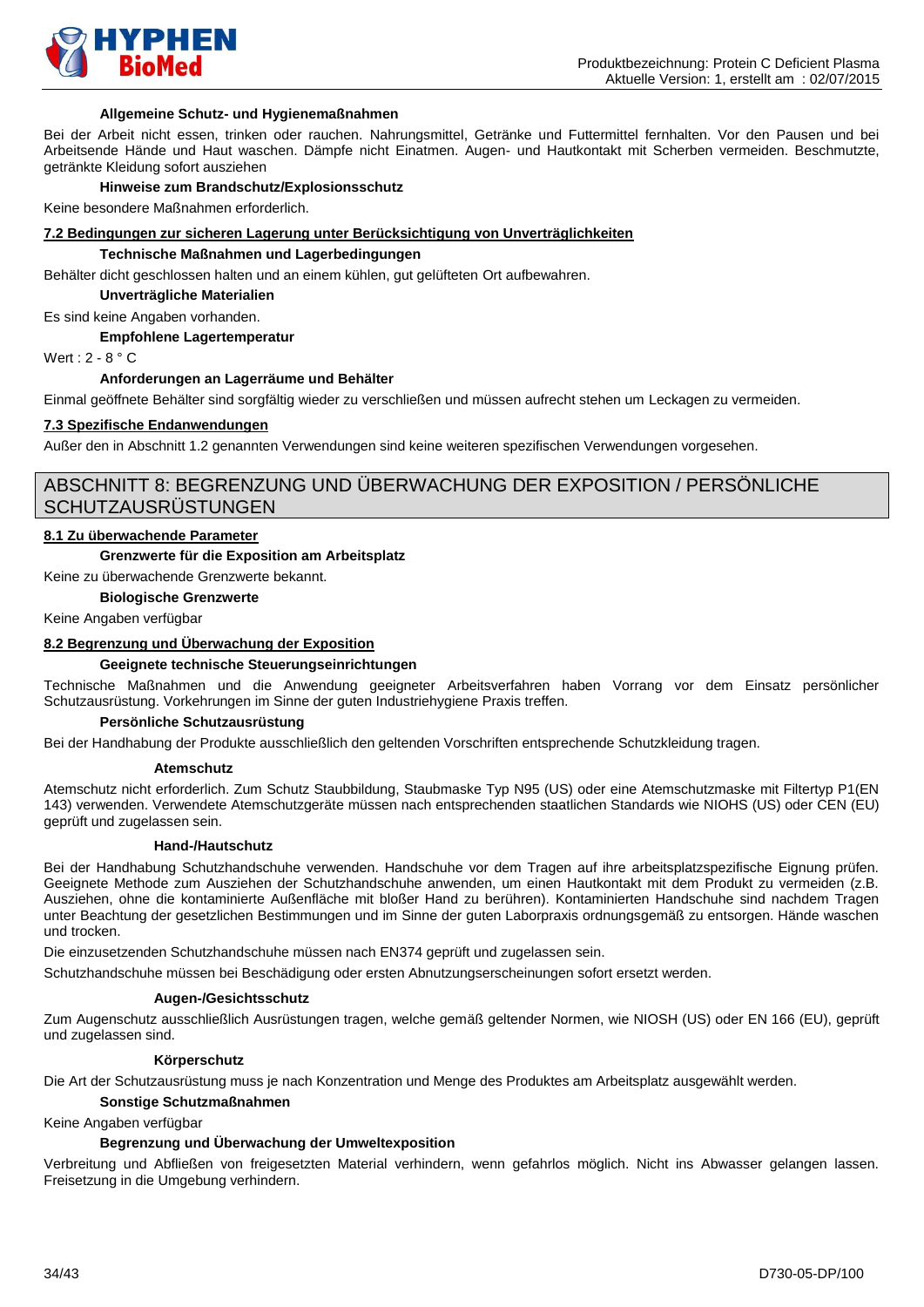

# ABSCHNITT 9: PHYSIKALISCHE UND CHEMISCHE EIGENSCHAFTEN

# **9.1 Angaben zu den grundlegenden physikalischen und chemischen Eigenschaften**

| Eigenschaft                              |                        |
|------------------------------------------|------------------------|
| <b>Form</b>                              | Lyophilisiertes Pulver |
| Farbe                                    | Weiß / Gelb            |
| Geruch                                   | <b>ND</b>              |
| pH-Wert                                  | <b>ND</b>              |
| <b>Siedepunkt</b>                        | <b>ND</b>              |
| <b>Schmelzpunkt</b>                      | <b>ND</b>              |
| Zersetzungspunkt                         | <b>ND</b>              |
| Flammpunkt                               | <b>ND</b>              |
| Selbstentzündungstemperatur              | <b>ND</b>              |
| Oxidierende Eigenschaften                | <b>ND</b>              |
| <b>Explosive Eigenschaften</b>           | <b>ND</b>              |
| Entzündbarkeit (fest, gasförmig)         | <b>ND</b>              |
| Untere Entzündbarkeit / Explosionsgrenze | <b>ND</b>              |
| Obere Entzündbarkeit / Explosionsgrenze  | <b>ND</b>              |
| <b>Dampfdruck</b>                        | <b>ND</b>              |
| <b>Relative Dampfdichte</b>              | <b>ND</b>              |
| Verdampfungsgeschwindigkeit              | <b>ND</b>              |
| <b>Relative Dichte</b>                   | <b>ND</b>              |
| Wasserlöslichkeit                        | <b>ND</b>              |
| Weitere Löslichkeitseigenschaften        | <b>ND</b>              |
| Verteilungskoeffizient n-Oktanol/Wasser  | <b>ND</b>              |
| <b>Viskosität</b>                        | <b>ND</b>              |
| <b>Sonstige Angaben</b>                  | <b>ND</b>              |

ND : Keine Angaben verfügbar.

#### **9.2 Sonstige Angaben**

Keine Angaben verfügbar

# ABSCHNITT 10: STABILITÄT /-REAKTIVITÄT

### **10.1 Reaktivität**

Keine gefährlichen Reaktionen, wenn die Vorschriften/Hinweise für den Umgang beachtet werden.

### **10.2 Chemische Stabilität**

Das Präparat ist stabil, wenn es, wie im Abschnitt 7 empfohlen, gehandhabt und gelagert wird.

#### **10.3 Möglichkeit gefährlicher Reaktionen**

Keine bei bestimmungsgemäßer Verwendung.

### **10.4 Zu vermeidende Bedingungen**

Keine bei bestimmungsgemäßer Verwendung.

### **10.5 Unverträgliche Materialien**

Keine Daten verfügbar

## **10.6 Gefährliche Zersetzungsprodukte**

Keine bei bestimmungsgemäßer Verwendung.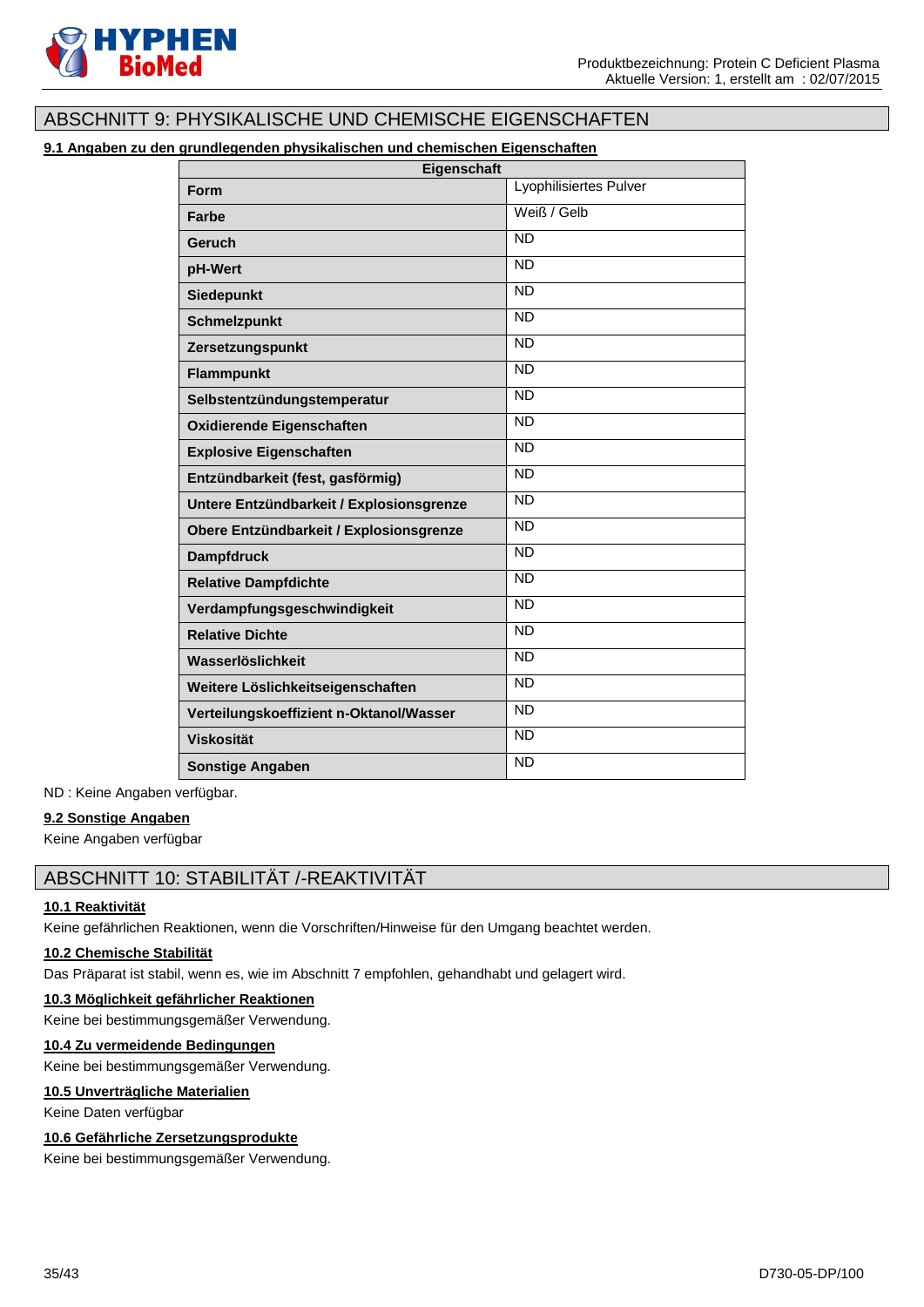

# ABSCHNITT 11: TOXIKOLOGISCHE ANGABEN

# **11.1 ANGABENzu toxikologischen Wirkungen**

| Wirkungen                                          |           |
|----------------------------------------------------|-----------|
| akuter oraler Toxizität                            | <b>ND</b> |
| akuter dermaler Toxizität                          | ND        |
| akuter inhalativer Toxizität                       | <b>ND</b> |
| Ätz-/Reizwirkung auf die Haut                      | <b>ND</b> |
| Augenschädigung/Augenreizung                       | <b>ND</b> |
| Sensibilisierung der Haut, der Atemwege            | <b>ND</b> |
| Keimzellmutagenität                                | <b>ND</b> |
| Karzinogenität                                     | <b>ND</b> |
| Reproduktionstoxizität                             | <b>ND</b> |
| spezifische Zielorgan-Toxizität:                   |           |
| einmalige Exposition                               | <b>ND</b> |
| wiederholte Exposition<br>$\overline{\phantom{a}}$ |           |
| Aspirationsgefahr                                  | ND        |

# ND : Keine Angaben verfügbar.

Kein Bestandteil, der in diesem Produkt in einer Konzentration ≥ 0,1% enthalten ist, gilt als möglicherweise oder nachgewiesen krebserregend beim Menschen.

# ABSCHNITT 12: UMWELTBEZOGENE ANGABEN

# **12.1 Toxizität**

| <b>Toxizität</b>                         |           |
|------------------------------------------|-----------|
| <b>Fischtoxizität</b>                    |           |
| <b>Akute</b><br>-                        | <b>ND</b> |
| <b>Chronische</b>                        |           |
| Daphnientoxizität                        |           |
| <b>Akute</b>                             | <b>ND</b> |
| <b>Chronische</b>                        |           |
| Algentoxizität                           |           |
| <b>Akute</b><br>$\overline{\phantom{0}}$ | <b>ND</b> |
| <b>Chronische</b>                        |           |
| <b>Bakterientoxizität</b>                |           |
| <b>Akute</b><br>$\overline{\phantom{a}}$ | <b>ND</b> |
| <b>Chronische</b>                        |           |

#### ND : Keine Angaben verfügbar.

#### **12.2 Persistenz und Abbaubarkeit**

Keine Angaben verfügbar.

#### **12.3 Bioakkumulationspotenzial**

Keine Angaben verfügbar.

#### **12.4 Mobilität im Boden**

Keine Angaben verfügbar.

#### **12.5 Ergebnisse der PBT- und vPvB-Beurteilung**

| <b>Beurteilung</b>     |           |
|------------------------|-----------|
| <b>PBT-Beurteilung</b> | ND        |
| vPvB-Beurteilung       | <b>ND</b> |

ND : Keine Angaben verfügbar.

# **12.6 Andere schädliche Wirkungen**

#### Keine Angaben verfügbar.

#### **12.7 Sonstige Angaben**

Produkt nicht unkontrolliert in dieUMWELTgelangen lassen.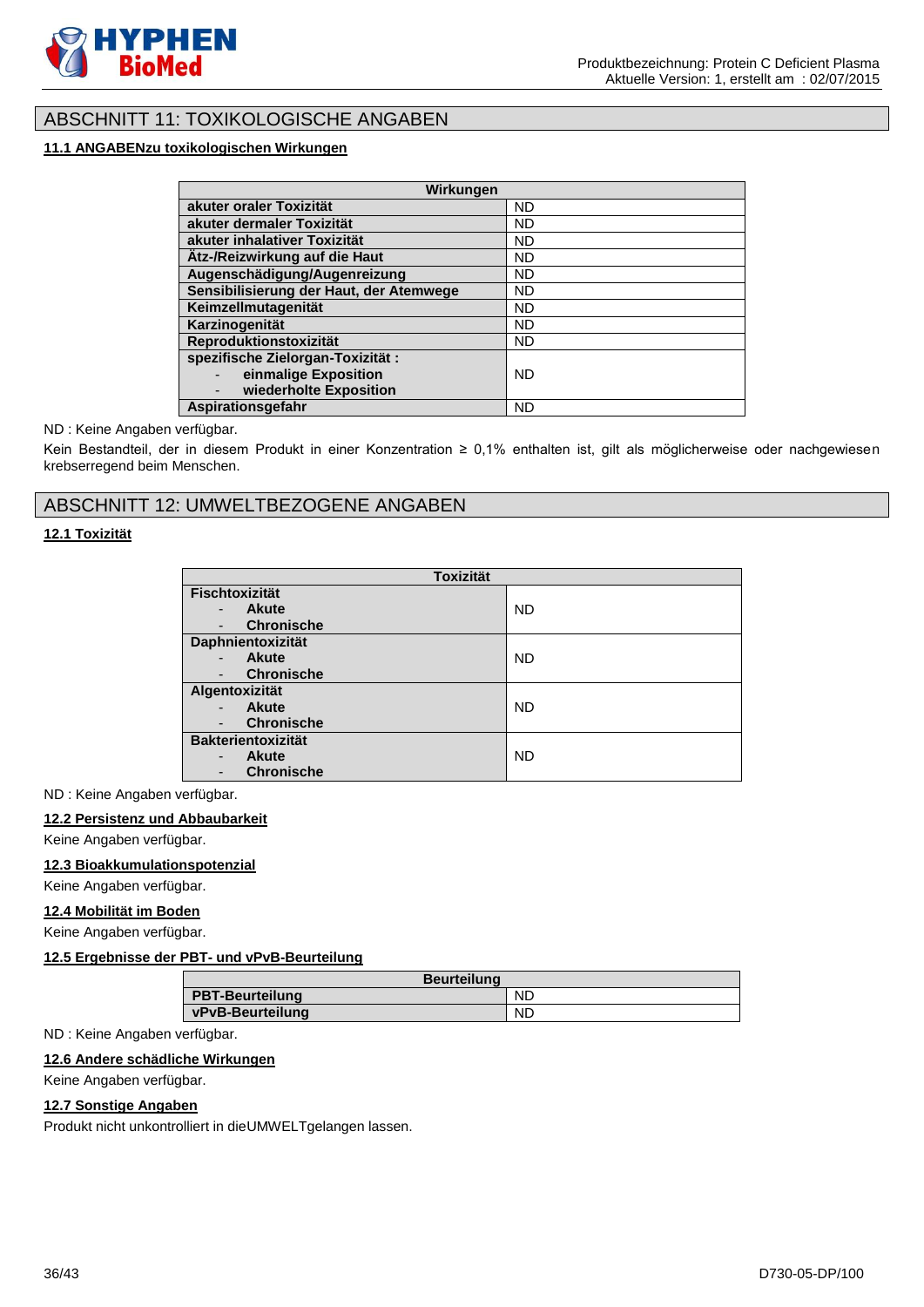

# ABSCHNITT 13: HINWEISE ZUR ENTSORGUNG

### **13.1 Verfahren der Abfallbehandlung**

### **Produkt**

Abfälle gemäß nationalen Vorschriften und in Absprache mit den Umweltschutzdiensten einer Entsorgung zuführen. Die Zuordnung einer Abfallnummer ist in Absprache mit dem regionalen Entsorger vorzunehmen.

#### **Verpackung**

Verpackungen restentleeren. Leere und nicht restentleerte Verpackungen, die noch Produktreste enthalten, sind in Absprache mit dem regionalen Entsorger einer ordnungsgemäßen Entsorgung zuführen.

# ABSCHNITT 14: ANGABEN ZUR TRANSPORT

Das Produkt ist kein Gefahrgut im Sinne der Transportvorschriften (ADR, RID, IATA, IMDG).

# ABSCHNITT 15: RECHTSVORSCHRIFTEN

### **15.1 Vorschriften zu Sicherheit, Gesundheits- und Umweltschutz / spezifische Rechtsvorschriften für den Stoff oder das Gemisch**

Dieses Sicherheitsdatenblatt entspricht den Anforderungen der Verordnung (EG) Nr. 1907/2006 (REACH) und 1272/2008 (CLP).

### **15.2 Stoffsicherheitsbeurteilung**

Keine Informationen verfügbar.

# ABSCHNITT 16: SONSTIGE ANGABEN

# **16.1 Datenquellen, die zur Erstellung des Datenblattes verwendet wurden**

Verordnung (EG) Nr. 1907/2006 (REACH), 1272/2008 (CLP) in der jeweils gültigen Fassung.

Transportvorschriften gemäß ADR, RID, IMDG, IATA in der jeweils gültigen Fassung.

Datenquellen, die zur Ermittlung von physikalischen, toxikologischen und ökotoxikologischen Daten benutzt wurden, sind direkt in den jeweiligen Abschnitten angegeben.

Die Angaben stützen sich auf den heutigen Stand unserer Kenntnisse und Erfahrungen. Die Angaben haben nicht die Bedeutung von Eigenschaftszusicherungen und begründen kein vertragliches Rechtsverhältnis.

HYPHEN BioMed, deren Vertreter/Vertriebspartner bzw. OEM-Partner haften nicht für Schäden, die unmittelbar bzw. mittelbar auf den Kontakt mit einer Reagenz aus der Packung/Set zurück zu führen sind.

### **16.2 Abkürzungen und Akronyme**

ADR: European Agreement concerning the International Carriage of Dangerous Goods by Road (EuropäischesÜbereinkommen über die internationale Beförderung gefährlicher Güter auf der Straße)

CLP: Regulation on Classification, Labelling and Packaging of Substances and Mixtures (EG Verordnung über die Einstufung, Kennzeichnung und Verpackung von Stoffen und Gemischen)

CMR : cancerogen mutagen reprotoxic (krebserregende, erbgutverändernde und fruchtbarkeitsgefährdende Stoffe)

IATA-DGR: = International Air Transport Association - Dangerous Goods Regulations ( IATA-Gefahrgutvorschriften im Luftverkehr)

IMDG: International Maritime Dangerous Goods code (Regelung für den Gefahrguttransport in der internationalen Seeschifffahrt)

NIOSH: Nationales Institut für Arbeitssicherheit und Gesundheit (USA)

PBT: persistent (P), bioakkumulierend (B) und toxisch (T)

REACH: EU-Verordnung zur Registrierung, Bewertung, Zulassung und Beschränkung chemischer Stoffe

RID: Regelung zur internationalen Beförderung gefährlicher Güter im Schienenverkehr im Schienenverkehr

vPvB: 0 very Persistent and very Bioaccumulative (sehr persistent und sehr bioakkumulierbar)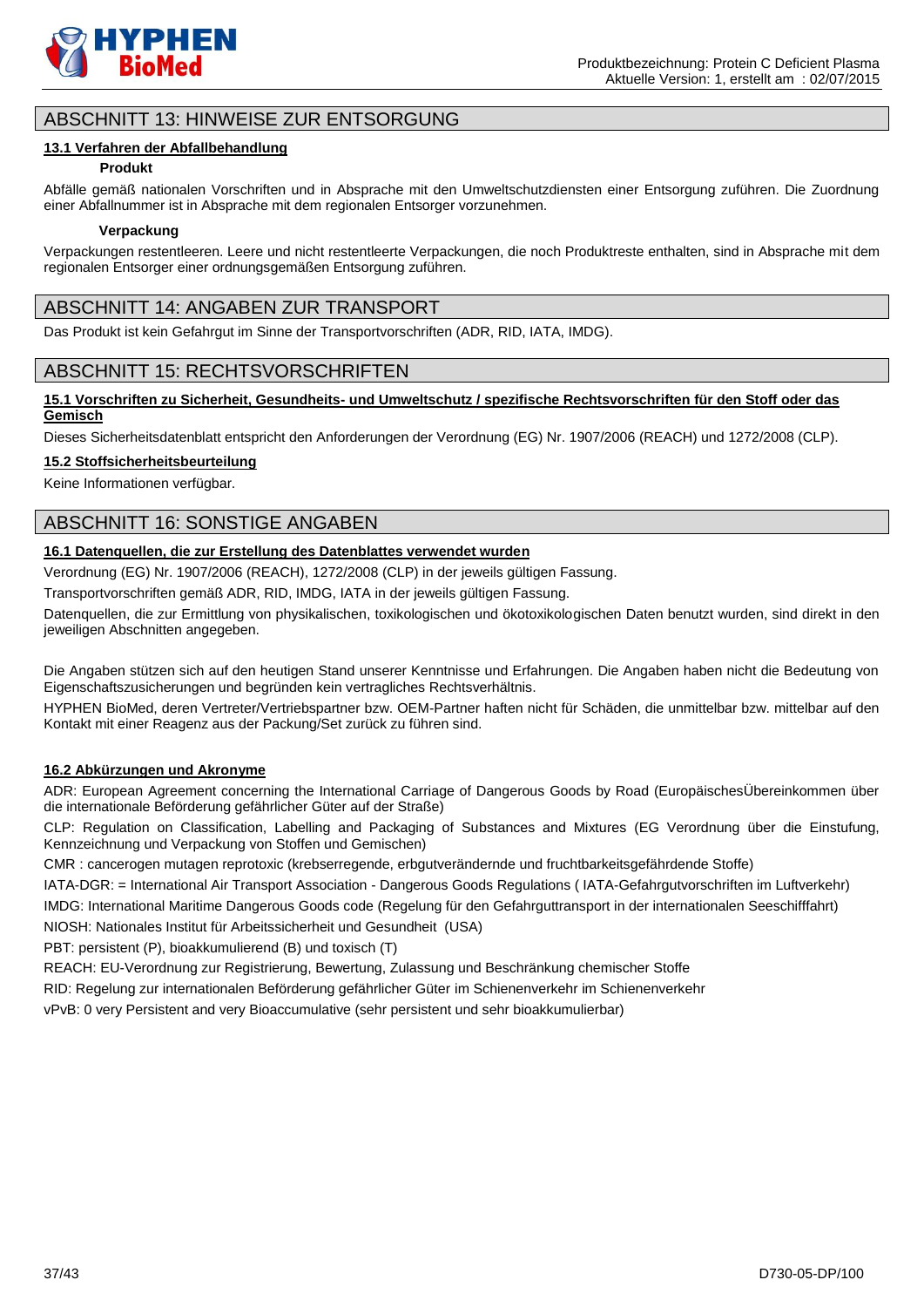

# **ПАСПОРТ БЕЗОПАСНОСТИ МАТЕРИАЛА**

# <span id="page-37-0"></span>**РУССКИЙ**

# РАЗДЕЛ 1: ИДЕНТИФИКАЦИЯ ПРОДУКЦИИ И СВЕДЕНИЯ О ПРОИЗВОДИТЕЛЕ

### **1.1 Идентификатор продукта**

| Название                          | Номер продукта |
|-----------------------------------|----------------|
| <b>Protein C Deficient Plasma</b> | DP100A/K       |

#### **1.2 Соответствующие установленные области применения вещества или смеси и рекомендуемые ограничения**

Медицинское изделие для лабораторных целей

#### **1.3 Подробные сведения об изготовителе и о поставщике паспорта безопасности**

#### HYPHEN BioMed

|       | 155 rue d'Eragny                  |  |
|-------|-----------------------------------|--|
|       | 95000 Neuville sur Oise (Франция) |  |
| Тел.: | 33.1.34.40.65.10                  |  |
| Факс: | 33.1.34.48.72.36                  |  |
|       |                                   |  |

Адрес E-mail: [info@hyphen-biomed.com](mailto:info@hyphen-biomed.com)

### **1.4 Номер телефона экстренной службы**

Тел.: 33.1.34.40.65.10 (этот номер отвечает только в рабочее время)

Франция

Тел.: 33.1.45.42.59.59 (информационный центр по ядовитым веществам во Франции)

За рубежом

Обратиться в компетентный(е) орган(ы).

# РАЗДЕЛ 2: ИДЕНТИФИКАЦИЯ ОПАСНОСТЕЙ

#### **2.1 Классификация вещества или смеси**

#### **Информация о классификации**

Этот продукт не выполняет определенные в Постановлении (EС) 1272/2008, – которое называют также Регламентом CLP, критерии по классификации и маркировке.

#### **2.2 Элементы маркировки**

Согласно директивам ЕС или, соотв., действующему национальному законодательству данный продукт не нуждается в маркировке.

#### **2.3 Другие опасности**

нет

# РАЗДЕЛ 3: СОСТАВ / ИНФОРМАЦИЯ О КОМПОНЕНТАХ

#### **3.1 Вещества**

Не применимо, так как продукт не является веществом.

#### **3.2 Смеси**

#### **Опасные ингредиенты**

Данный продукт не содержит веществ, подлежащих упоминанию согласно Регламенту ЕС 1907/2006 (REACH), Приложение II.

#### **3.3 Дополнительная информация**

Не использовать для инъекций или приема внутрь.

Продукт содержит материал животного происхождения, и ним необходимо обращаться как с потенциально болезнетворным. Продукт содержит материал человеческого происхождения, который был исследован на момент донорства и который был установлен как не реакционноспособный по отношению к антителам против ВИЧ, поверхностным антигенам гепатита B и вирусу гепатита C (HCV). Как и в отношении всех проб человеческого происхождения, необходимо обращаться с данным продуктом, применяя подходящие лабораторные методы для сведения до минимума опасности передачи возможных инфекций.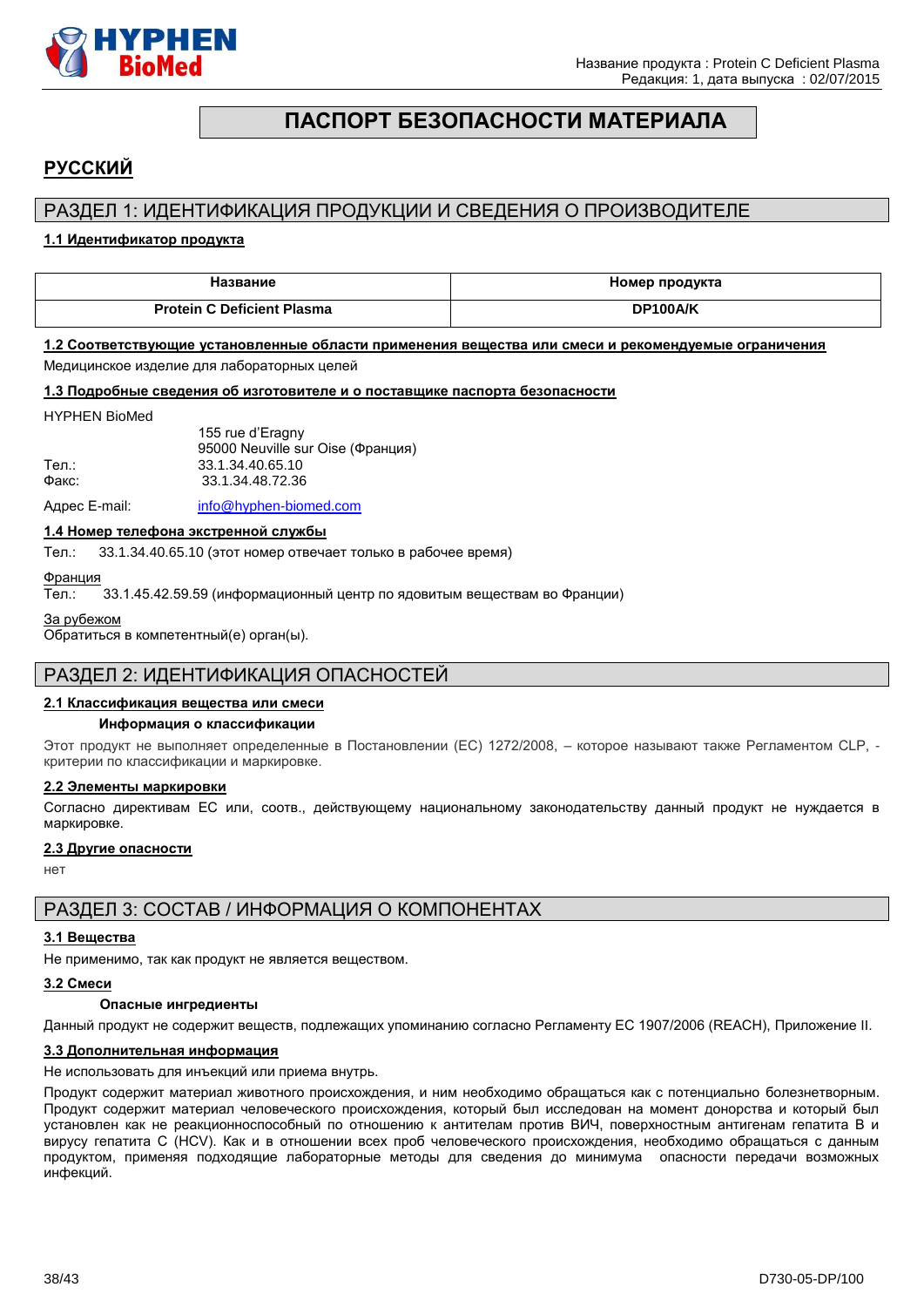

# РАЗДЕЛ 4: МЕРЫ ПЕРВОЙ ПОМОЩИ

#### **4.1 Описание мер первой помощи**

#### **Общая информация**

При возникновении cимпотомов или в случае сомнений обратиться к врачу. Строго запрещается вводить что-либо через рот человеку, находящемуся без сознания. Обеспечить уход за пострадавшим человеком или, соотв., не оставлять его без присмотра.

#### **После вдыхания**

ПРИ ВДЫХАНИИ: поместить человека на свежий воздух. Привести пострадавшего человека в положение покоя и держать его в тепле. При раздражении дыхательных путей вызвать врача.

#### **После контакта с кожей**

ПРИ КОНТАКТЕ С КОЖЕЙ: немедленно смыть обильным количеством воды с мылом. Немедленно снять все загрязненные, пропитанные предметы одежды. Тщательно постирать, прежде чем одевать их опять. При появлении кожных реакций обратиться к врачу.

#### **После контакта с глазами**

ПРИ КОНТАКТЕ С ГЛАЗАМИ: немедленно промывать проточной водой в течение как минимум 15 минут, отведя веко и защитив неповрежденный глаз. По возможности удалить возможно имеющиеся контактные линзы. Продолжить промывание. Обратиться к глазному врачу.

#### **После проглатывания**

ПРИ ПРОГЛАТЫВАНИИ, hемедленно вызвать врача. Не вызывать рвоту. Строго запрещается вводить что-либо через рот человеку, находящемуся без сознания.

#### **4.2 Наиболее важные симптомы и воздействия, как острые, так и замедленные**

Данные отсутствуют.

#### **4.3 Указание на необходимость немедленной медицинской помощи и специального лечения**

Данные отсутствуют.

# РАЗДЕЛ 5: МЕРЫ ПРОТИВОПОЖАРНОЙ ЗАЩИТЫ

#### **5.1 Огнетушащие средства**

### **Приемлемые огнетушащие средства**

Сам продукт является негорючим; выбирать огнетушащие меры с учетом прилегающей зоны.

#### **Неприемлемые огнетушащие средства**

Сплошная водная струя

#### **5.2 Особые факторы риска, источником которых является вещество или смесь**

В случае возникновения пожара может иметь место выброс следующих веществ: диоксид углерода (CO2); моноксид углерода (CO)

#### **5.3 Рекомендации для пожарных**

При пожаре: носить изолирующий противогаз / респиратор и защитную одежду.

Не допускать проникновение воды для тушения пожара в канализацию или в водоемы. Не вдыхать газы, образовавшиеся в результате взрыва или пожара.

# РАЗДЕЛ 6: МЕРЫ ПРИ САМОПРОИЗВОЛЬНОМ ВЫБРОСЕ

#### **6.1 Меры предосторожности для персонала, защитное снаряжение и чрезвычайные меры**

Ознакомиться с мерами защиты, перечисленными в разделах 7 и 8. Избегать контакта с кожей, глазами и одеждой. Избегать образование пыли. Не вдыхать пар/туман/газ.

#### **6.2 Меры по обеспечению защиты окружающей среды**

Предупреждать распространение и сток вышедшего наружу материала, если это возможно без возникновения опасности. Не допускать попадания в сточные воды. Предупредить выброс в окружающую среду.

#### **6.3 Методы и материалы для локализации и очистки**

Не вливать пролитый продукт обратно в его оригинальную тару в целях повторного использования. Подобрать пролитый продукт гигроскопичным материалом. Особенно тщательно очистить загрязненные поверхности и предметы с соблюдением всех правовых предписаний, касающихся защиты окружающей среды. Хранить продукт в подходящих, закрытых емкостях и направлять в них на удаление в качестве отходов.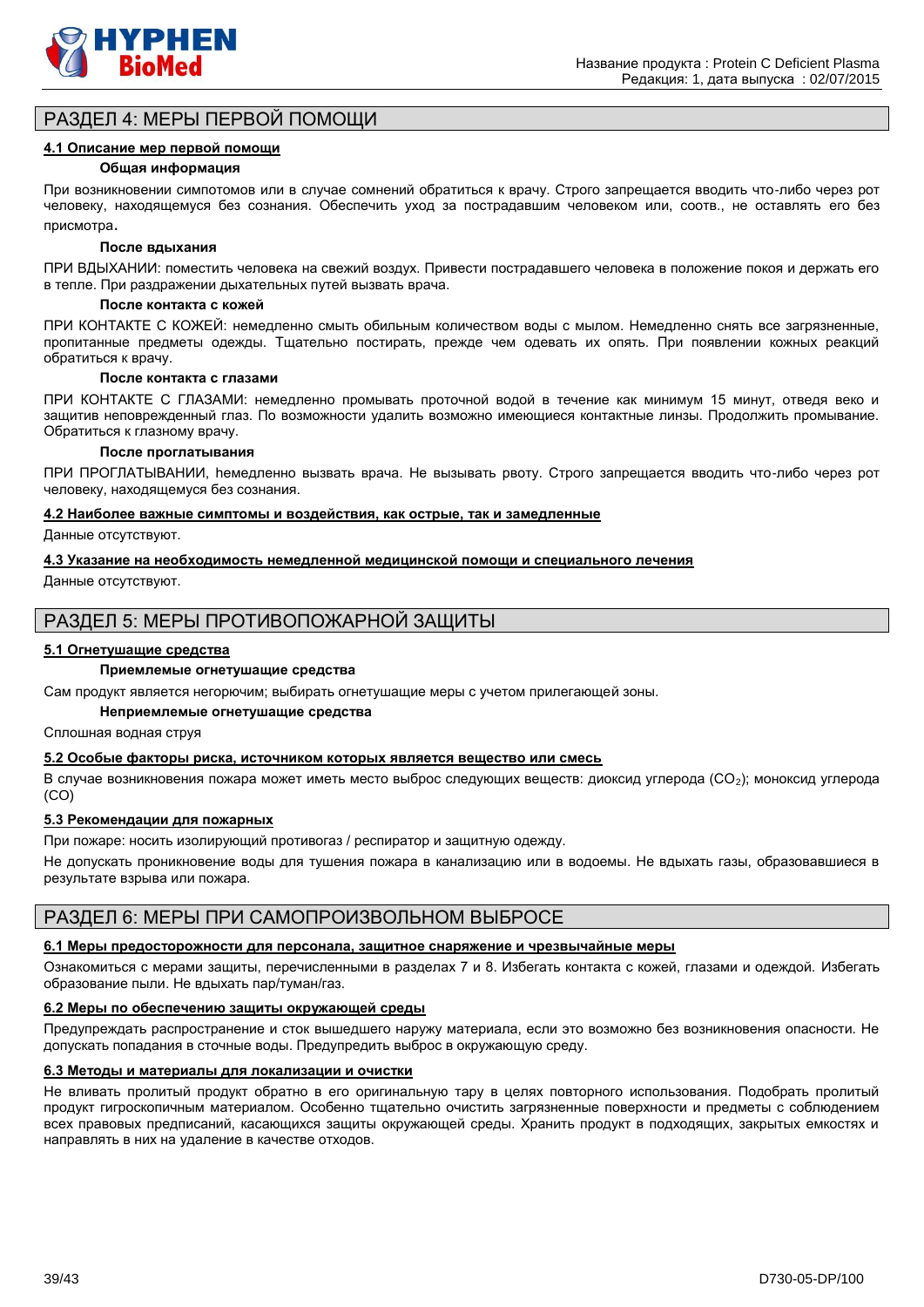

# РАЗДЕЛ 7: МЕРЫ ПРЕДОСТОРОЖНОСТИ, ПРИНИМАЕМЫЕ ПРИ ОБРАЩЕНИИ И ХРАНЕНИИ

#### **7.1 Меры предосторожности для обеспечения безопасного обращения**

#### **Рекомендации по обеспечению безопасного обращения**

Снизить до минимума риск при обращении с продуктом за счет принятия мер по обеспечению защиты и профилактики. Если это допускает уровень техники, спланировать методы работы так, чтобы не могли высвобождаться опасные вещества или, соотв., чтобы был исключен контакт с кожей.

#### **Общие меры по обеспечению защиты и гигиены**

Во время работы не принимать пищу, не пить и не курить. Держать продукт вдали от продовольствия, напитков и корма для животных. Мыть руки и кожу перед перерывами и после окончания работы. Не вдыхать пары. Избегать контакта с глазами и кожей. Немедленно снимать загрязненную или пропитавшуюся одежду.

#### **Рекомендации по защите от возгорания и взрыва**

Специальные меры не требуются.

#### **7.2 Условия для безопасного хранения с учетом любых несовместимостей**

#### **Технические меры и условия хранения**

Держать емкости плотно закрытыми и хранить их в прохладном, хорошо проветриваемом месте.

**Несовместимые материалы**

Данные отсутствуют.

#### **Рекомендованная температура хранения**

 $3$ начение:  $\overline{2}$  - 8°C

**Требования в отношении складских помещений и тары**

Вскрытые емкости необходимо тщательно закупоривать и хранить в вертикальном виде во избежание утечки.

#### **7.3 Специфические случаи конечного применения**

За исключением указанных в пункте 1.2 случаев применения не предусмотрены другие специфические случаи применения.

# РАЗДЕЛ 8: СРЕДСТВА КОНТРОЛЯ ЗА ОПАСНЫМ ВОЗДЕЙСТВИЕМ И СРЕДСТВА ИНДИВИДУАЛЬНОЙ ЗАЩИТЫ

#### **8.1 Параметры контроля**

#### **Предельные значения для воздействия на рабочем месте**

Отсутствуют параметры для мониторинга.

**Биологические предельные значения**

#### Данные отсутствуют

#### **8.2 Контроль за воздействием**

#### **Надлежащие инженерно-технические средства контроля**

Технические меры и применение подходящих методов работы имеют приоритет по отношению к использованию средств индивидуальной защиты. Принять меры в соответствии с передовыми способами обеспечения промышленной гигиены на практике.

#### **Средства индивидуальной защиты**

При обращении с продуктами носить исключительно защитную одежду, соответствующую действующим предписаниям.

#### **Защита органов дыхания**

Не требуется защищать органы дыхания. Для защиты от образующейся пыли носить пылезащитную маску типа N95 (США) или респиратор с фильтром типа P1 (EN 143). Используемые дыхательные маски должны быть проверены и допущены согласно соответствующим государственным стандартам , например, NIOHS (США) или CEN (EС).

#### **Защита рук**

В процессе обращения использовать защитные перчатки. Перед тем как носить перчатки, поверить их на их пригодность с учетом специфики рабочего места. Применять подходящий способ для того, чтобы снимать защитные перчатки в целях предупреждения контакта продукта с кожей (напр., снимать без соприкосновения голой руки с загрязненной наружной поверхностью перчаток). После использования надлежащим образом удалять загрязненные перчатки с соблюдением предписаний закона и в соответствии с передовыми методами работы в лабораториях. Помыть и просущить руки.

Используемые защитные перчатки должны быть проверены и допущены согласно стандарту EN374.

При повреждении или появлении первых признаков износа необходимо немедленно заменить защитные перчатки.

#### **Защита глаз / лица**

Для защиты глаз носить исключительно средства, которые проверены и допущены согласно действующим стандартам, напр., NIOSH (США) или EN 166 (EС).

#### **Защита тела**

Тип защитного снаряжения необходимо подбирать в зависимости от концентрации и объема продукта на рабочем месте.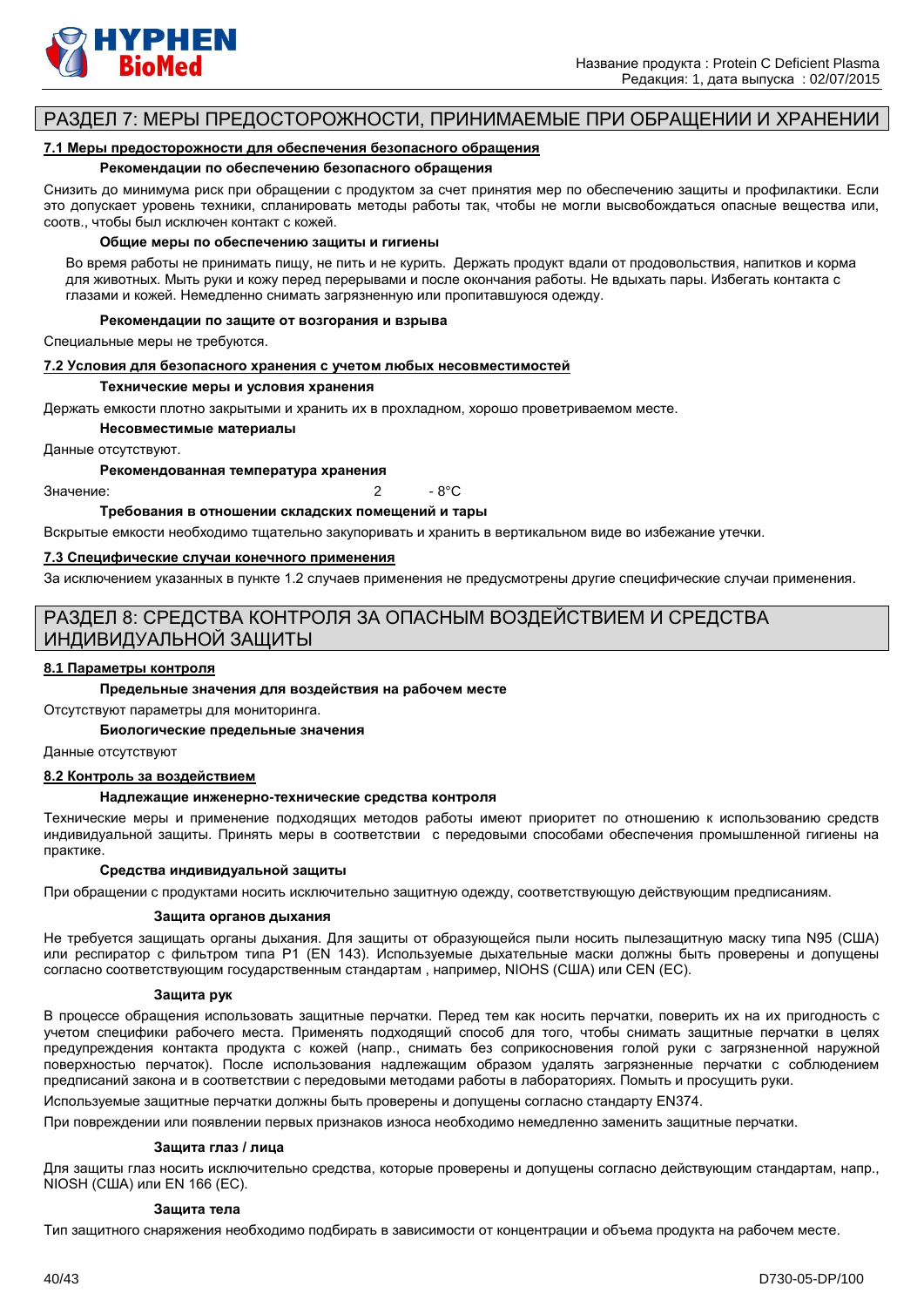

#### **Дополнительная информация**

Данные отсутствуют

#### **Контроль за экологическим воздействием**

Предупреждать распространение и сток вышедшего наружу материала, если это возможно без возникновения опасности. Не допускать попадания в сточные воды. Предупредить выброс в окружающую среду.

# РАЗДЕЛ 9: ФИЗИКО-ХИМИЧЕСКИЕ СВОЙСТВА

#### **9.1 Информация об основных физико-химических свойствах**

| Свойство                                         |                           |
|--------------------------------------------------|---------------------------|
| Внешний вид                                      | Лиофилизированный порошок |
| цвет                                             | Белый / Желтый            |
| Запах                                            | <b>ND</b>                 |
| Значение рН                                      | <b>ND</b>                 |
| Точка кипения                                    | <b>ND</b>                 |
| Точка плавления                                  | <b>ND</b>                 |
| Точка разложения                                 | <b>ND</b>                 |
| Температура вспышки                              | <b>ND</b>                 |
| Температура самовоспламенения                    | <b>ND</b>                 |
| Окислительные свойства                           | <b>ND</b>                 |
| Взрывчатые свойства                              | <b>ND</b>                 |
| Воспламеняемость                                 | <b>ND</b>                 |
| Нижний предел воспламеняемости или взрываемости  | <b>ND</b>                 |
| Верхний предел воспламеняемости или взрываемости | <b>ND</b>                 |
| Давление пара                                    | <b>ND</b>                 |
| Плотность пара                                   | <b>ND</b>                 |
| Скорость испарения                               | <b>ND</b>                 |
| Относительная плотность                          | <b>ND</b>                 |
| Растворимость в воде                             | <b>ND</b>                 |
| Растворимость                                    | <b>ND</b>                 |
| Коэффициент распределения: n-октанол/вода        | <b>ND</b>                 |
| Вязкость                                         | <b>ND</b>                 |
| Дополнительная информация                        | <b>ND</b>                 |

ND : Данные отсутствуют.

#### **9.2 Прочие сведения**

Данные отсутствуют

# РАЗДЕЛ 10: СТАБИЛЬНОСТЬ И РЕАКЦИОННАЯ СПОСОБНОСТЬ

#### **10.1 Реакционная способность**

Без опасных реакций, если соблюдаются предписания/указания по обращению.

#### **10.2 Химическая устойчивость**

Препарат стабильный, если с ним обращаются и хранят его так. как рекомендовано в разделе 7.

# **10.3 Возможность опасных реакций**

Отсутствует при условии применения в соответствии с назначением.

#### **10.4 Условия, которых следует избегать**

Отсутствует при условии применения в соответствии с назначением.

#### **10.5 Несовместимые материалы**

Неизвестны.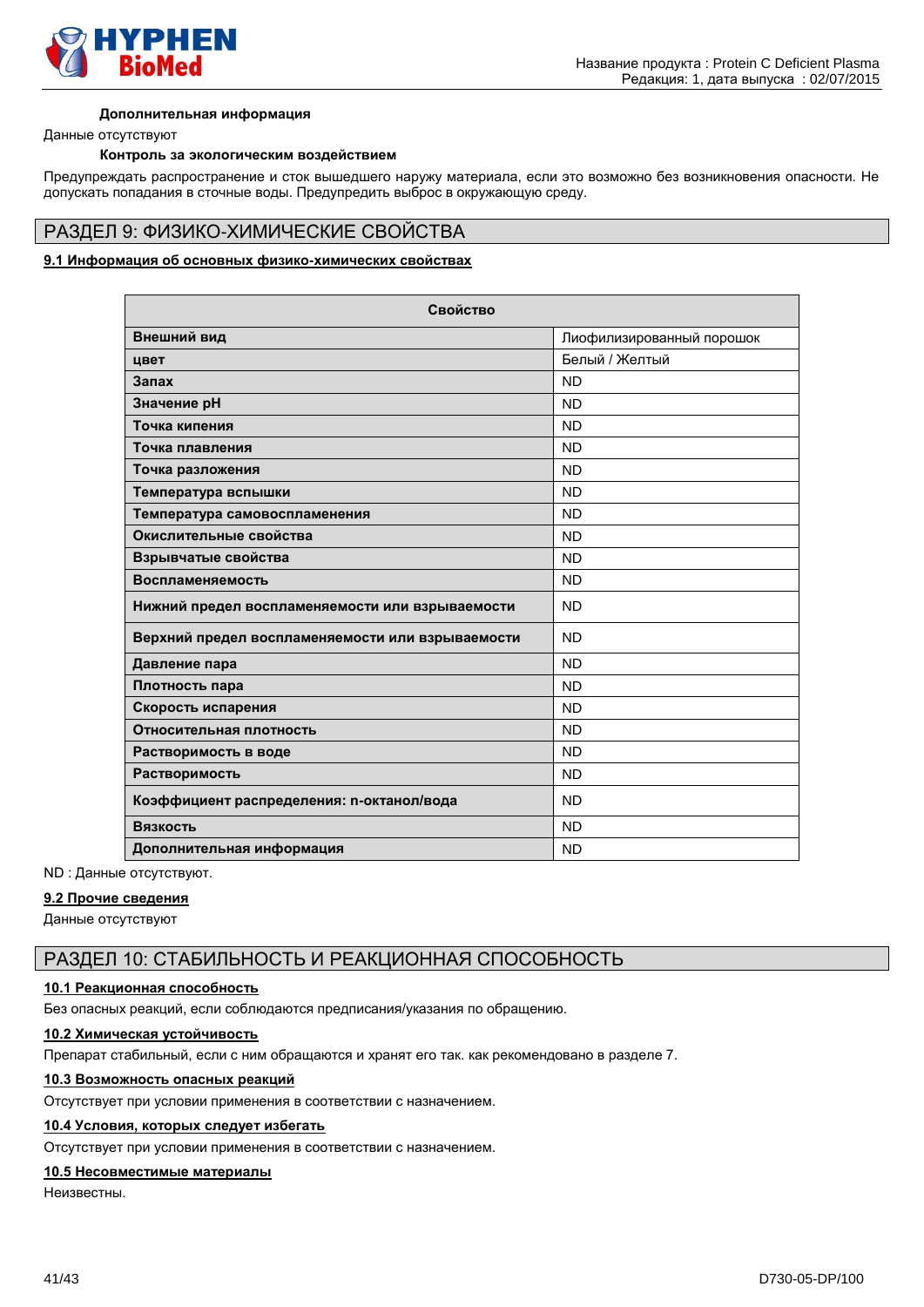

# **10.6 Опасные продукты разложения**

Отсутствует при условии применения в соответствии с назначением.

# РАЗДЕЛ 11: ИНФОРМАЦИЯ О ТОКСИЧНОСТИ

#### **11.1 Информация о токсикологическом воздействии**

| Воздействие                                            |           |  |
|--------------------------------------------------------|-----------|--|
| Острая оральная токсичность                            | <b>ND</b> |  |
| Острая кожная токсичность                              | <b>ND</b> |  |
| Острая ингаляционная токсичность                       | <b>ND</b> |  |
| Разъедание/раздражение кожи                            | <b>ND</b> |  |
| Серьезное повреждение/раздражение глаз                 | <b>ND</b> |  |
| Респираторная или кожная сенсибилизация                | <b>ND</b> |  |
| Мутагенность половых клеток                            | <b>ND</b> |  |
| Репродуктивная токсичность                             | <b>ND</b> |  |
| Канцерогенность                                        | <b>ND</b> |  |
| Специфическая токсичность для отдельного органа мишени | <b>ND</b> |  |
| при однократном действии                               |           |  |
| Специфическая токсичность для отдельного органа мишени | <b>ND</b> |  |
| при многократном действии                              |           |  |
| Опасность развития аспирационных состояний             | <b>ND</b> |  |

#### ND : Данные отсутствуют.

Ни один из компонентов, содержащихся в данном продукте с концентрацией ≥ 0,1%, считается обладающим потенциальным или доказанным канцерогенным воздействием на человека.

# РАЗДЕЛ 12: ИНФОРМАЦИЯ О ВОЗДЕЙСТВИИ НА ОКРУЖАЮЩУЮ СРЕДУ

# **12.1 Токсичность**

| Токсичность                |                     |  |
|----------------------------|---------------------|--|
| Токсичность для рыб        | Данные отсутствуют. |  |
| Токсичность для дафний     | Данные отсутствуют. |  |
| Токсичность для водорослей | Данные отсутствуют. |  |
| Токсичность для бактерий   | Данные отсутствуют. |  |

#### ND : Данные отсутствуют.

### **12.2 Стойкость и разлагаемость**

Данные отсутствуют.

# **12.3 Потенциал биоаккумуляции**

Данные отсутствуют.

#### **12.4 Мобильность в почве**

Данные отсутствуют.

#### **12.5 Результаты оценки стойкости, способности к биоаккумуляции и токсичности, а также высокой устойчивости биоаккумулятивного вещества**

| Оценка                                                          |           |
|-----------------------------------------------------------------|-----------|
| Оценка стойкости, способности к<br>биоаккумуляции и токсичности | <b>ND</b> |
| Оценка высокой устойчивости<br>биоаккумулятивного вещества      | <b>ND</b> |

ND : Данные отсутствуют.

#### **12.6 Другие вредные воздействия**

Данные отсутствуют.

#### **12.7 Дополнительная информация**

Не сбрасывать продукт в окружающую среду неконтролируемым образом.